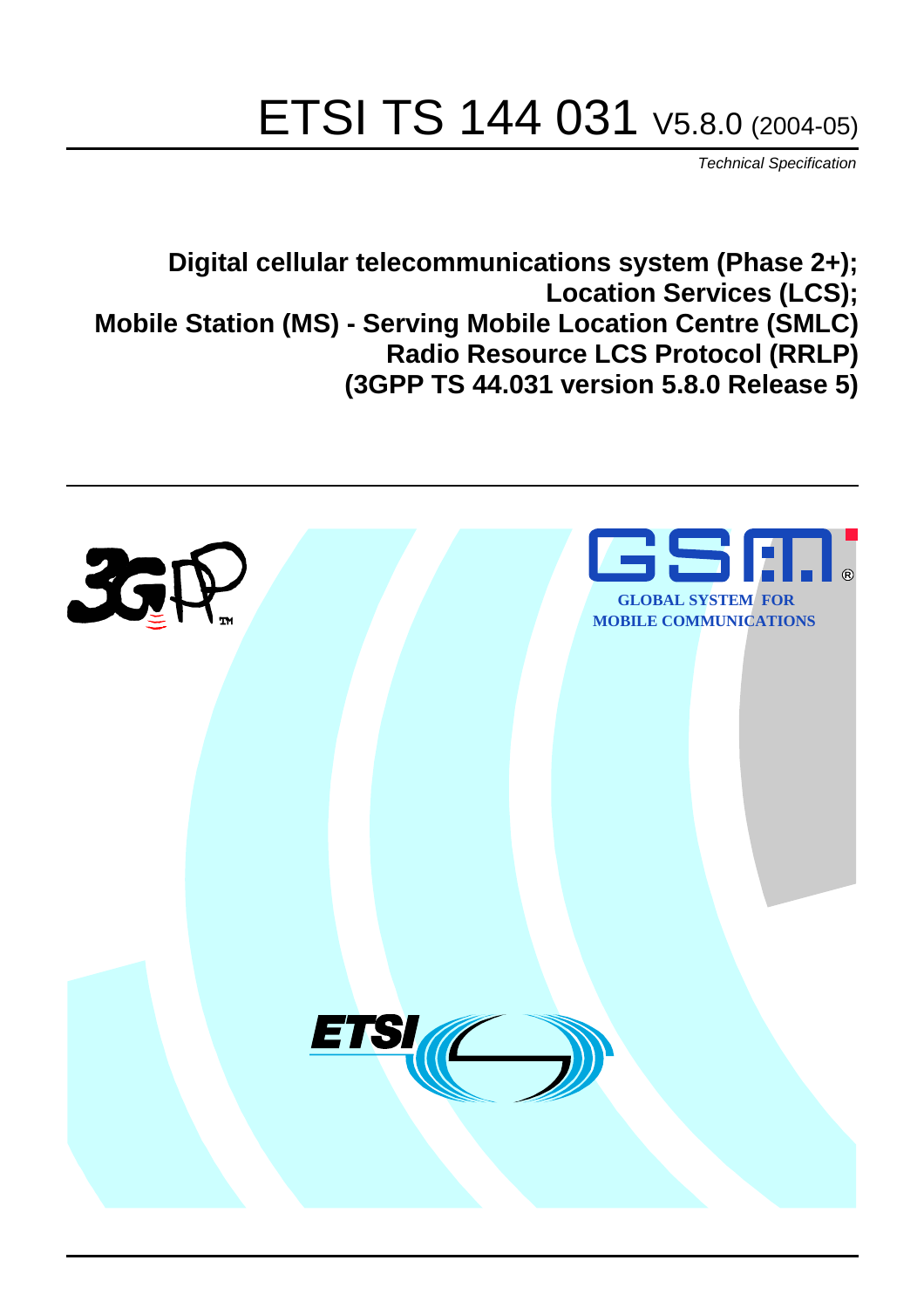Reference RTS/TSGG-0244031v580

> Keywords GSM

#### **ETSI**

#### 650 Route des Lucioles F-06921 Sophia Antipolis Cedex - FRANCE

Tel.: +33 4 92 94 42 00 Fax: +33 4 93 65 47 16

Siret N° 348 623 562 00017 - NAF 742 C Association à but non lucratif enregistrée à la Sous-Préfecture de Grasse (06) N° 7803/88

#### **Important notice**

Individual copies of the present document can be downloaded from: [http://www.etsi.org](http://www.etsi.org/)

The present document may be made available in more than one electronic version or in print. In any case of existing or perceived difference in contents between such versions, the reference version is the Portable Document Format (PDF). In case of dispute, the reference shall be the printing on ETSI printers of the PDF version kept on a specific network drive within ETSI Secretariat.

Users of the present document should be aware that the document may be subject to revision or change of status. Information on the current status of this and other ETSI documents is available at <http://portal.etsi.org/tb/status/status.asp>

> If you find errors in the present document, send your comment to: [editor@etsi.org](mailto:editor@etsi.org)

#### **Copyright Notification**

No part may be reproduced except as authorized by written permission. The copyright and the foregoing restriction extend to reproduction in all media.

> © European Telecommunications Standards Institute 2004. All rights reserved.

**DECT**TM, **PLUGTESTS**TM and **UMTS**TM are Trade Marks of ETSI registered for the benefit of its Members. **TIPHON**TM and the **TIPHON logo** are Trade Marks currently being registered by ETSI for the benefit of its Members. **3GPP**TM is a Trade Mark of ETSI registered for the benefit of its Members and of the 3GPP Organizational Partners.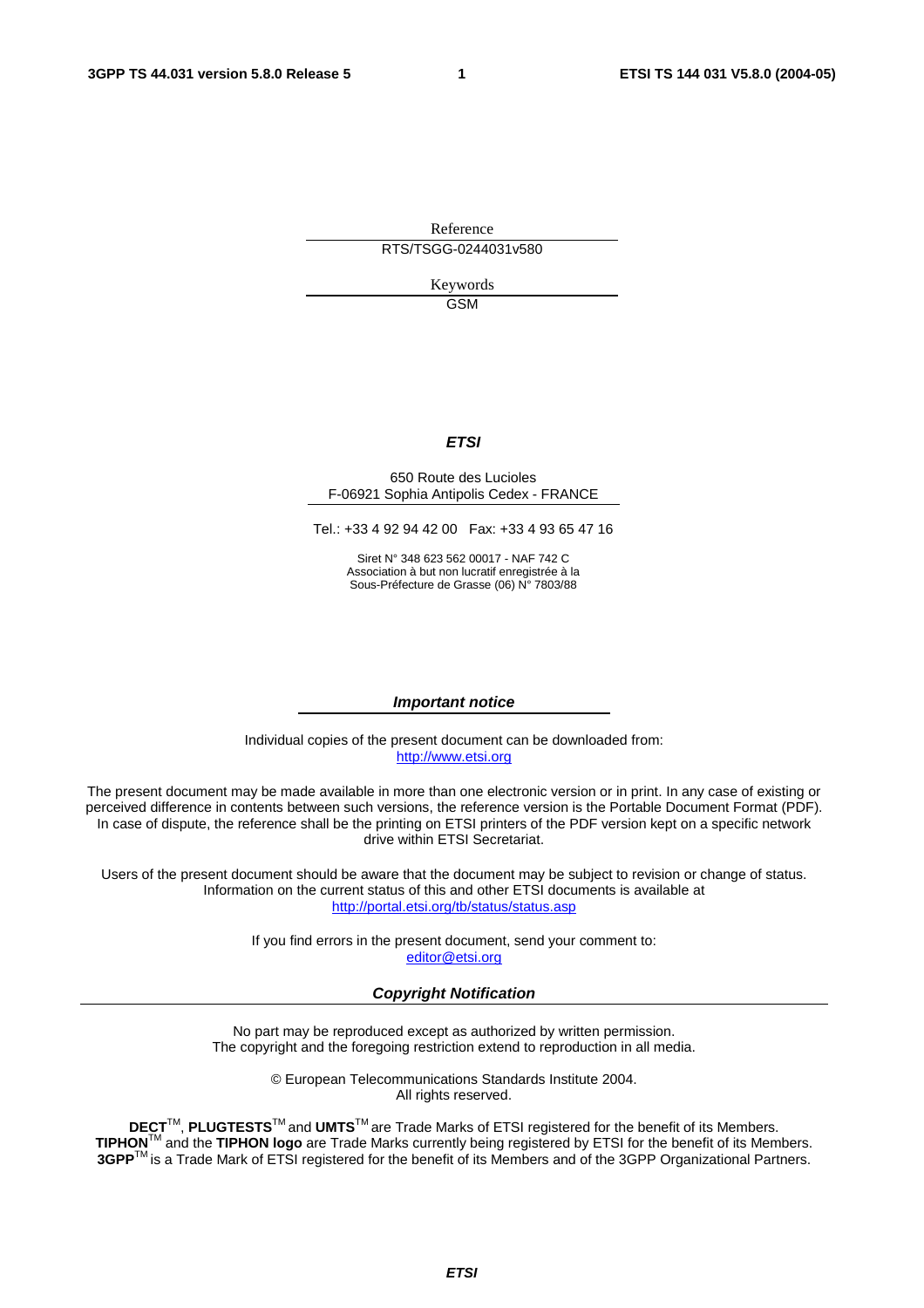## Intellectual Property Rights

IPRs essential or potentially essential to the present document may have been declared to ETSI. The information pertaining to these essential IPRs, if any, is publicly available for **ETSI members and non-members**, and can be found in ETSI SR 000 314: *"Intellectual Property Rights (IPRs); Essential, or potentially Essential, IPRs notified to ETSI in respect of ETSI standards"*, which is available from the ETSI Secretariat. Latest updates are available on the ETSI Web server ([http://webapp.etsi.org/IPR/home.asp\)](http://webapp.etsi.org/IPR/home.asp).

Pursuant to the ETSI IPR Policy, no investigation, including IPR searches, has been carried out by ETSI. No guarantee can be given as to the existence of other IPRs not referenced in ETSI SR 000 314 (or the updates on the ETSI Web server) which are, or may be, or may become, essential to the present document.

## Foreword

This Technical Specification (TS) has been produced by ETSI 3rd Generation Partnership Project (3GPP).

The present document may refer to technical specifications or reports using their 3GPP identities, UMTS identities or GSM identities. These should be interpreted as being references to the corresponding ETSI deliverables.

The cross reference between GSM, UMTS, 3GPP and ETSI identities can be found under <http://webapp.etsi.org/key/queryform.asp>.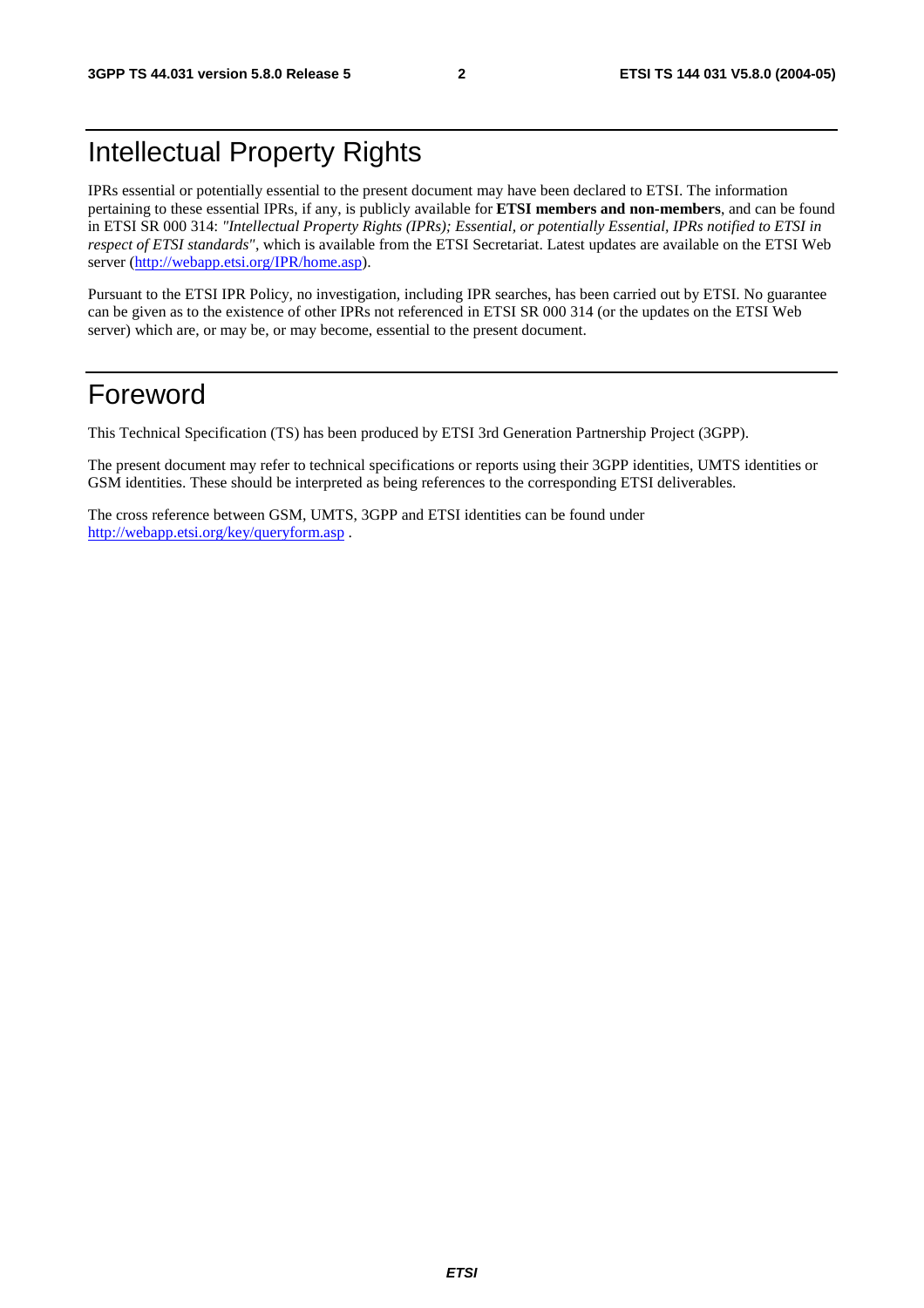$\mathbf{3}$ 

## Contents

| 1              |                               |  |
|----------------|-------------------------------|--|
| 1.1            |                               |  |
| 1.2            |                               |  |
| $\overline{2}$ |                               |  |
| 2.1            |                               |  |
| 2.2            |                               |  |
| 2.3            |                               |  |
| 2.4            |                               |  |
| 2.5            |                               |  |
| 2.5.1          |                               |  |
| 2.5.1a         |                               |  |
| 2.5.2          |                               |  |
| 2.5.3          |                               |  |
| 2.5.4          |                               |  |
| 2.5.5          |                               |  |
| 2.5.6          |                               |  |
| 2.5.7          |                               |  |
| 2.5.8          |                               |  |
| 2.5.8a         |                               |  |
| 2.5.9          |                               |  |
| 3              |                               |  |
| 3.1            |                               |  |
| 3.2            |                               |  |
| 3.3            |                               |  |
|                |                               |  |
| 4              |                               |  |
| 4.1            |                               |  |
| 4.2            |                               |  |
| 4.3            |                               |  |
| 4.4<br>4.5     |                               |  |
|                |                               |  |
| 5              |                               |  |
| 5.1            |                               |  |
| 6              |                               |  |
| 6.1            |                               |  |
| 6.2            |                               |  |
|                | <b>Annex A (informative):</b> |  |
| A.1            |                               |  |
| A.2            |                               |  |
| A.2.1          |                               |  |
| A.2.2          |                               |  |
| A.2.2.1        |                               |  |
| A.2.2.2        |                               |  |
| A.2.2.3        |                               |  |
| A.2.2.4        |                               |  |
| A.2.2.5        |                               |  |
| A.3            |                               |  |
| A.3.1          |                               |  |
| A.3.2          |                               |  |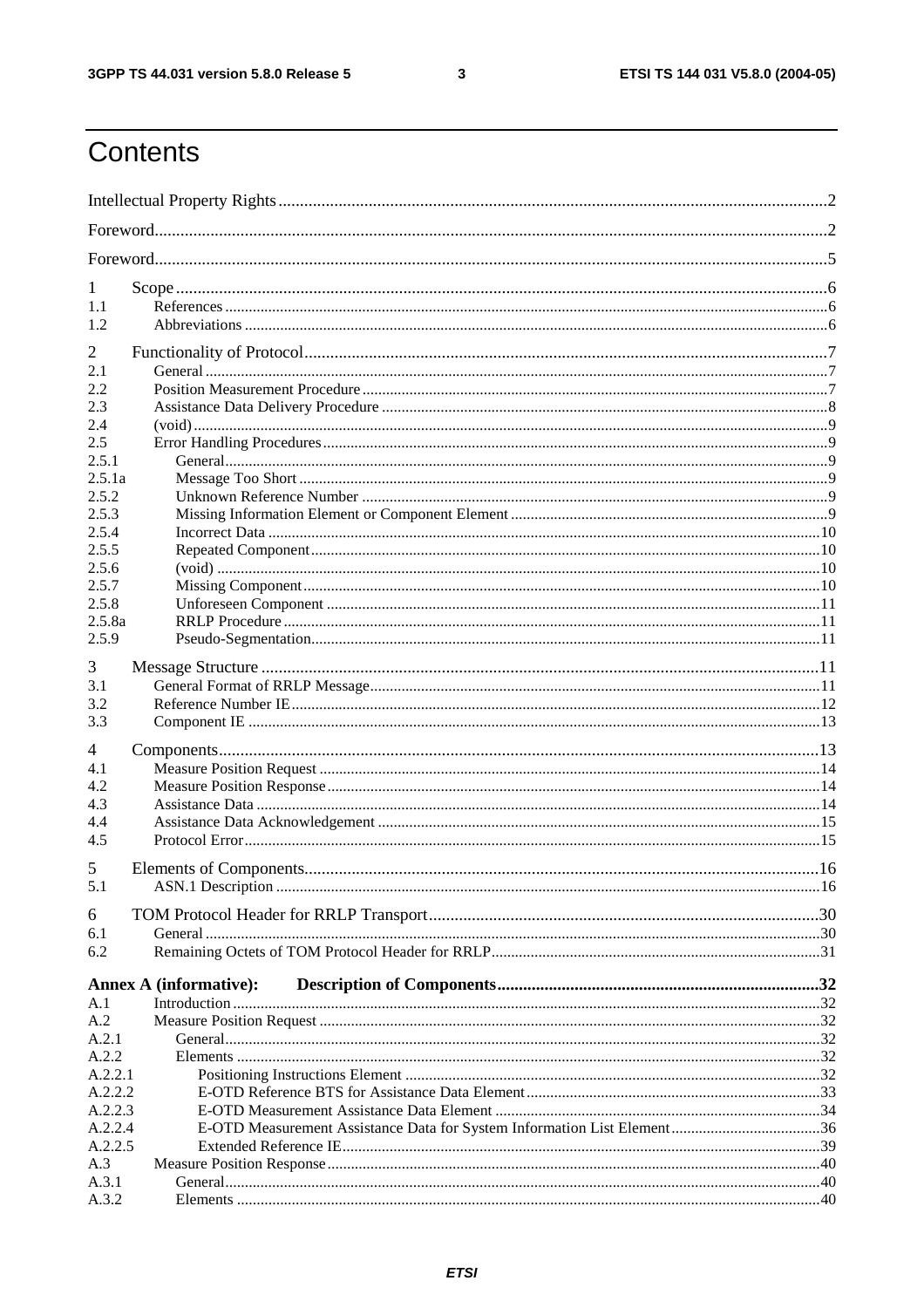| A.3.2.1  |                               |  |
|----------|-------------------------------|--|
| A.3.2.2  |                               |  |
| A.3.2.3  |                               |  |
| A.3.2.3a |                               |  |
| A.3.2.4  |                               |  |
| A.3.2.5  |                               |  |
| A.3.2.6  |                               |  |
| A.3.2.7  |                               |  |
| A.3.2.8  |                               |  |
| A.4      |                               |  |
| $A$ 4 1  |                               |  |
| A.4.2    |                               |  |
| A.4.2.1  |                               |  |
| A.4.2.2  |                               |  |
| A.4.2.3  |                               |  |
| A.4.2.4  |                               |  |
| A.4.2.5  |                               |  |
| A.5      |                               |  |
| A.5.1    |                               |  |
| A.6      |                               |  |
| A.6.1    |                               |  |
| A.6.2    |                               |  |
|          | <b>Annex B</b> (informative): |  |
|          |                               |  |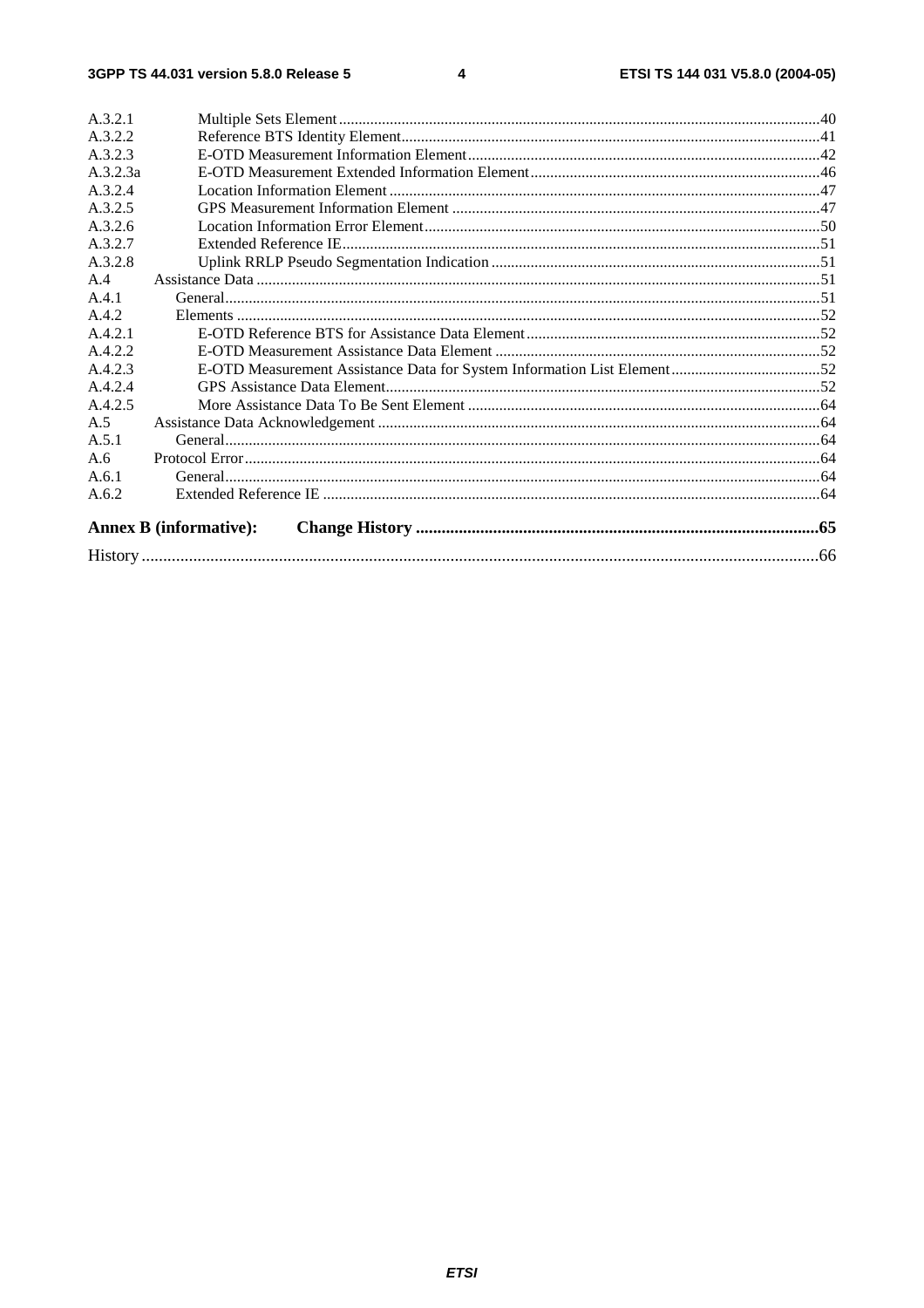## Foreword

This Technical Specification has been produced by the 3<sup>rd</sup> Generation Partnership Project (3GPP).

The contents of the present document are subject to continuing work within the TSG and may change following formal TSG approval. Should the TSG modify the contents of the present document, it will be re-released by the TSG with an identifying change of release date and an increase in version number as follows:

Version x.y.z

where:

- x the first digit:
	- 1 presented to TSG for information;
	- 2 presented to TSG for approval;
	- 3 or greater indicates TSG approved document under change control.
- y the second digit is incremented for all changes of substance, i.e. technical enhancements, corrections, updates, etc.
- z the third digit is incremented when editorial only changes have been incorporated in the document.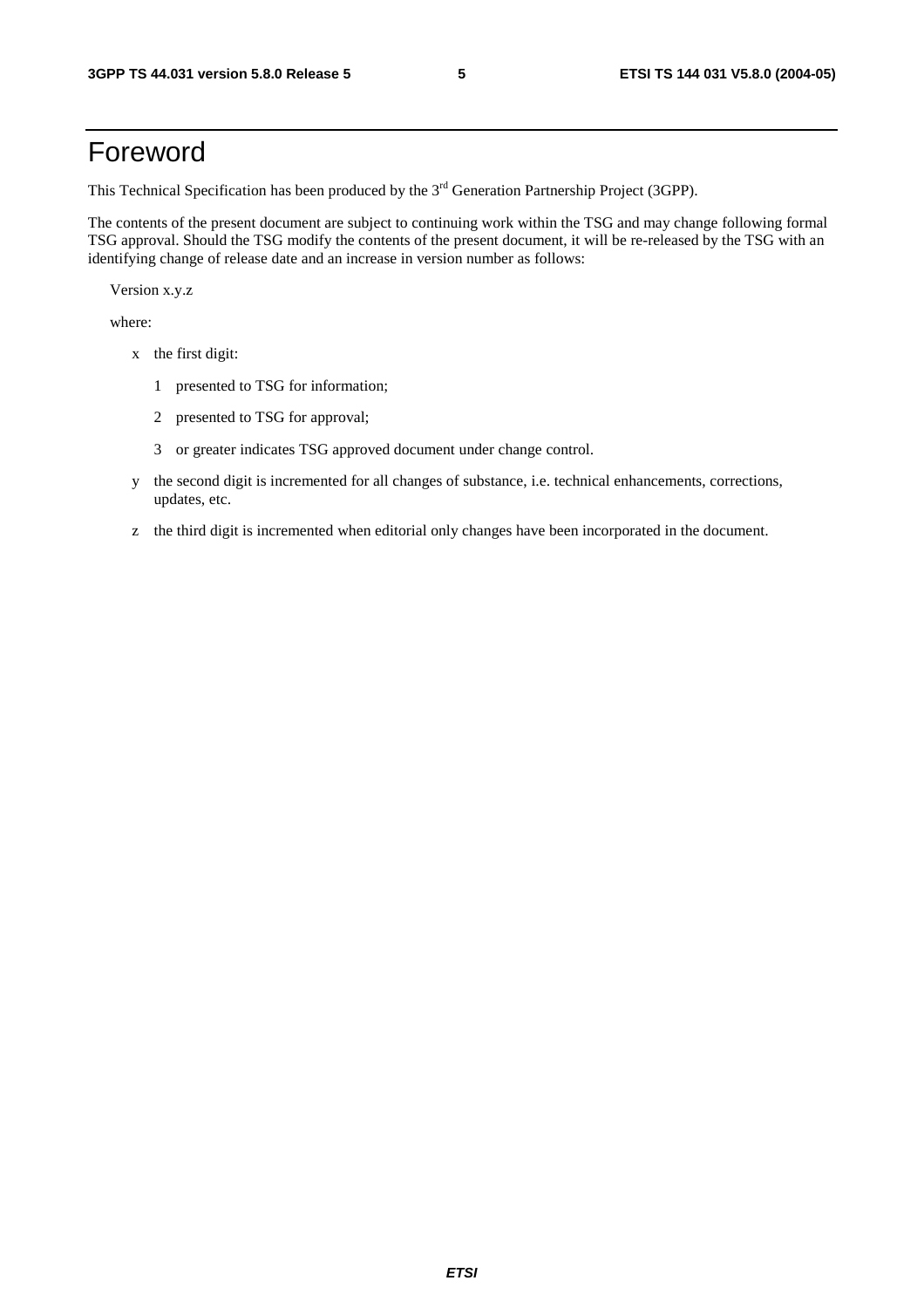## 1 Scope

The present document contains the definition of the Radio Resource LCS Protocol (RRLP) to be used between the Mobile Station (MS) and the Serving Mobile Location Centre (SMLC).

Clause 2 defines the functionality of the protocol. Clause 3 describes the message structure, and clause 4 the structure of components. Clause 5 contains the ASN.1 description of the components.

## 1.1 References

The following documents contain provisions which, through reference in this text, constitute provisions of the present document.

- References are either specific (identified by date of publication, edition number, version number, etc.) or non-specific.
- For a specific reference, subsequent revisions do not apply.
- For a non-specific reference, the latest version applies. In the case of a reference to a 3GPP document (including a GSM document), a non-specific reference implicitly refers to the latest version of that document *in the same Release as the present document*.
- [1] 3GPP TR 21.905: "Vocabulary for 3GPP Specifications".
- [2] 3GPP TS 43.059: "Functional Stage 2 Description of Location Services in GERAN".
- [3] 3GPP TS 29.002: "Mobile Application Part (MAP) specification".
- [4] ITU-T Recommendation X.691: "Information technology ASN.1 encoding rules: Specification of Packed Encoding Rules (PER)".
- [5] ITU-T Recommendation X.680: "Information technology Abstract Syntax Notation One (ASN.1): Specification of basic notation".
- [6] 3GPP TS 23.032: "Universal Geographical Area Description (GAD)".
- [7] 3GPP TS 49.031: "Location Services (LCS); Base Station System Application Part LCS Extension (BSSAP-LE)".
- [8] ICD-GPS-200, Navstar GPS Space Segment/Navigation User Interfaces.
- [9] RTCM-SC104, RTCM Recommended Standards for Differential GNSS Service (v.2.2).
- [10] 3GPP TS 44.064: "General Packet Radio Service (GPRS); Mobile Station Serving GPRS Support Node (MS-SGSN); Logical Link Control (LLC) layer specification".
- [11] T1P1.5/98-440r0, Low-Complexity Assisted-GPS Positioning (Ericsson).
- [12] ICD-GPS-200, Navstar GPS Space Segment/Navigation User Interfaces.

## 1.2 Abbreviations

For the purposes of the present document, the abbreviations given in 3GPP TR 21.905 or in 3GPP TS 43.059 apply.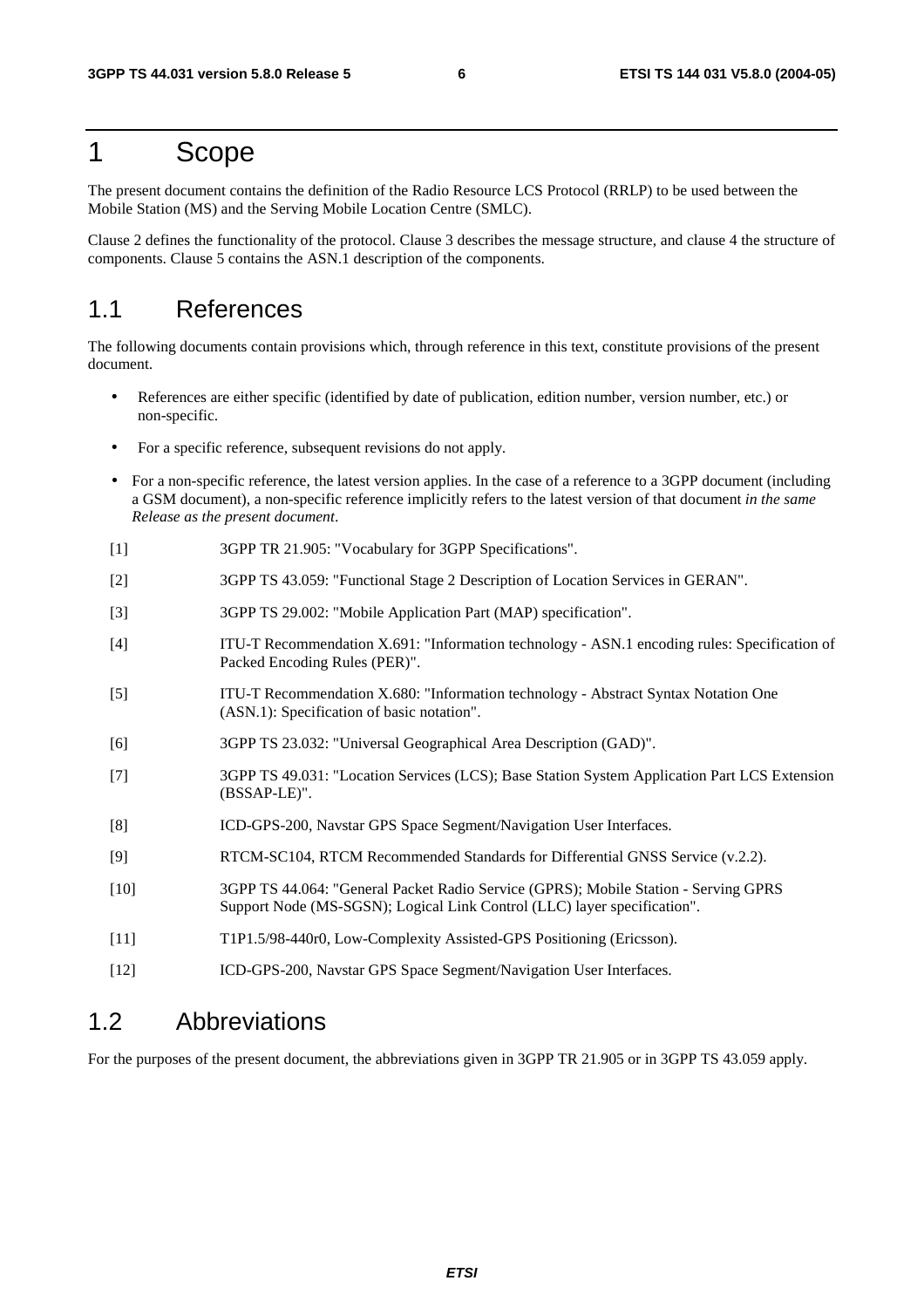## 2 Functionality of Protocol

## 2.1 General

The present document defines one generic RRLP message that is used to transfer Location Services (LCS) related information between the Mobile Station (MS) and the Serving Mobile Location Centre (SMLC). Usage of the RRLP protocol on a general level is described in 3GPP TS 43.059 that includes Stage 2 description of LCS.

One message includes one of the following components:

- Measure Position Request;
- Measure Position Response;
- Assistance Data;
- Assistance Data Acknowledgement;
- Protocol Error

Next sub-clauses describe the usage of these components.

Delivery of components may be supported in the RRLP level using pseudo-segmentation by sending several shorter messages instead of one long message. Any assistance data that is successfully delivered to an MS and acknowledged prior to the interruption of the positioning procedure by an event like handover, or by any other event that causes an MS to terminate the positioning procedure or delivery of assistance data (see 3GPP TS 43.059), shall be retained by the MS and need not be resent by the SMLC when positioning or delivery of assistance data is again re-attempted.

The RRLP maximum PDU size is 242 octets. If the amount of data that needs to be sent is larger than RRLP maximum PDU size, the RRLP pseudo-segmentation shall be used. The RRLP pseudo-segmentation is the use of several RRLP components (one in each RRLP message) to deliver a large amount of information. For SMLC to MS messages, the Assistance Data component is the one that is sent several times in order to deliver the information. For MS to SMLC messages, the Measure Position Response component may be sent twice in order to deliver the information. Legacy MS and SMLC (3GPP Rel-4 or older) may send RRLP components that are larger than the RRLP maximum PDU size. In this case lower level segmentation will be used.

## 2.2 Position Measurement Procedure

This procedure is the same that is described on a more general level in 3GPP TS 43.059 in the chapter "E-OTD and GPS Positioning Procedures". The purpose of this procedure is to enable the SMLC to request for position measurement data or location estimate from the MS, and the MS to respond to the request with measurements or location estimate.



**Figure 2.1: Position Measurement procedure**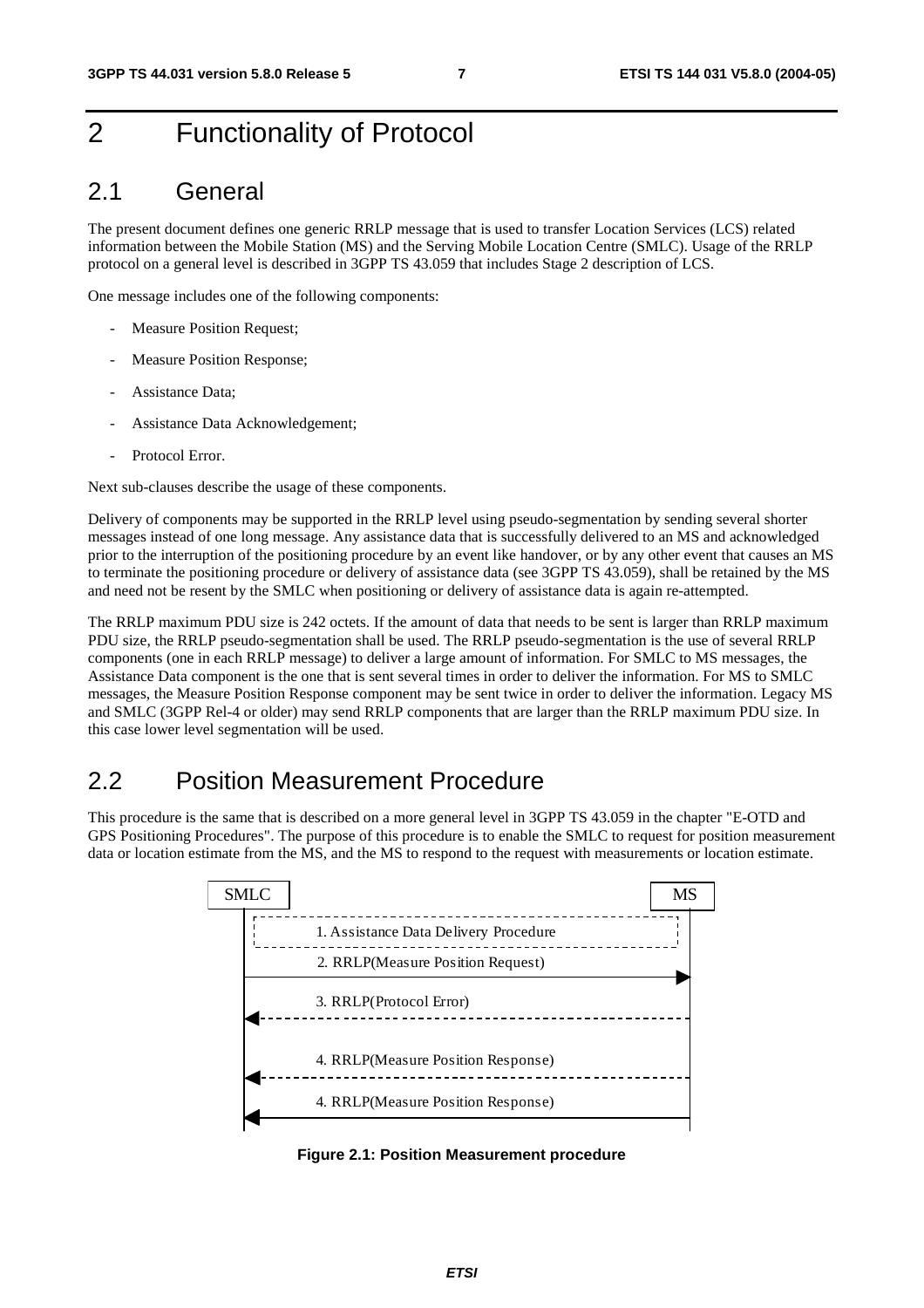- 1. The Measure Position Request component may be preceded by an Assistance Data Delivery Procedure (see subclause 2.3) to deliver some or all of the entire set of assistance data that is needed by the subsequent positioning procedure (steps 2-4).
- 2. The SMLC sends the Measure Position Request component in a RRLP message to the MS. The component includes QoS, other instructions, and possible assistance data to the MS. The RRLP message contains a reference number and an extended reference ID of the request.
- 3. The MS sends a RRLP message containing the Protocol Error component to the SMLC, if there is a problem that prevents the MS to receive a complete and understandable Measure Position Request component. The RRLP message contains the reference number and, if available, the extended reference ID included in the Measure Position Request received incomplete. The Protocol Error component includes a more specific reason. When the SMLC receives the Protocol Error component, it may try to resend the Measure Position Request (go back to the step 2), abort location, or start a new position measurement procedure (e.g. with updated assistance data).
- 4. The MS tries to perform the requested location measurements, and possibly calculates it own position. When the MS has location measurements, location estimate, or an error indication (measurements/location estimation not possible), it sends the results in the Measure Position Response component to the SMLC. The RRLP message contains the reference number and, if received, the extended reference ID of the request originally received in the step 2. The MS may optionally send one additional Measure Position Response component in a second RRLP message to the SMLC if the amount of information it needs to transfer to the SMLC is too large to fit into one single Measure Position Response component (uplink RRLP pseudo-segmentation). This RRLP message also contains the reference number and, if received, the extended reference ID of the request originally received in the step 2. If two components are sent, the MS shall indicate in the first component that it is the first of many components and in the second one that it is the second of many components. If there is a problem that prevents the SMLC to receive a complete and understandable Measure Position Response component, the SMLC may decide to abort location, or start a new position measurement procedure instead. If additional Measure Position Response components are received by the SMLC after the  $1<sup>st</sup>$  and optional  $2<sup>nd</sup>$  one, they shall be ignored.

## 2.3 Assistance Data Delivery Procedure

This procedure is the same that is described on a more general level in 3GPP TS 43.059 in the chapter "E-OTD and GPS Positioning Procedures". The purpose of this procedure is to enable the SMLC to send assistance data to the MS related to position measurement and/or location calculation. Notice that RRLP protocol is not used by the MS to request assistance data, only to deliver it to the MS. The entire set of assistance data (i.e. the total amount of assistance data that the SMLC has decided to send in the current procedure) may be delivered in one or several Assistance Data components. In this case steps 1 and 3 below may be repeated several times by the SMLC. If several components are sent, the SMLC shall await the acknowledgement of each component before the next Assistance Data component is sent. If Assistance Data Delivery is used as part of the Position Measurement Procedure, as described in sub-clause 2.2, then some assistance data may be delivered in the final RRLP Measure Position Request.



![](_page_8_Figure_10.jpeg)

1. The SMLC sends the Assistance Data component to the MS. The component includes assistance data for location measurement and/or location calculation. The RRLP message contains a reference number and an extended reference ID of the delivery. The More Assistance Data To Be Sent Element in the Assistance Data component is used by the SMLC to indicate to the MS if either more Assistance Data components (in the current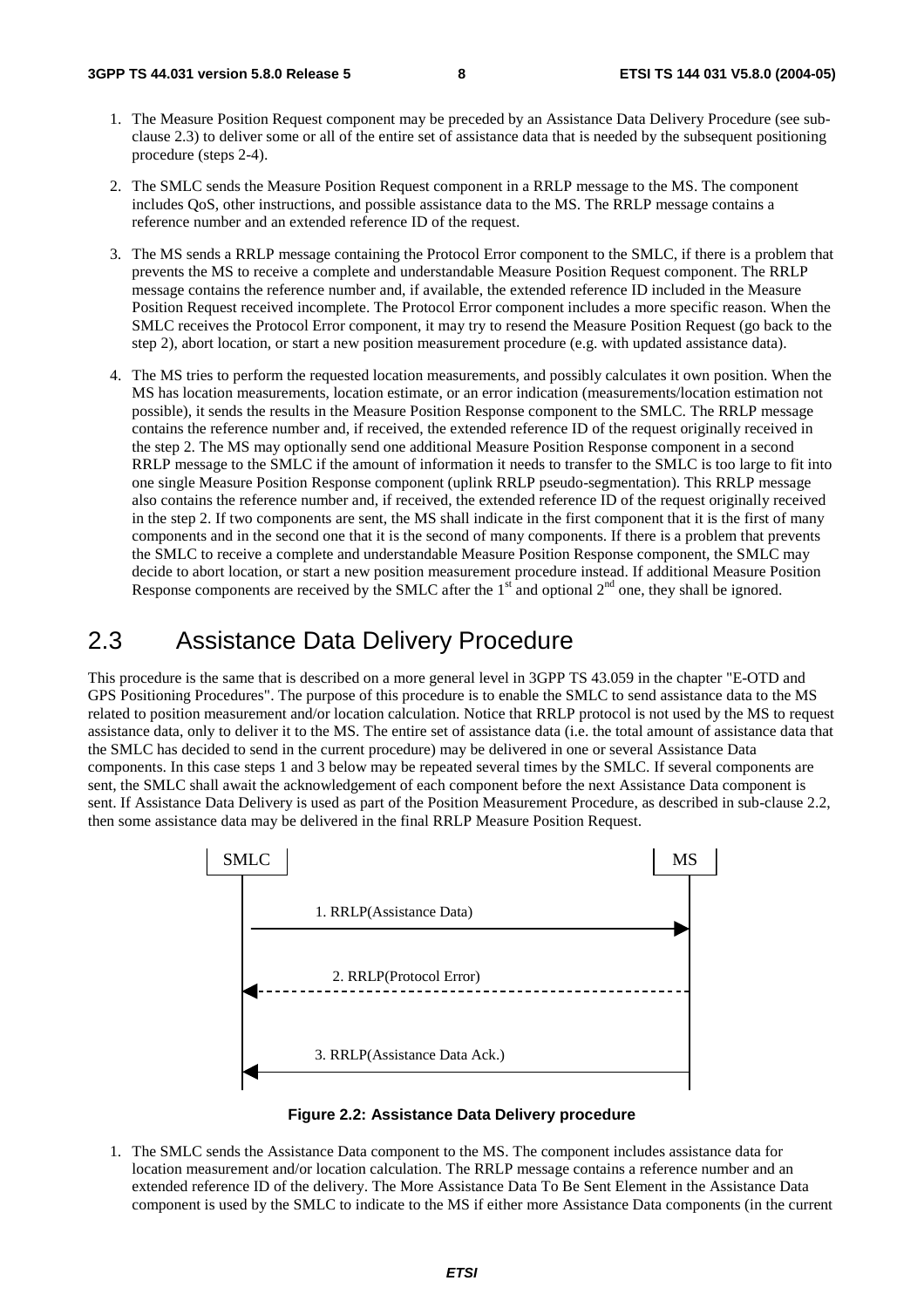Assistance Data Delivery procedure) or a final RRLP Measure Position Request (if the Assistance Data Delivery Procedure forms part of a Position Measurement procedure as described in sub-clause 2.2) will be sent.

- 2. The MS sends a RRLP message containing the Protocol Error component to the SMLC, if there is a problem that prevents the MS to receive a complete and understandable Assistance Data component. The RRLP message contains the reference number and, if available, the extended reference ID included in the Assistance Data component received incomplete. The Protocol Error component includes a more specific reason. When the SMLC receives the Protocol Error component, it may try to resend the Assistance Data component (go back to the step 1), send a new measure Assistance Data set (e.g. with updated assistance data), or abort the delivery.
- 3. When the MS has received a complete Assistance Data component, it send the Assistance Data Acknowledgement component to the SMLC. The RRLP message contains the reference number of the Assistance Data originally received in step 1.

## 2.4 (void)

## 2.5 Error Handling Procedures

### 2.5.1 General

In this sub-clause it is described how a receiving entity behaves in cases when it receives erroneous data or detects that certain data is missing.

## 2.5.1a Message Too Short

When MS receives a RRLP message, that is too short to contain all mandatory IEs, the MS sends a Protocol Error component with indication "Message Too Short". If the Reference Number can be found, it is included. If the Reference Number is not available, the Reference Number of the RRLP message carrying the Protocol Error component is set to '0'. If the Extended Reference IE can be found, it shall be included in the returned Protocol Error Component. If the Extended Reference IE is not available, an Extended Reference IE shall not be included. The original sending entity that receives the Protocol Error, may then resend the original message, or abort the procedure.

## 2.5.2 Unknown Reference Number

A SMLC detects that it has received a RRLP message with an unknown or invalid Reference Number, when one or more of the following conditions occur:

- a Measure Position Response, Assistance Data Acknowledgement, or Protocol Error component is received with a Reference Number that the SMLC has not sent in a Measure Position Request, or Assistance Data components during a pending Position Measurement or Assistance Data Delivery procedures.
- a Measure Position Response or Protocol Error component is received with an Extended Reference IE value that the SMLC has not sent in a Measure Position Request or Assistance Data component during a pending Position Measurement or Assistance Data Delivery procedures.
- a Measure Position Response or Protocol Error component is received with a Reference Number and an Extended Reference IE value that the SMLC has not sent together in the same Measure Position Request or the same Assistance data component during a pending Position Measurement or Assistance Data Delivery procedures.

The SMLC shall then discard the message. If the SMLC receives a Measure Position Response or a Protocol Error component containing no Extended Reference ID, then the SMLC shall assume that the target MS is for Release 4 or earlier and shall only verify the received Reference Number.

## 2.5.3 Missing Information Element or Component Element

When MS receives a RRLP message, that does not contain IEs or component elements expected to be present, the MS sends a Protocol Error component with indication "Missing Information Element or Component Element". If the Reference Number can be found, it is included. If the Reference Number is not available, the Reference Number of the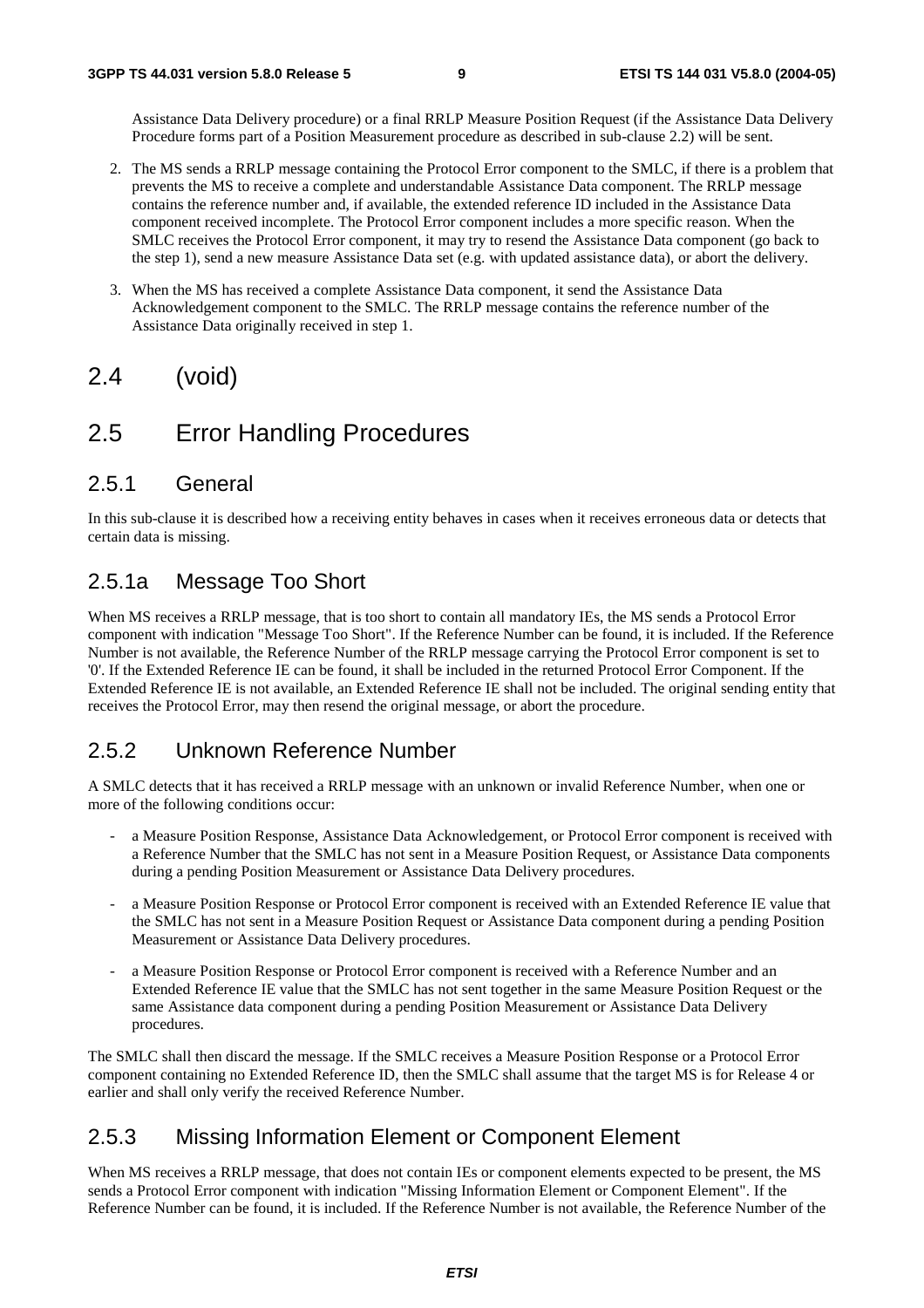RRLP message carrying the Protocol Error component is set to '0'. If the Extended Reference IE can be found, it shall be included in the returned Protocol Error Component. If the Extended Reference IE is not available, an Extended Reference IE shall not be included. The SMLC that receives the Protocol Error, may then resend the original message, or abort the procedure.

### 2.5.4 Incorrect Data

When MS receives a RRLP message, that is contains IEs or elements of components that are syntactically incorrect, the MS sends a Protocol Error component with indication "Incorrect Data". If the Reference Number can be found, it is included. If the Reference Number is not available, the Reference Number of the RRLP message carrying the Protocol Error component is set to '0'. If the Extended Reference IE can be found, it shall be included in the returned Protocol Error Component. If the Extended Reference IE is not available, an Extended Reference IE shall not be included. The SMLC that receives the Protocol Error, may then resend the original message, or abort the procedure.

## 2.5.5 Repeated Component

When after the reception of a Measure Position Request component, but before responding with a Measure Position Response or a Protocol Error component, the MS receives a new RRLP message with the Measure Position Request component, it acts as follows:

- if the old and new Measure Position Request components have the same Reference Number and, if included, the same Extended Reference IE, the MS ignores the later component;
- if the old and new Measure Position Request components have different Reference Numbers or, if included, different Extended Reference IEs or if one Measure Position Request component (old or new) contains an Extended Reference IE but the other component does not, the MS aborts activity for the former component, and starts to acts according to the later component, and sends a response to that.

When after the reception of an Assistance Data component, but before responding with an Assistance Data Acknowledgement or a protocol Error component, the MS receives a new RRLP message with the Assistance Data component, it acts as follows:

- if the old and new an Assistance Data components have the same Reference Number and, if included, the same Extended Reference IE and if pseudo-segmentation does not apply (see sub-clause 2.5.9), the MS ignores the later component;
- if the old and new Assistance Data components have different Reference Numbers or, if included, different Extended Reference IEs or if one Assistance Data component (old or new) contains an Extended Reference IE but the other component does not, the MS ignores the former component and sends an acknowledgement to the latter component.

When after the reception of an Measure Position Response component, the SMLC receives a new RRLP message with the Measure Position Response component, it acts as follows:

if the old and new Measure Position Response components have the same Reference Number and, if included, the same Extended Reference IE values, the SMLC may ignore the later component;

## 2.5.6 (void)

## 2.5.7 Missing Component

When the SMLC sends a Measure Position Request component to the MS, it starts a timer. If the timer expires before the SMLC receives the last Measure Position Response component or a Protocol Error component from the MS with the same Reference Number and, if included, the same Extended Reference IE value as in the sent component, it may abort location attempt or send a new Measure Position Request.

When the SMLC receives a Measure Position Response component with the same Reference Number and, if included, the same Extended Reference IE value as in the sent component indicating that it is the second of many segments, but the first of the many segments was never received by the SMLC, it may abort location attempt or send a new Measure Position Request.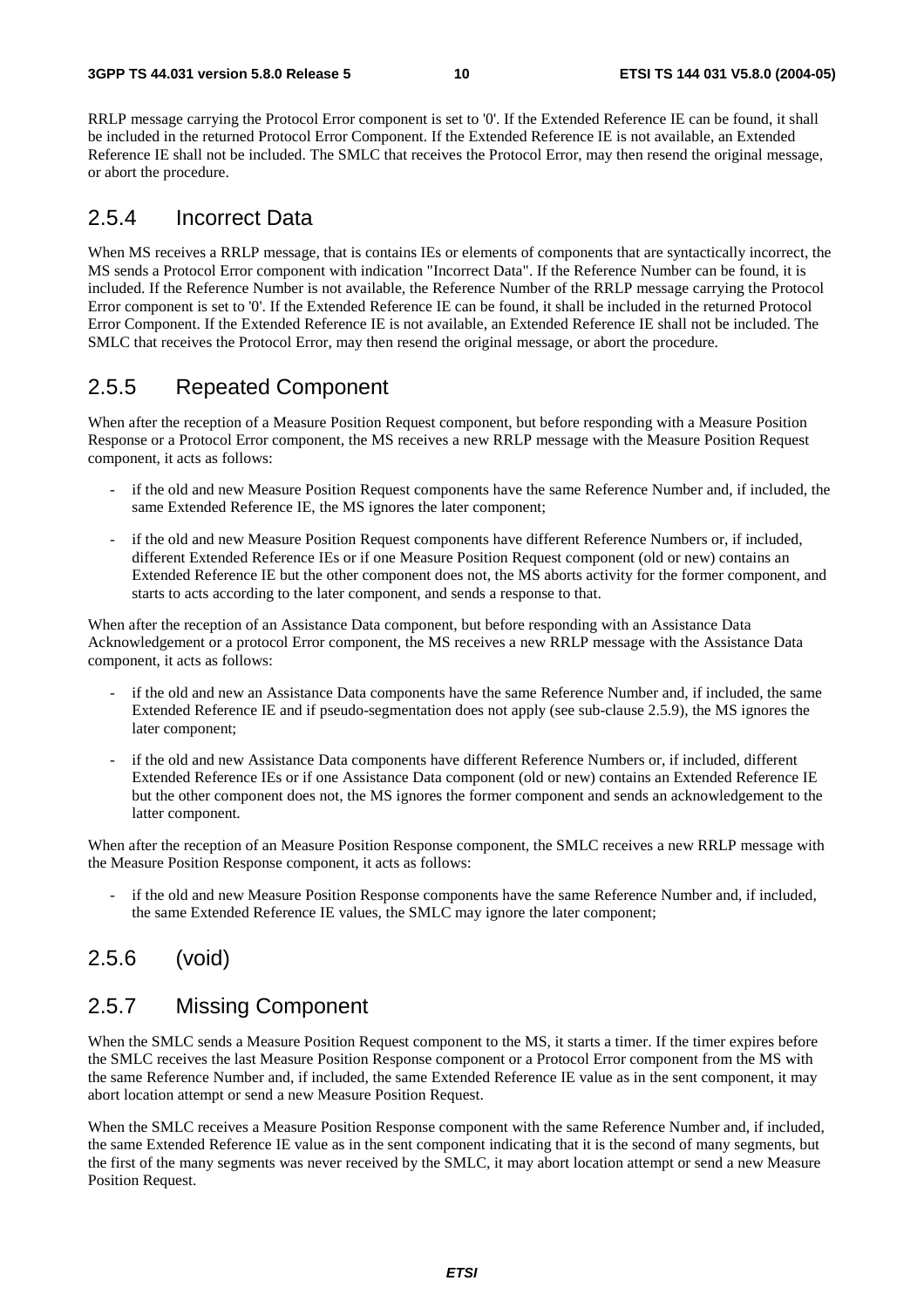When the SMLC sends a Assistance Data component to the MS, it starts a timer. If the timer expires before the SMLC receives a Assistance Data Acknowledgement or Protocol Error component from the MS with the same Reference Number as in the sent component and, in the case of a Protocol Error component, either the same extended reference ID as in the sent component or no extended reference ID, it may abort delivery attempt or send a new Assistance Data.

### 2.5.8 Unforeseen Component

When the MS receives a complete Assistance Data pseudo-segmentation sequence or an Assistance Data component that was sent without pseudo-segmentation, that it is not expecting, MS may discard it.

## 2.5.8a RRLP Procedure

The MS and SMLC shall only support one RRLP procedure at a time for either positioning or delivery of assistance data. The normal sequence of events for either procedure is defined in sub-clause 2.2 or sub-clause 2.3, respectively. If the MS is engaged in an RRLP procedure and receives a correctly encoded RRLP message from the SMLC that starts a new procedure, the MS shall abort the first procedure without sending a response and start the second.

### 2.5.9 Pseudo-Segmentation

When the SMLC employs pseudo-segmentation to send an RRLP Measure Position Request message or an RRLP Assistance Data message, the SMLC shall send one or more RRLP Assistance Data components followed by:

- a final RRLP Measure Position Request component (see sub-clause 2.2) or
- a final RRLP Assistance Data component (see sub-clause 2.3).

The SMLC shall indicate in all but the final component (Measure Position Request or Assistance Data, respectively) that more components are on the way.

When an MS receives an Assistance Data component indicating that more components are on the way, the MS may store the contents of the component. If the MS receives a subsequent Assistance Data component or a final Measure Position Request component that is correctly encoded, the MS shall assume that the new component continues the pseudo-segmentation of the earlier component and may then store the contents of the new component. If the new component is an Assistance Data component indicating that no more components are on the way or if it is a Measure Position Request, the MS shall assume that pseudo-segmentation is complete. The MS may then employ the rules defined in sub-clause 2.5.5 to verify if the new message is a repeated duplicate of a previous message.

## 3 Message Structure

## 3.1 General Format of RRLP Message

The general format of the RRLP message is given below, and based on:

- ITU-T Recommendation X.680:
- ITU-T Recommendation X.691:

and is consistent with these ITU-T recommendations. Also further definitions in the present document are based on ASN.1/94 defined in ITU-T Recommendation X.680 (ASN.1 1994). BASIC-PER, unaligned variant is used. Both RRLP ASN.1 modules, RRLP-Messages and RRLP-Components, are based on recommendations presented above.

ASN.1 identifiers have the same name as the corresponding parameters (information elements of the RRLP message, components, elements of components, fields of component elements etc) in other parts of the present document, except for the differences required by the ASN.1 notation (blanks between words are removed, the first letter of the first word is lower-case and the first letter of the following words are capitalized, e.g. "Reference Number" is mapped to "referenceNumber"). In addition some words may be abbreviated as follows:

| msr | measure |
|-----|---------|
| req | request |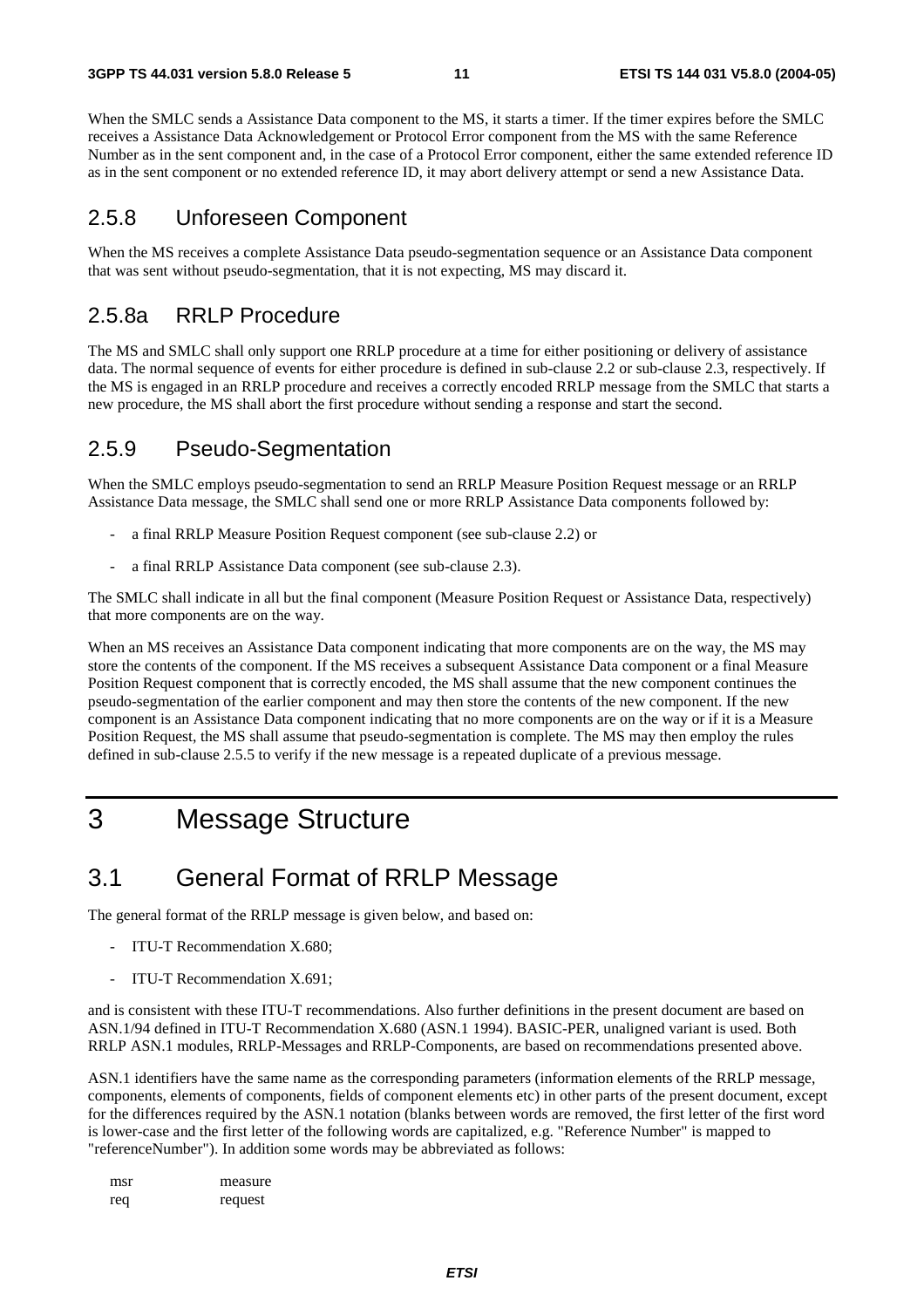#### **3GPP TS 44.031 version 5.8.0 Release 5 12 ETSI TS 144 031 V5.8.0 (2004-05)**

| rsp | response        |
|-----|-----------------|
| nbr | number          |
| ack | acknowledgement |

Ellipsis Notation shall be used in the same way as described in 3GPP TS 29.002 and shall be supported on the radio interface by the MS and the network for all operations defined in the present document.

#### **Table 3.1.a: RRLP Message Format**

```
RRLP-Messages 
-- { RRLP-messages } 
DEFINITIONS AUTOMATIC TAGS ::= 
BEGIN
IMPORTS 
    MsrPosition-Req, MsrPosition-Rsp, AssistanceData, 
    ProtocolError 
FROM 
    RRLP-Components -- { RRLP-Components } 
; 
PDU ::= SEQUENCE { 
    referenceNumber INTEGER (0..7), 
    component RRLP-Component 
} 
RRLP-Component ::= CHOICE { 
   msrPositionReq<br>msrPositionRsp
                           MsrPosition-Rsp,
    assistanceData AssistanceData, 
   assistanceDataAck NULL,
   protocolError ProtocolError,
     ... 
} 
END
```
The message consists of two information elements, that are further described in the following sub-clauses.

## 3.2 Reference Number IE

This element is mandatory, and appears only once per RRLP message. It has the range from 0 to 7. Value 0 is reserved for indicating unknown Reference Number. Its ASN.1 definition is in sub-clause 3.1. This element contains the Reference Number that shall be used as follows:

- in the Position Measurement procedure the SMLC shall select any number within the range 1-7 that it is not already using with the particular MS. The Reference Number serves as an identification of the Measure Position request component that it sends to the MS. When the MS responds either with the Measure Position Response component, or the Protocol Error component, it shall use the same Reference Number value and, if an Extended Reference ID was included by the SMLC, the same Extended Reference ID to identify to which Measure Position Request it is responding, if the Reference Number has been obtained. If the MS has not been able to decode the Reference Number (e.g. IE missing), it shall use '0' as the Reference number in the response. This mechanism helps for example in the cases where the SMLC sends a Measure Position Request to the MS, and before it receives the Response, it needs to send another Request (e.g. assistance data changes). Then the SMLC can identify to which Request the Response is related to;
- in the Assistance Data Delivery procedure the SMLC shall select any number within the range  $1 7$  that it is not already using with the MS. The Reference Number serves as an identification of the Assistance Data component that it sends to the MS. When the MS responds either with the Assistance Data Acknowledgement component or the Protocol Error component, it shall use the same Reference Number value and, if an Extended Reference ID was included by the SMLC, the same Extended Reference ID to identify to which Assistance Data component it is responding, if the Reference Number has been obtained. If the MS has not been able to decode the Reference Number (e.g. IE missing), it shall use '0' as the Reference number in the response.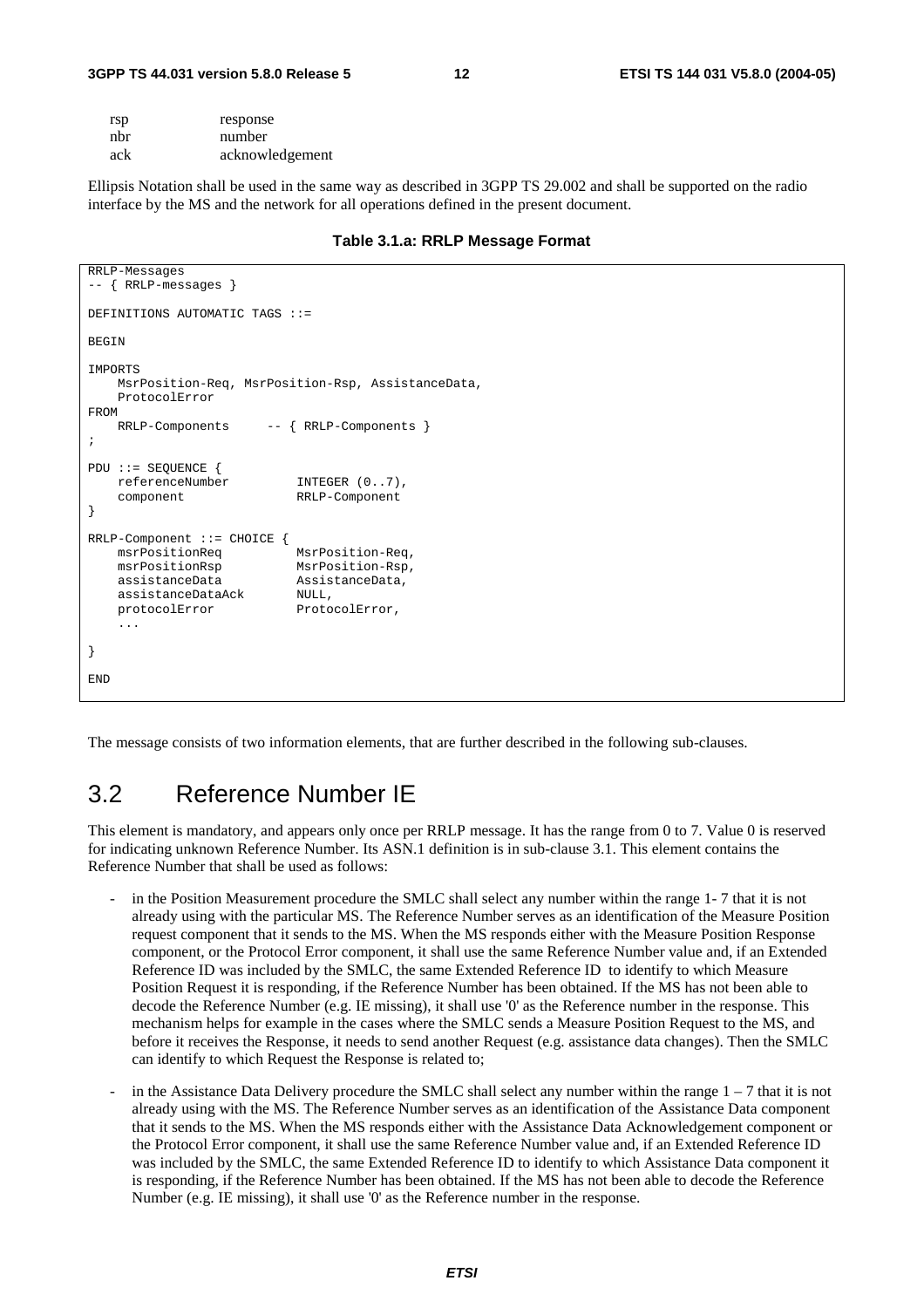- the SMLC shall use the same Reference Number and same Extended Reference ID to resend any RRLP component for which a response was not received from the MS.
- the SMLC shall use a different Reference Number to that in any RRLP component for which a response was not received from the MS if the SMLC aborts an existing RRLP procedure and starts a new procedure.
- the SMLC may use the same Reference Number and same Extended Reference ID or different Reference Numbers and Extended Reference IDs for different RRLP components within the same pseudo-segmentation sequence.

In a Measure Position Request, Measure Position Response, Assistance Data and Protocol Error component, the Reference Number IE shall be supplemented by an Extended Reference IE in order to distinguish valid from invalid RRLP responses at the SMLC and duplicate from non-duplicate RRLP commands at the MS. In order to remain backward compatible, the receiving entity shall be able to receive messages without the Extended Reference IE. The ASN.1 definition of the Extended Reference IE is given in sub-clause 5.1 and the procedures associated with sending and receiving it are given in clause 2 and in Annex A, sub-clauses A.2.2.5, A.3.2.7 and A.6.6.

## 3.3 Component IE

This element is mandatory, and appears only once per RRLP message. It contains the actual component to be transferred.

Different components are described further in clause 4. This IE contains only one component, i.e. it is not possible to include two or more components.

## 4 Components

This ASN.1 module contains the definitions of the components and datatypes defined in the components.

**Table 4.a: RRLP-Components format** 

```
RRLP-Components 
-- { RRLP-Components } 
DEFINITIONS AUTOMATIC TAGS ::= 
BEGIN 
IMPORTS 
     Ext-GeographicalInformation 
FROM 
     MAP-LCS-DataTypes { 
     ccitt identified-organization (4) etsi (0) mobileDomain (0) 
     gsm-Network (1) modules (3) map-LCS-DataTypes (25) version5 (5)} 
     ExtensionContainer 
FROM MAP-ExtensionDataTypes { 
     ccitt identified-organization (4) etsi (0) mobileDomain (0) 
     gsm-Network (1) modules (3) map-ExtensionDataTypes (21) version4 (4)} 
; 
-- Add here other ASN.1 definitions presented below 
-- in chapters 4 and 5. 
END
```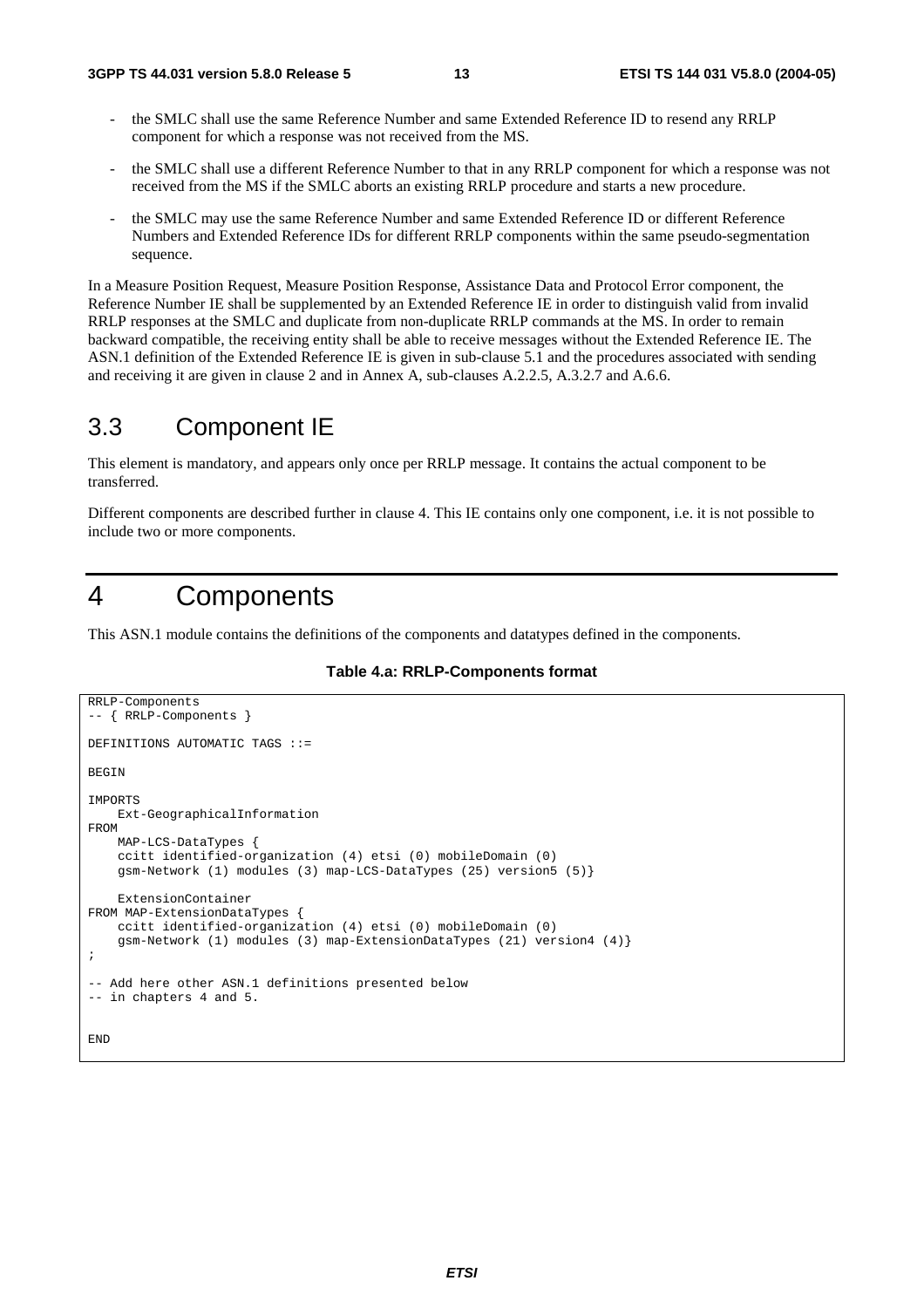## 4.1 Measure Position Request

This component is used by the SMLC to request location measurements or a location estimate from the MS. It includes QoS, other instructions, and possible assistance data to the MS. This component is defined as follows:

#### **Table 4.1.a: Measure Position Request**

```
-- add this definition to RRLP-Components module 
 -- Measurement Position request component 
MsrPosition-Req ::= SEQUENCE { 
    positionInstruct PositionInstruct, 
    referenceAssistData ReferenceAssistData OPTIONAL, 
                         MsrAssistData
    systemInfoAssistData SystemInfoAssistData OPTIONAL, 
    gps-AssistData GPS-AssistData OPTIONAL, 
    extensionContainer ExtensionContainer OPTIONAL, 
    ..., 
     -- Release 98 extension element 
rel98-MsrPosition-Req-extension Rel98-MsrPosition-Req-Extension OPTIONAL, 
    -- Release 5 extension element 
rel5-MsrPosition-Req-extension Rel5-MsrPosition-Req-Extension OPTIONAL 
}
```
The elements of this component are defined in clause 5.

## 4.2 Measure Position Response

This component is used by the MS to respond to a Measure Position Request from the SMLC with location measurements, a location estimate, or an error indication. This component is defined as follows:

#### **Table 4.2.a: Measure Position Response**

```
-- add this defintion to RRLP-Components module
-- Measurement Position response component 
MsrPosition-Rsp ::= SEQUENCE { 
   multipleSets MultipleSets OPTIONAL,<br>
referenceIdentity ReferenceIdentity OPTIONAL,
   referenceIdentity ReferenceIdentity OPTIONAL,<br>otd-MeasureInfo OTD-MeasureInfo OPTIONAL,
 otd-MeasureInfo OTD-MeasureInfo OPTIONAL, 
 locationInfo LocationInfo OPTIONAL, 
    gps-MeasureInfo GPS-MeasureInfo OPTIONAL, 
    locationError LocationError OPTIONAL, 
    extensionContainer ExtensionContainer OPTIONAL, 
...,
    -- Release extension here 
    rel-98-MsrPosition-Rsp-Extension 
                            Rel-98-MsrPosition-Rsp-Extension OPTIONAL, 
    Rel-5-MsrPosition-Rsp-Extension 
                            Rel-5-MsrPosition-Rsp-Extension OPTIONAL 
     -- rel-5-MsrPosition-Rsp-Extension and other possible future extensions 
    -- are the only information elements that may be included in the 2nd 
    -- MsrPosition-Rsp component when RRLP pseudo-segmentation is used 
}
```
The elements of this component are defined in clause 5.

## 4.3 Assistance Data

This component is used by the SMLC to deliver assistance data for location measurement and/or location calculation. This component is defined as follows:

#### **Table 4.3.a: Assistance Data**

```
-- add this defintion to RRLP-Components module
```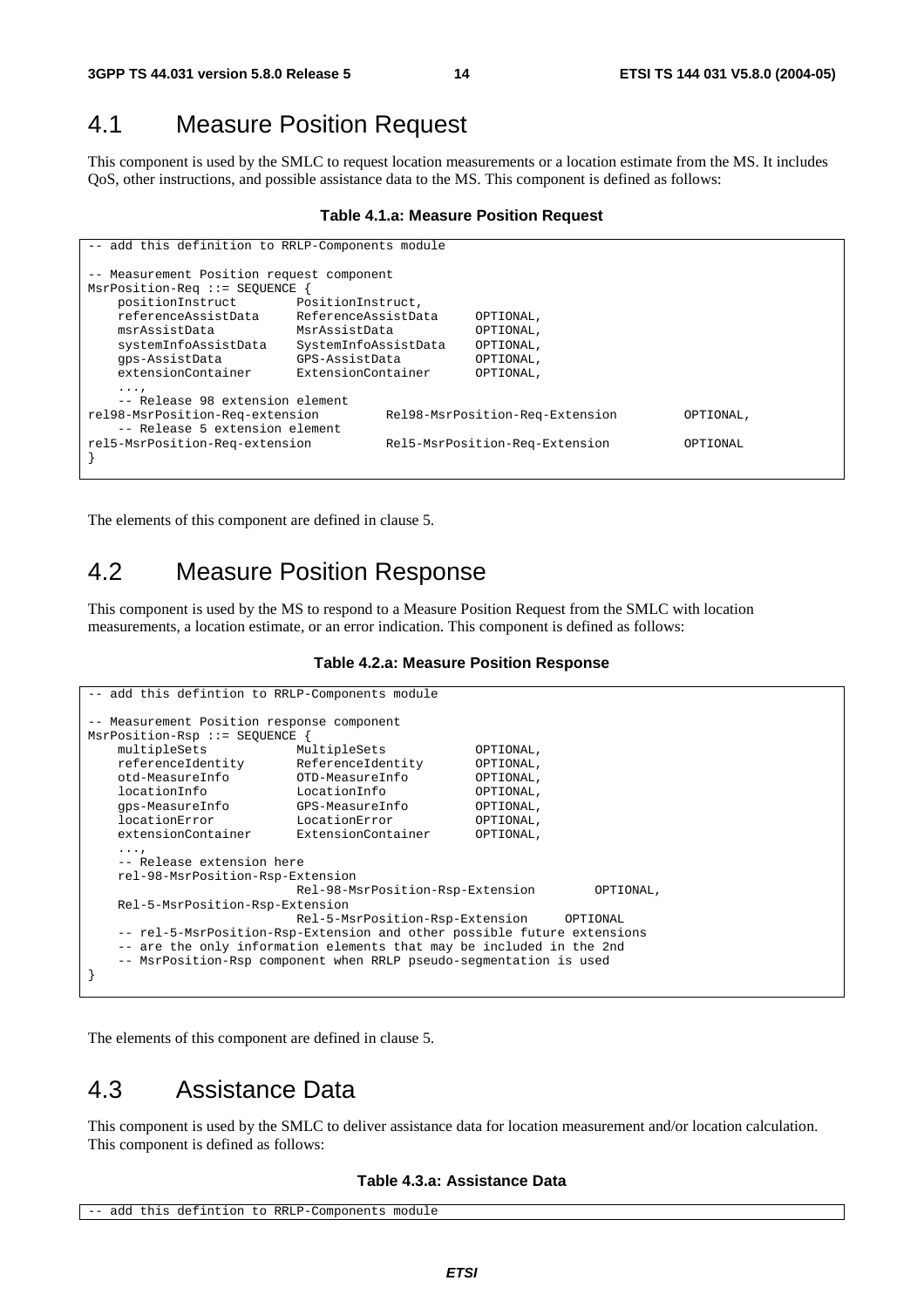| -- Assistance Data component<br>$AssistanceData :: = SEOUENCE$                                           |                                                                 |                        |                                                                                                                                   |
|----------------------------------------------------------------------------------------------------------|-----------------------------------------------------------------|------------------------|-----------------------------------------------------------------------------------------------------------------------------------|
| referenceAssistData ReferenceAssistData<br>msrAssistData                                                 | MsrAssistData                                                   | OPTIONAL,<br>OPTIONAL, |                                                                                                                                   |
| systemInfoAssistData                                                                                     | SystemInfoAssistData                                            | OPTIONAL,              |                                                                                                                                   |
| qps-AssistData                                                                                           | GPS-AssistData                                                  | OPTIONAL,              |                                                                                                                                   |
| moreAssDataToBeSent                                                                                      | MoreAssDataToBeSent                                             | OPTIONAL,              | -- If not present, interpret as only<br>-- Assistance Data component used to<br>-- deliver entire set of assistance<br>$--$ data. |
| extensionContainer                                                                                       | ExtensionContainer                                              | OPTIONAL,              |                                                                                                                                   |
| $\cdots$<br>-- Release extension here<br>rel98-AssistanceData-Extension<br>rel5-AssistanceData-Extension | Rel98-AssistanceData-Extension<br>Rel5-AssistanceData-Extension |                        | OPTIONAL,<br>OPTIONAL                                                                                                             |
|                                                                                                          |                                                                 |                        |                                                                                                                                   |

The elements of this component are defined in clause 5.

## 4.4 Assistance Data Acknowledgement

This component does not have any information contents. It presence indicates that the MS has received the complete Assistance Data component.

## 4.5 Protocol Error

This component is used by the receiving entity (SMLC or MS) to indicate to the sending entity, that there is a problem that prevents the receiving entity to receive a complete and understandable component. This component is defined as follows:

#### **Table 4.5.a: Protocol Error**

```
-- add this defintion to RRLP-Components module 
-- Protocol Error component 
ProtocolError ::= SEQUENCE {<br>errorCause ErrorCodes,
   errorCause extensionContainer ExtensionContainer OPTIONAL, 
     ..., 
     -- Release extensions here 
     rel-5-ProtocolError-Extension Rel-5-ProtocolError-Extension OPTIONAL 
}
```
The elements of this component are defined in clause 5.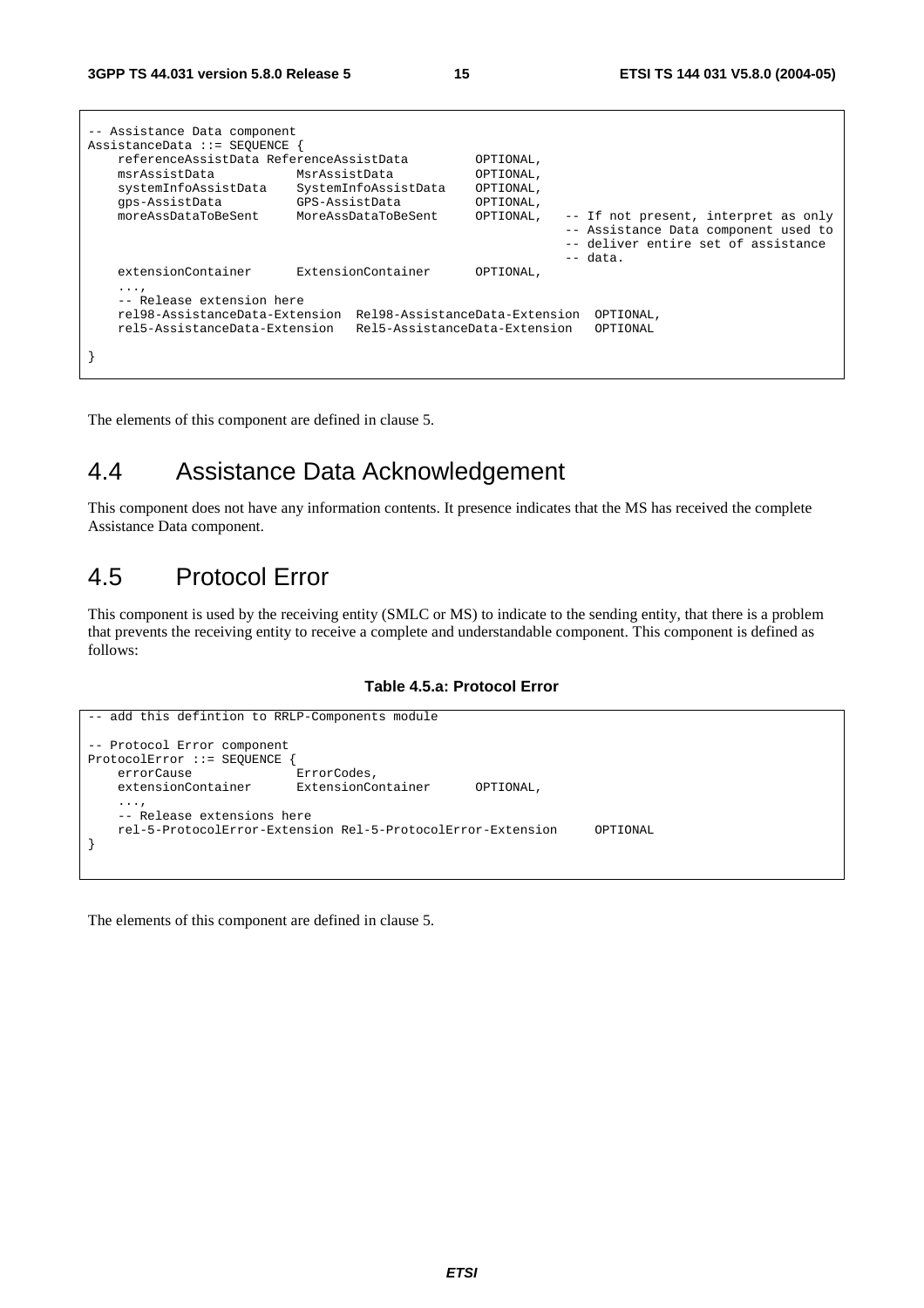## 5 Elements of Components

## 5.1 ASN.1 Description

The following ASN.1 code defines the elements of components. See the Annex A for further description of the contents of components and their elements.

**Table 5.1.a: ASN.1 Description** 

```
-- add these defintions to RRLP-Components module
-- Position instructions 
PositionInstruct ::= SEQUENCE { 
   -- Method type<br>methodType
   methodType MethodType,<br>positionMethod PositionMet<br>measuur:
 positionMethod PositionMethod, 
 measureResponseTime MeasureResponseTime, 
 useMultipleSets UseMultipleSets, 
 environmentCharacter EnvironmentCharacter OPTIONAL 
} 
-- 
MethodType ::= CHOICE { 
 msAssisted AccuracyOpt, -- accuracy is optional 
msBased Mccuracy, -- accuracy is mandatory
msBasedPref Accuracy, -- accuracy is mandatory
    msAssistedPref Accuracy –- accuracy is mandatory 
} 
-- Accuracy of the location estimation 
AccuracyOpt ::= SEQUENCE {<br>accuracy Accurac
                    accuracy Accuracy OPTIONAL 
} 
-- The values of this field are defined in 3GPP TS 23.032 (Uncertainty code) 
Accuracy ::= INTEGR (0.127)-- Position Method 
PositionMethod ::= ENUMERATED { 
    eotd (0), 
    gps (1), 
    gpsOrEOTD (2) 
} 
-- Measurement request response time 
MeasureResponseTime ::= INTEGER (0..7) 
-- useMultiple Sets, FFS! 
UseMultipleSets ::= ENUMERATED { 
   multipleSets (0), \qquad - multiple sets are allowed
    oneSet (1) -- sending of multiple is not allowed
} 
-- Environment characterization 
EnvironmentCharacter ::= ENUMERATED {<br>badArea (0), -- bad urban
 badArea (0), -- bad urban or suburban, heavy multipath and NLOS 
notBadArea (1), -- light multipath and NLOS
 mixedArea (2), -- not defined or mixed environment 
     ... 
}
```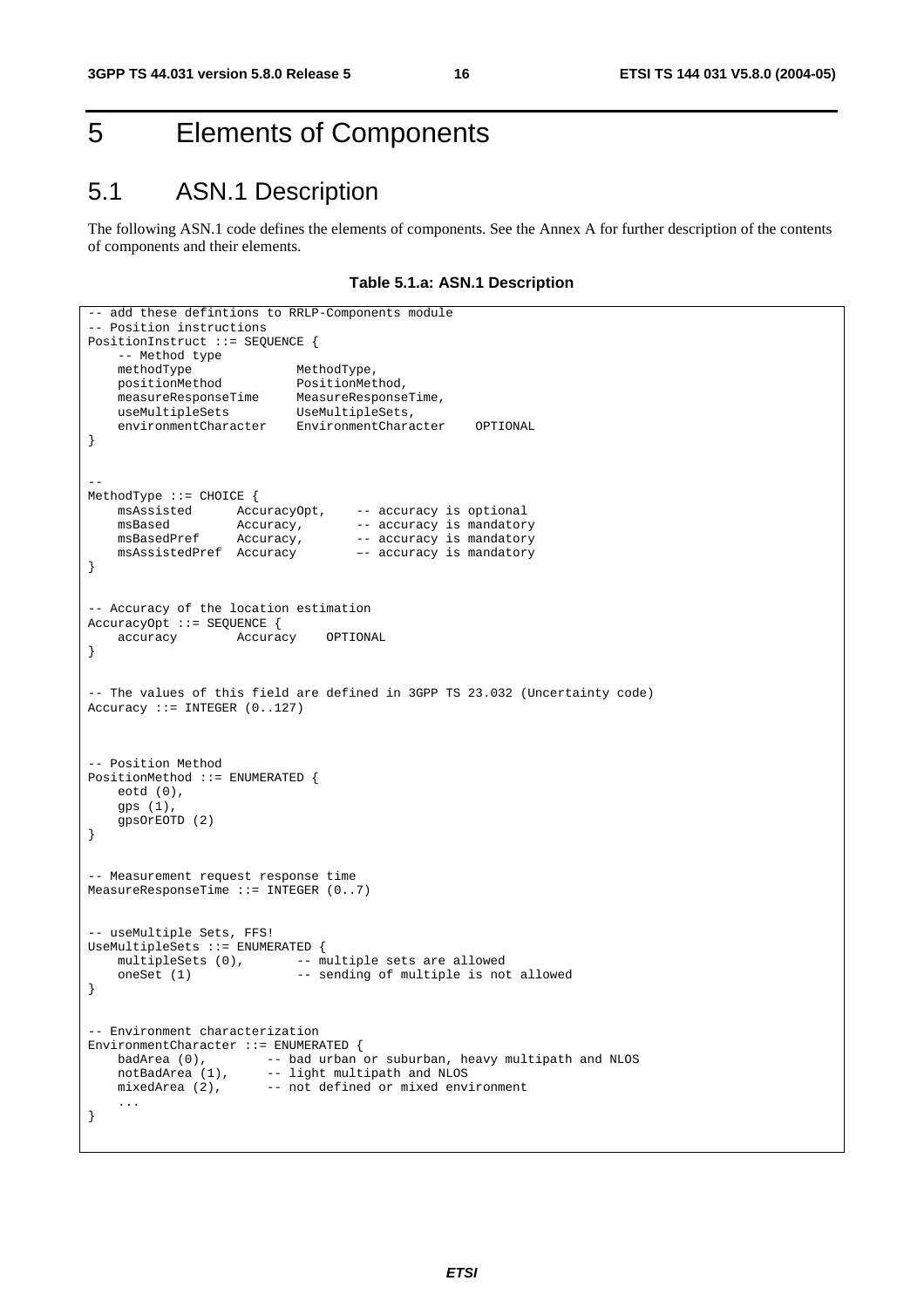```
-- E-OTD reference BTS for Assitance data IE 
ReferenceAssistData ::= SEQUENCE { 
   bcchCarrier BCCHCarrier, \overline{C} -- BCCH carrier
   bsic BSIC, - BSIC
   timeSlotScheme TimeSlotScheme, -- Timeslot scheme<br>btsPosition BTSPosition OPTIONAL
                  BTSPosition
} 
-- ellipsis point and 
-- ellipsoid point with altitude shapes are supported 
BTSPosition ::= Ext-GeographicalInformation 
-- RF channel number of BCCH 
BCCHCarrier ::= INTEGER (0..1023) 
-- Base station Identity Code 
BSIC ::= INTEGER (0..63)-- Timeslot scheme 
TimeSlotScheme ::= ENUMERATED { 
   equalLength (0),
    variousLength (1) 
} 
-- Time slot (modulo) 
ModuloTimeSlot ::= INTEGER (0..3) 
-- E-OTD measurement assistance data IE 
-- The total number of neighbors in this element (MsrAssistData) 
-- and in SystemInfoAssistData element (presented neighbors 
-- can be at a maximum 15!) 
MsrAssistData ::= SEQUENCE { 
     msrAssistList SeqOfMsrAssistBTS 
} 
SeqOfMsrAssistBTS ::= SEQUENCE (SIZE(1..15)) OF MsrAssistBTS 
MsrAssistBTS ::= SEQUENCE { 
   bcchCarrier BCCHCarrier, -- BCCH carrier 
   bsic -- BSIC, -- BSIC<br>multiFrameOffset MultiFrameOffset, -- multi
                       MultiFrameOffset, -- multiframe offset
   timeSlotScheme TimeSlotScheme, -- Timeslot scheme
    roughRTD RoughRTD, -- rough RTD value 
    -- Location Calculation Assistance data is moved here 
    calcAssistanceBTS CalcAssistanceBTS OPTIONAL 
} 
 - Multiframe offset
MultiFrameOffset ::= INTEGER (0..51) 
-- The Multiframe Offset value 51 shall not be encoded by the transmitting entity and 
-- shall be treated by the receiving entity as 0. 
 - Rough RTD value between one base station and reference BTS
RoughRTD :: = INTERER (0..1250)-- The RoughRTD value 1250 shall not be encoded by the transmitting entity and shall 
-- be treated by the receiving entity as 0. 
-- E-OTD Measurement assistance data for system information List IE 
-- The total number of base stations in this element (SystemInfoAssistData
-- presented neighbors) and in MsrAssistData element can be at a maximum 15. 
SystemInfoAssistData ::= SEQUENCE { 
                          SeqOfSystemInfoAssistBTS
} 
SeqOfSystemInfoAssistBTS::= SEQUENCE (SIZE(1..32)) OF SystemInfoAssistBTS
```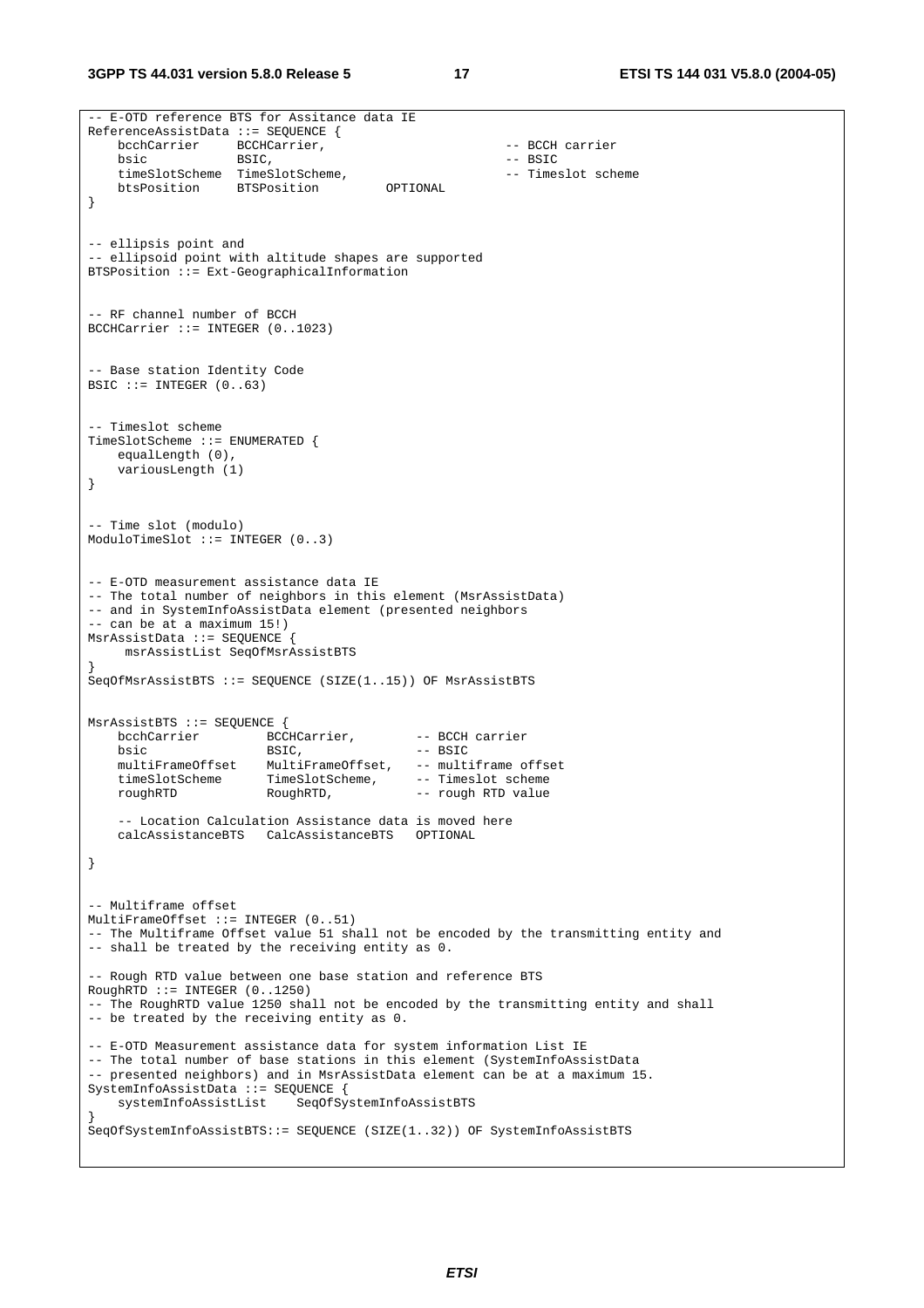**3GPP TS 44.031 version 5.8.0 Release 5 18 ETSI TS 144 031 V5.8.0 (2004-05)**

-- whether n.th is present or not ? SystemInfoAssistBTS ::= CHOICE { notPresent NULL, present AssistBTSData } -- Actual assistance data for system information base station AssistBTSData ::= SEQUENCE {<br>bsic BSIC. bsic -- BSIC<br>multiFrameOffset MultiFrameOffset, -- mult MultiFrameOffset, -- multiframe offset timeSlotScheme TimeSlotScheme, -- Timeslot scheme roughRTD RoughRTD, -- rough RTD value -- Location Calculation Assistance data calcAssistanceBTS CalcAssistanceBTS } -- E-OTD Location calculation assistance data, -- CalcAssistanceBTS element is optional not subfields CalcAssistanceBTS ::= SEQUENCE {<br>fineRTD FineRTD, fineRTD FineRTD, -- fine RTD value between base stations<br>referenceWGS84 ReferenceWGS84 -- reference coordinates ReferenceWGS84 -- reference coordinates } -- Coordinates of neighbour BTS, WGS-84 ellipsoid ReferenceWGS84 ::= SEQUENCE { relativeNorth RelDistance,  $\begin{array}{ccc} - & - & \text{relative distance (south negative)} \\ \text{relative distance (west negative)} \end{array}$ -- relative distance (west negative) -- Relative Altitude is not always known relativeAlt RelativeAlt OPTIONAL -- relative altitude } -- Fine RTD value between this BTS and the reference BTS FineRTD  $::=$  INTEGER  $(0..255)$ -- Relative north/east distance RelDistance ::= INTEGER (-200000..200000) -- Relative altitude  $RelativeAlt ::= INTER ( -4000..4000)$ -- Measure position response IEs -- Reference Identity -- Multiple sets MultipleSets ::= SEQUENCE { -- number of reference sets  $INTEGR (2..3)$ , -- This field actually tells the number of reference BTSs nbrOfReferenceBTSs INTEGER (1..3), -- This field is conditional and included optionally only if -- nbrOfSets is 3 and number of reference BTSs is 2.<br>referenceRelation ReferenceRelation OPTIONAL referenceRelation ReferenceRelation } -- Relation between refence BTSs and sets ReferenceRelation ::= ENUMERATED { secondBTSThirdSet (0), -- 1st BTS related to 1st and 2nd sets secondBTSSecondSet (1), -- 1st BTS related to 1st and 3rd sets firstBTSFirstSet (2) -- 1st BTS related to 1st set }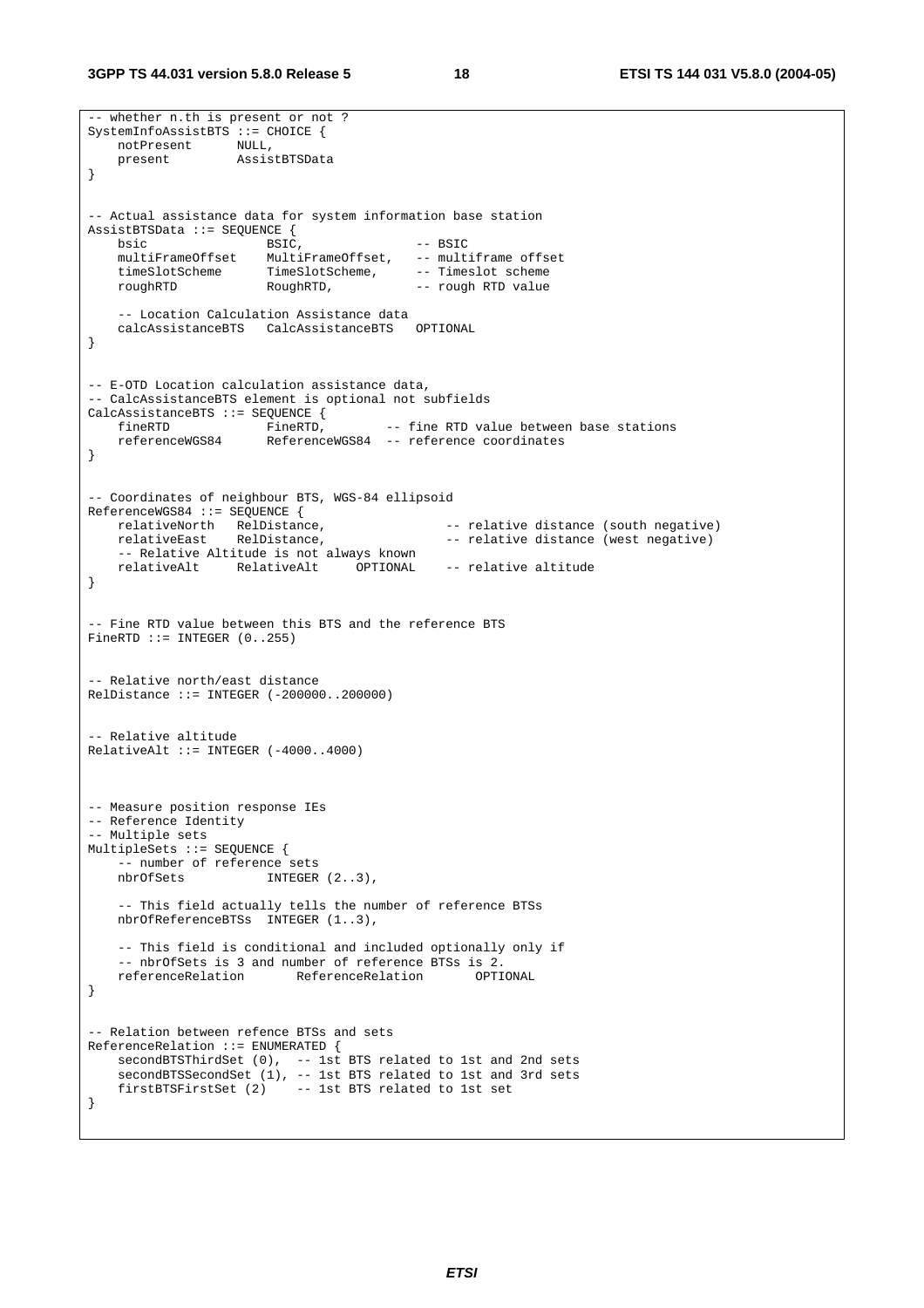```
-- Reference BTS Identity, this element contains number of 
 - BTSs told nbrOfReferenceBTSs field in Multiple sets element)
ReferenceIdentity ::= SEQUENCE { 
     -- Reference BTS list 
    refBTSList SeqOfReferenceIdentityType 
} 
SeqOfReferenceIdentityType ::= SEQUENCE (SIZE(1..3)) OF ReferenceIdentityType 
 - Cell identity
ReferenceIdentityType ::= CHOICE { 
   bsicAndCarrier BSICAndCarrier, -- BSIC and Carrier<br>ci CellID, -- Cell ID, LAC not needed
 ci CellID, -- Cell ID, LAC not needed 
requestIndex RequestIndex, -- Index to Requested Neighbor List
   systemInfoIndex SystemInfoIndex, -- Index to System info list, this type of ref. identity
                                        -- shall not be used by the MS unless it has received 
                                       -- the SystemInfoAssistData from the SMLC for this cell.<br>-- CI and LAC
   ciAndLAC CellIDAndLAC
} 
BSICAndCarrier ::= SEQUENCE { 
    carrier BCCHCarrier, 
    bsic BSIC 
} 
RequestIndex ::= INTEGER (1..16)SystemInfoIndex ::= INTEGER (1..32) 
CellIDAndLAC ::= SEQUENCE { 
referenceLAC LAC, \qquad \qquad - Location area code
 referenceCI CellID -- Cell identity 
} 
CellID ::= INTEGER (0..65535) 
LAC ::= INTEGER (0..65535)-- OTD-MeasureInfo 
OTD-MeasureInfo ::= SEQUENCE { 
    -- Measurement info elements, OTD-MsrElement is repeated number of times 
    -- told in nbrOfReferenceBTSs in MultipleSets, default value is 1
    otdMsrFirstSets OTD-MsrElementFirst, 
    -- if more than one sets are present this element is repeated 
     -- NumberOfSets - 1 (-1 = first set) 
    otdMsrRestSets SeqOfOTD-MsrElementRest OPTIONAL 
} 
SeqOfOTD-MsrElementRest ::= SEQUENCE (SIZE(1..2)) OF OTD-MsrElementRest 
-- OTD measurent information for 1 set<br>OTD-MsrElementFirst ::= SEOUENCE {
OTD-MsrElementFirst ::= SEQUENCE { 
 refFrameNumber INTEGER (0..42431), -- Frame number modulo 42432 
 referenceTimeSlot ModuloTimeSlot, 
    toaMeasurementsOfRef TOA-MeasurementsOfRef OPTIONAL, 
   stdResolution StdResolution,<br>taCorrection TNTEGER (0 960)
                                                  OPTIONAL, -- TA correction
    -- measured neighbors in OTD measurements 
                           SeqOfOTD-FirstSetMsrs OPTIONAL
} 
SeqOfOTD-FirstSetMsrs ::= SEQUENCE (SIZE(1..10)) OF OTD-FirstSetMsrs
```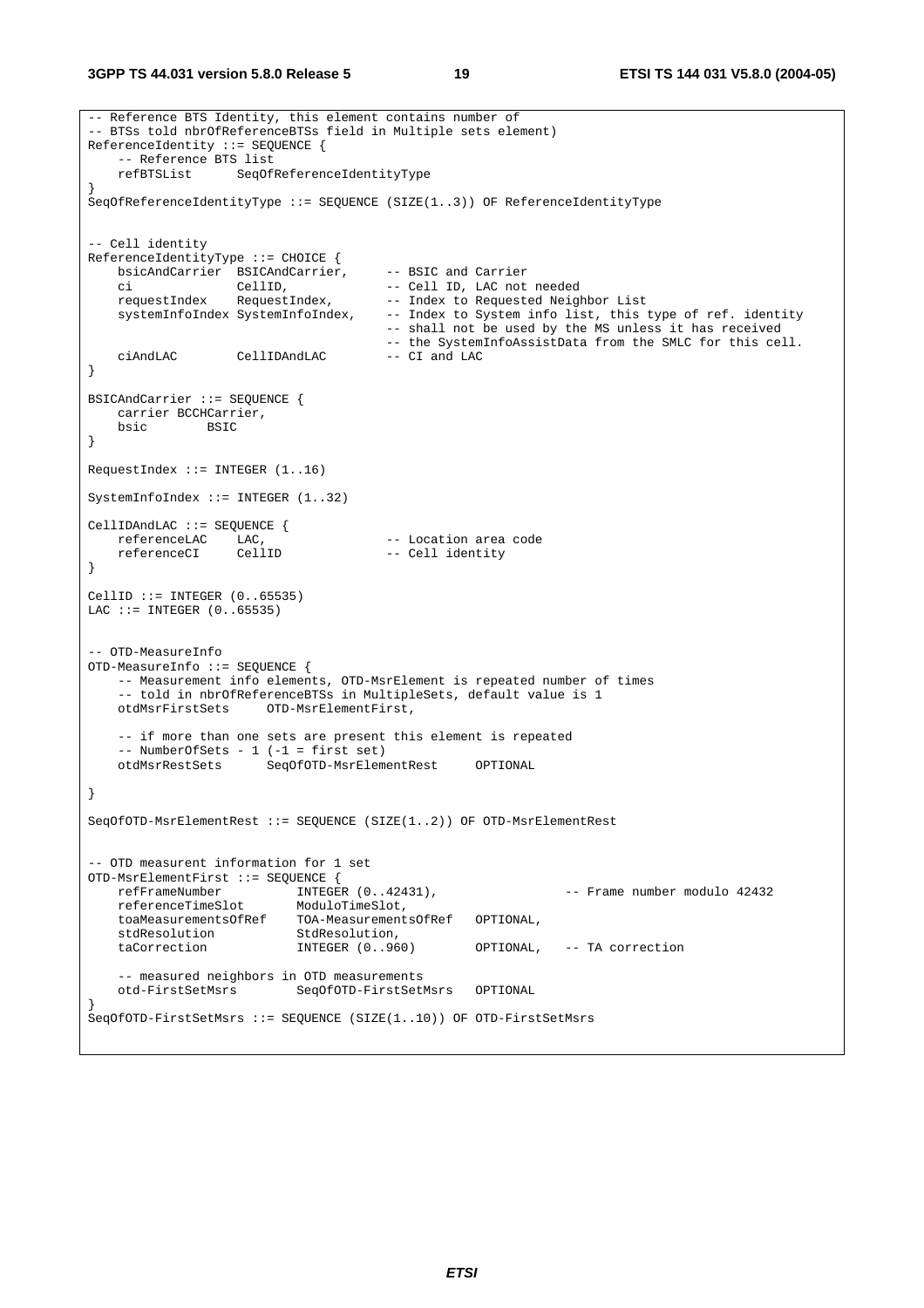-- OTD measurent information 2 and 3 sets if exist OTD-MsrElementRest ::= SEQUENCE {<br>refFrameNumber INTEGER (0..42431),  $--$  Frame number modulo 42432  $\begin{minipage}{0.5\textwidth} \centering \small \texttt{referenceTimeSlot} \small \texttt{ModulofimesU}, \small \texttt{toaMeasure} \small \texttt{mend} \small \texttt{toaMeasure} \small \texttt{mend} \end{minipage}$ TOA-MeasurementsOfRef OPTIONAL,<br>StdResolution, stdResolution StdResolution,<br>
stdResolution TNTEGER (0 960) taCorrection INTEGER (0..960) OPTIONAL, -- TA correction -- measured neighbors in OTD measurements otd-MsrsOfOtherSets SeqOfOTD-MsrsOfOtherSets OPTIONAL } SeqOfOTD-MsrsOfOtherSets ::= SEQUENCE (SIZE(1..10)) OF OTD-MsrsOfOtherSets -- Standard deviation of the TOA measurements from the reference BTS TOA-MeasurementsOfRef ::= SEQUENCE { refQuality RefQuality, numOfMeasurements NumOfMeasurements } RefQuality ::= INTEGER (0..31) -- St Dev of TOA of reference as defined in annex NumOfMeasurements ::= INTEGER (0..7) -- No. of measurements for RefQuality as defined in annex StdResolution  $::=$  INTEGER  $(0..3)$  -- Values of resolution are defined in annex OTD-FirstSetMsrs ::= OTD-MeasurementWithID -- Neighbour info in OTD measurements 0-10 times in TD measurement info OTD-MsrsOfOtherSets ::= CHOICE { identityNotPresent OTD-Measurement,<br>identityPresent OTD-MeasurementW OTD-MeasurementWithID } -- For this OTD measurement identity is same as the identity of BTS -- in the first set with same sequence number OTD-Measurement ::= SEQUENCE { nborTimeSlot ModuloTimeSlot, eotdQuality EOTDQuality, otdValue OTDValue } -- This measurement contains the BTS identity and measurement OTD-MeasurementWithID ::=SEQUENCE { neighborIdentity NeighborIdentity, nborTimeSlot ModuloTimeSlot, neighboriuchter,<br>nborTimeSlot ModuloTimeSl<br>eotdQuality EOTDQuality, otdValue OTDValue } EOTDQuality ::= SEQUENCE { nbrOfMeasurements INTEGER (0..7),<br>stdOfFOTD INTEGER (0..31)  $INTEGER (0..31)$ } NeighborIdentity ::= CHOICE { bsicAndCarrier BSICAndCarrier, -- BSIC and Carrier -- Cell ID, LAC not needed multiFrameCarrier MultiFrameCarrier, -- MultiFrameOffest and BSIC requestIndex RequestIndex, -- Index to Requested Neighbor List systemInfoIndex SystemInfoIndex, -- Index to System info list, this type of neighbour -- identity shall not be used by the MS unless it has -- received the SystemInfoAssistData from the SMLC for -- this cell. ciAndLAC CellIDAndLAC -- CI and LAC }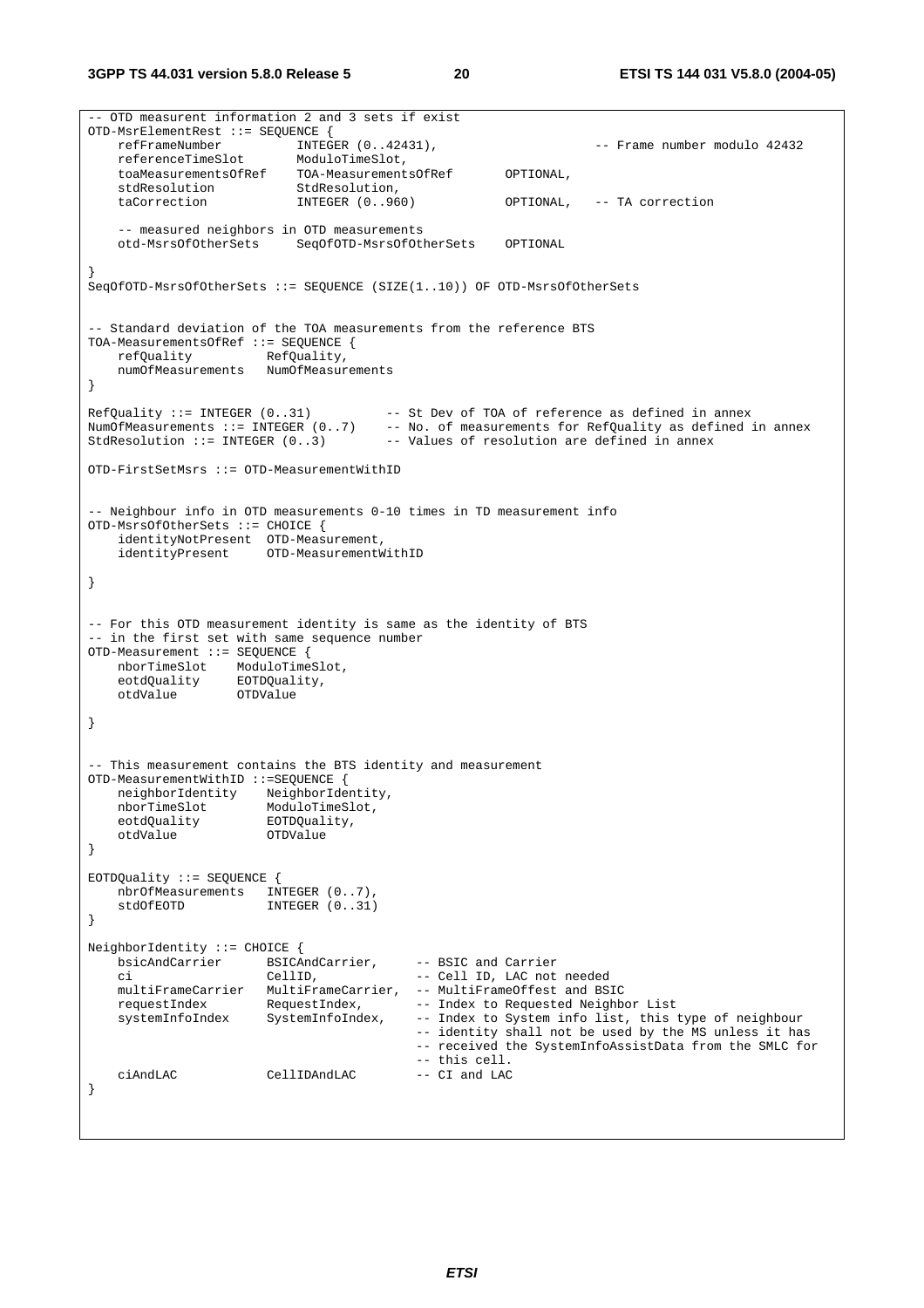```
-- Multiframe and carrier 
MultiFrameCarrier ::= SEQUENCE { 
   bcchCarrier BCCHCarrier,
    multiFrameOffset MultiFrameOffset 
} 
-- OTD measurement value for neighbour 
OTDValue ::= INTEGER (0..39999) 
-- Location information IE 
LocationInfo ::= SEQUENCE {<br>refFrame INTEGER (0..65535),
                                               -- Reference Frame number
    -- If refFrame is within (42432..65535), it shall be ignored by the receiver 
    -- in that case the MS should provide GPS TOW if available 
 gpsTOW INTEGER (0..14399999) OPTIONAL, -- GPS TOW 
 fixType FixType, 
   -- Note that applicable range for refFrame is 0 - 42431
    -- Possible shapes carried in posEstimate are 
    -- ellipsoid point, 
     -- ellipsoid point with uncertainty circle 
     -- ellipsoid point with uncertainty ellipse 
    -- ellipsoid point with altitude 
     -- ellipsoid point with altitude and uncertainty ellipsoid 
    posEstimate Ext-GeographicalInformation 
} 
FixType ::= INTEGER { 
     twoDFix (0), 
    threeDFix (1) 
} (0..1) 
 -- GPS-Measurement information 
GPS-MeasureInfo ::= SEQUENCE { 
    -- Measurement info elements 
     -- user has to make sure that in this element is number of elements 
     -- defined in reference BTS identity 
    gpsMsrSetList SeqOfGPS-MsrSetElement 
} 
SeqOfGPS-MsrSetElement ::= SEQUENCE (SIZE(1..3)) OF GPS-MsrSetElement 
-- OTD measurent information 1-3 times in message 
GPS-MsrSetElement ::= SEQUENCE {<br>refFrame INTEGER (0..
                   INTEGER (0..65535) OPTIONAL, -- Reference Frame number
    gpsTOW GPSTOW24b, -- GPS TOW 
    -- Note that applicable range for refFrame is 0 - 42431
--N_SAT can be read from number of elements of gps-msrList 
    gps-msrList SeqOfGPS-MsrElement 
} 
-- 24 bit presentation for GPSTOW 
GPSTOW24b ::= TNTRGFR (0.14399999)
```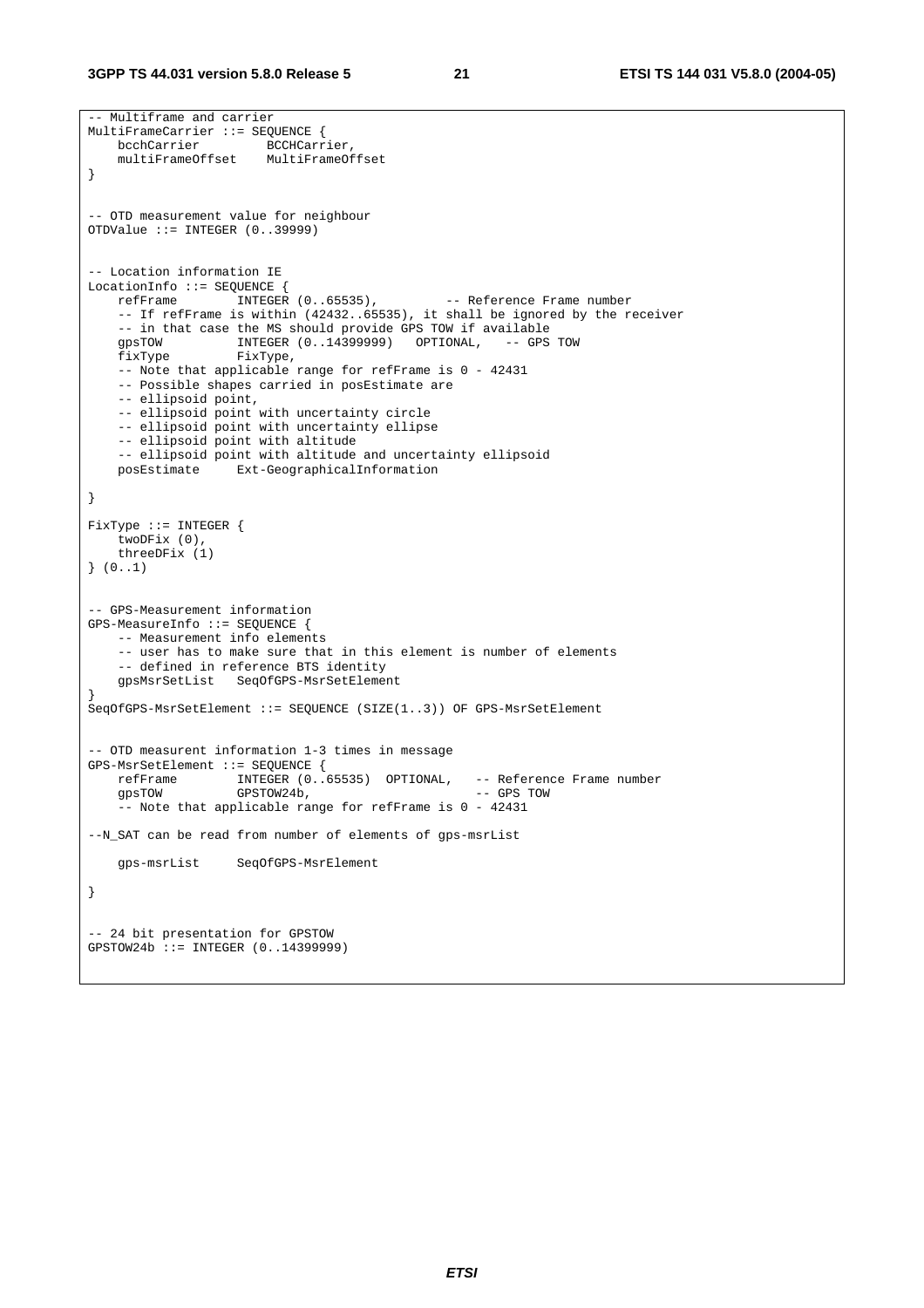```
-- measured elements in measurement parameters field 
SeqOfGPS-MsrElement ::= SEQUENCE (SIZE(1..16)) OF GPS-MsrElement 
GPS-MsrElement ::= SEQUENCE { 
satelliteID SatelliteID,    -- Satellite identifier
 cNo INTEGER (0..63), -- carrier noise ratio 
 doppler INTEGER (-32768..32767), -- doppler, mulltiply by 0.2 
wholeChips INTEGER (0..1022), - - whole value of the code phase measurement
 fracChips INTEGER (0..1024), -- fractional value of the code phase measurement 
                                           -- a value of 1024 shall not be encoded by the sender 
                                            -- the receiver shall consider a value of 1024 to be 
               -- invalid data<br>MpathIndic, 1989 -- multipath
   mpathIndic MpathIndic,<br>pseuRangeRMSErr INTEGER (0..63) -- index
   pseuRangeRMSErr INTEGER (0..63)
} 
-- Multipath indicator 
MpathIndic ::= ENUMERATED { 
    notMeasured (0), 
    low (1), 
    medium (2), 
    high (3) 
} 
-- Location error IE 
LocationError ::= SEQUENCE { 
    locErrorReason LocErrorReason, 
    additionalAssistanceData AdditionalAssistanceData OPTIONAL, 
 ... 
} 
LocErrorReason ::= ENUMERATED { 
   unDefined (0), 
    notEnoughBTSs (1), 
    notEnoughSats (2), 
    eotdLocCalAssDataMissing (3), 
    eotdAssDataMissing (4), 
    gpsLocCalAssDataMissing (5), 
    gpsAssDataMissing (6), 
    methodNotSupported (7), 
    notProcessed (8), 
    refBTSForGPSNotServingBTS (9), 
    refBTSForEOTDNotServingBTS (10), 
    ... 
} 
-- exception handling: 
-- an unrecognized value shall be treated the same as value 0
-- defines additional assistance data needed for any new location attempt 
-- MS shall retain any assistance data already received 
AdditionalAssistanceData ::= SEQUENCE {<br>gpsAssistanceData GPSAssistance
     gpsAssistanceData GPSAssistanceData OPTIONAL, 
                          extensionContainer
     ... 
} 
GPSAssistanceData ::= OCTET STRING (SIZE (1..maxGPSAssistanceData)) 
-- GPSAssistanceData has identical structure and encoding to octets 3 to n of the 
-- GPS Assistance Data IE in 3GPP TS 49.031 
maxGPSAssistanceData INTEGER ::= 40
```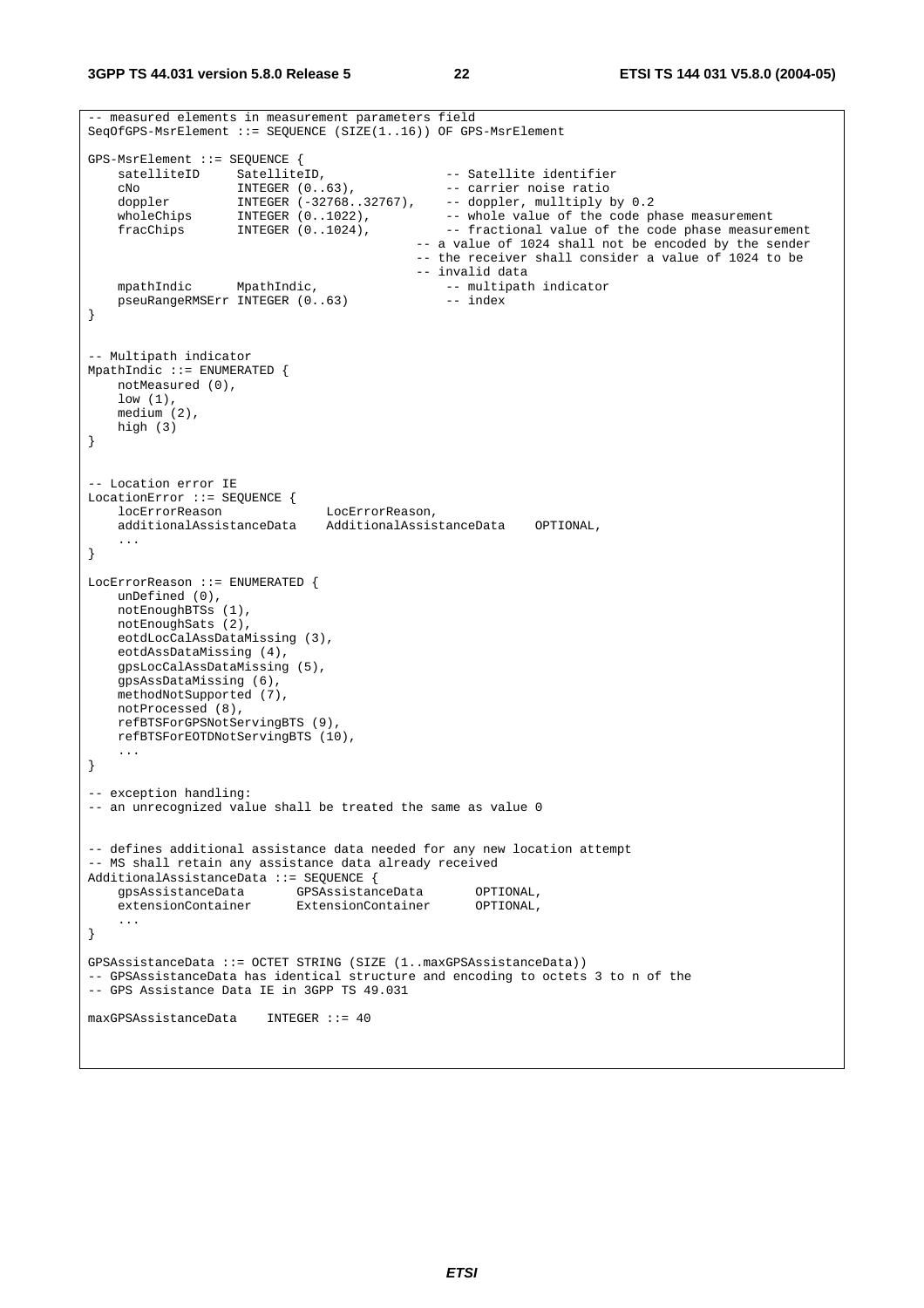-- Protocol Error Causes ErrorCodes ::= ENUMERATED { unDefined (0), missingComponet (1), incorrectData (2), missingIEorComponentElement (3), messageTooShort (4), unknowReferenceNumber (5), ... } -- exception handling: -- an unrecognized value shall be treated the same as value 0 -- GPS assistance data IE GPS-AssistData ::= SEQUENCE { controlHeader ControlHeader } -- More Assistance Data To Be Sent IE -- More Assistance Data Components On the Way indication for delivery of an entire set of assistance -- data in multiple Assistance Data components. MoreAssDataToBeSent ::= ENUMERATED { noMoreMessages  $(0)$ ,  $\overline{\phantom{a}}$  -- This is the only or last Assistance Data message used to deliver -- the entire set of assistance data. moreMessagesOnTheWay (1) -- The SMLC will send more Assistance Data messages or a final RRLP -- Measure Position Request message to deliver the -- the entire set of assistance data. } -- Control header of the GPS assistance data ControlHeader ::= SEQUENCE { -- Field type Present information referenceTime ReferenceTime OPTIONAL, refLocation RefLocation OPTIONAL, dgpsCorrections DGPSCorrections OPTIONAL, navigationModel NavigationModel OPTIONAL, ionosphericModel IonosphericModel OPTIONAL, utcModel UTCModel OPTIONAL, almanac Almanac OPTIONAL, acquisAssist AcquisAssist OPTIONAL, realTimeIntegrity SeqOf-BadSatelliteSet OPTIONAL } ReferenceTime ::= SEQUENCE { gpsTime GPSTime,<br>gsmTime GSMTime gsmTime GSMTime OPTIONAL,<br>
optional constant optional constant optional. qpsTowAssist GPSTOWAssist } -- GPS Time includes week number and time-of-week (TOW) GPSTime ::= SEQUENCE { gpsTOW23b GPSTOW23b,<br>qpsWeek GPSWeek gpsWeek } -- GPSTOW, range 0-604799.92, resolution 0.08 sec, 23-bit presentation GPSTOW23b ::= INTEGER (0..7559999) -- GPS week number GPSWeek ::= INTEGER (0..1023)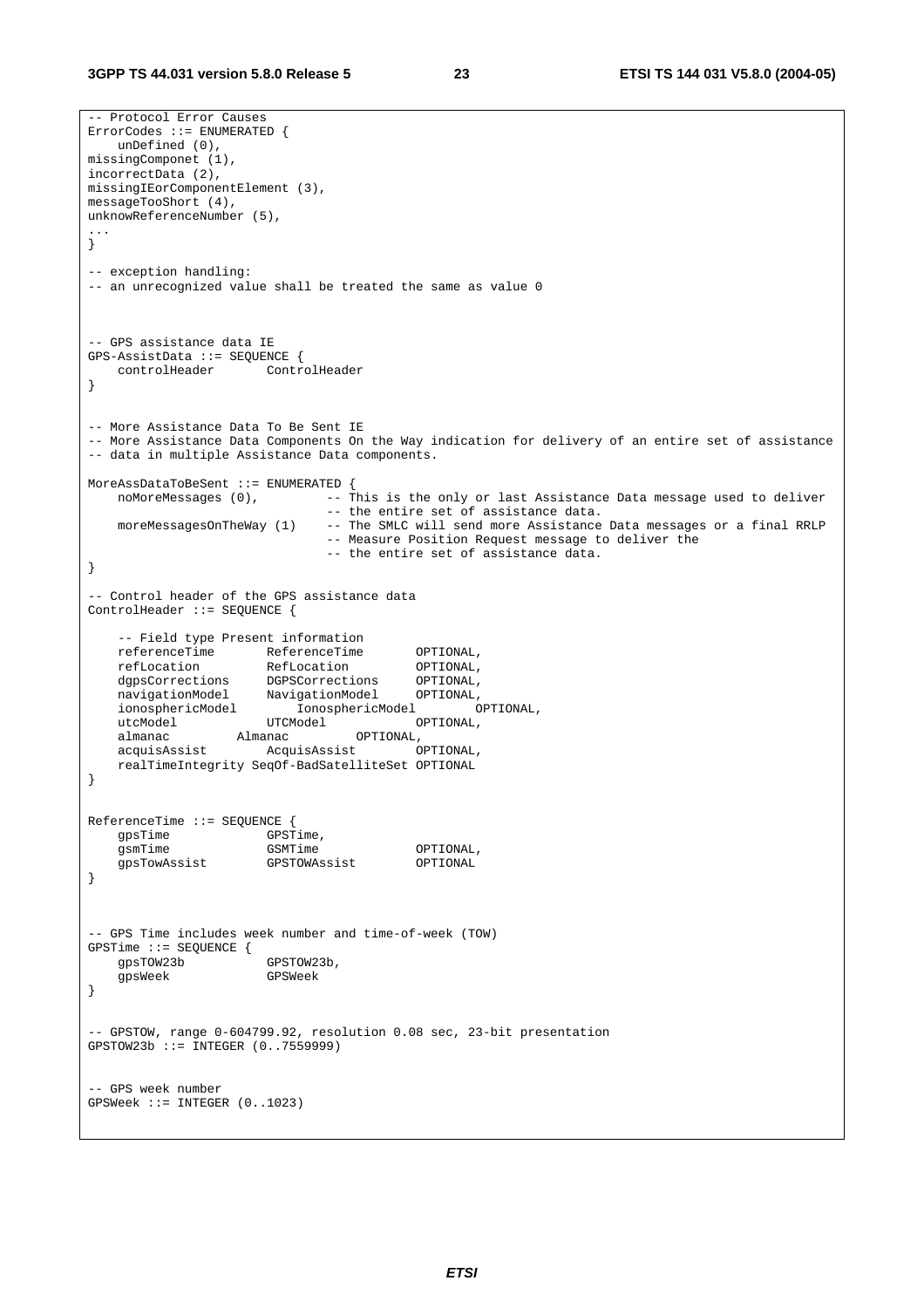**3GPP TS 44.031 version 5.8.0 Release 5 24 ETSI TS 144 031 V5.8.0 (2004-05)**

-- GPSTOWAssist consists of TLM message, Anti-spoof flag, Alert flag, and 2 reserved bits in TLM Word -- for each visible satellite. -- N\_SAT can be read from number of elements in GPSTOWAssist GPSTOWAssist ::= SEQUENCE (SIZE(1..12)) OF GPSTOWAssistElement GPSTOWAssistElement ::= SEQUENCE { satelliteID SatelliteID, tlmWord TLMWord, antiSpoof AntiSpoof<br>AntiSpoof AntiSpoofFlag, alert AlertFlag, tlmRsvdBits TLMReservedBits } -- TLM Word, 14 bits TLMWord ::= INTEGER (0..16383) -- Anti-Spoof flag AntiSpoofFlag  $::=$  INTEGER  $(0..1)$ -- Alert flag AlertFlag ::= INTEGER (0..1) -- Reserved bits in TLM word, MSB occurs earlier in TLM Word transmitted by satellite TLMReservedBits ::= INTEGER (0..3) GSMTime ::= SEQUENCE { bcchCarrier BCCHCarrier, -- BCCH carrier bsic BSIC,  $-$  BSIC frameNumber FrameNumber, timeSlot TimeSlot, bitNumber BitNumber } -- Frame number FrameNumber ::= INTEGER (0..2097151) -- Time slot number TimeSlot  $::=$  INTEGER  $(0..7)$ -- Bit number BitNumber ::= INTEGER (0..156) -- Reference Location IE RefLocation ::= SEQUENCE { threeDLocation Ext-GeographicalInformation } -- DGPS Corrections IE DGPSCorrections ::= SEQUENCE { gpsTOW INTEGER (0..604799), -- DGPS reference time status INTEGER  $(0..7)$ , -- N\_SAT can be read from number of elements of satList satList SeqOfSatElement } SeqOfSatElement ::= SEQUENCE (SIZE (1..16)) OF SatElement -- number of correction for satellites SatElement ::= SEQUENCE { satelliteID SatelliteID,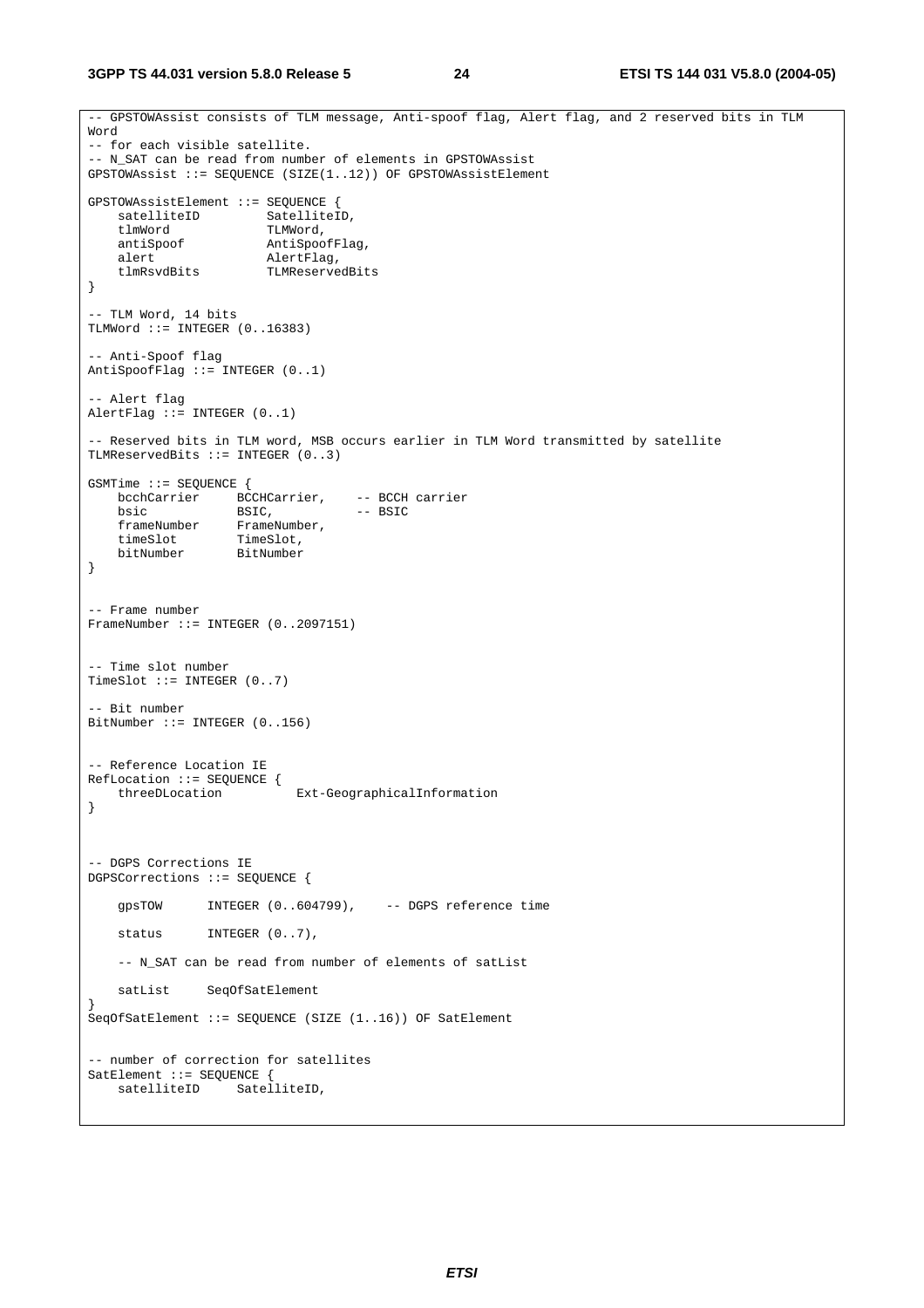#### **3GPP TS 44.031 version 5.8.0 Release 5 25 ETSI TS 144 031 V5.8.0 (2004-05)**

--- Sequence number for ephemeris<br>iode INTEGER (0..2) INTEGER (0..239), -- User Differential Range Error udre INTEGER (0..3), -- Pseudo Range Correction, range is  $-- -655.04 - +655.04,$ pseudoRangeCor INTEGER (-2047..2047), -- Pseudo Range Rate Correction, range is  $-- -4.064 - +4.064,$  rangeRateCor INTEGER (-127..127), -- Delta Pseudo Range Correction 2 deltaPseudoRangeCor2 INTEGER (-127..127), -- This IE shall be ignored by the receiver and -- set to zero by the sender -- Delta Pseudo Range Correction 2<br>deltaRangeRateCor2 INTEGER (-7..7), -- This IE shall be ignored by the receiver and -- set to zero by the sender -- Delta Pseudo Range Correction 3 deltaPseudoRangeCor3 INTEGER (-127..127), -- This IE shall be ignored by the receiver and -- set to zero by the sender -- Delta Pseudo Range Correction 3<br>deltaRangeRateCor3 INTEGER (-7..7) -- This IE shall be ignored by the receiver and -- set to zero by the sender } SatelliteID ::= INTEGER (0..63) -- identifies satellite -- Navigation Model IE NavigationModel ::= SEQUENCE { navModelList SeqOfNavModelElement } -- navigation model satellite list SeqOfNavModelElement ::= SEQUENCE (SIZE(1..16)) OF NavModelElement NavModelElement ::= SEQUENCE { satelliteID SatelliteID, satStatus SatStatus -- satellite status } -- the Status of the navigation model SatStatus ::= CHOICE { -- New satellite, new Navigation Model newSatelliteAndModelUC UncompressedEphemeris, -- Existing satellite, Existing Navigation Model oldSatelliteAndModel NULL, -- Existing satellite, new Navigation Model UncompressedEphemeris, ... }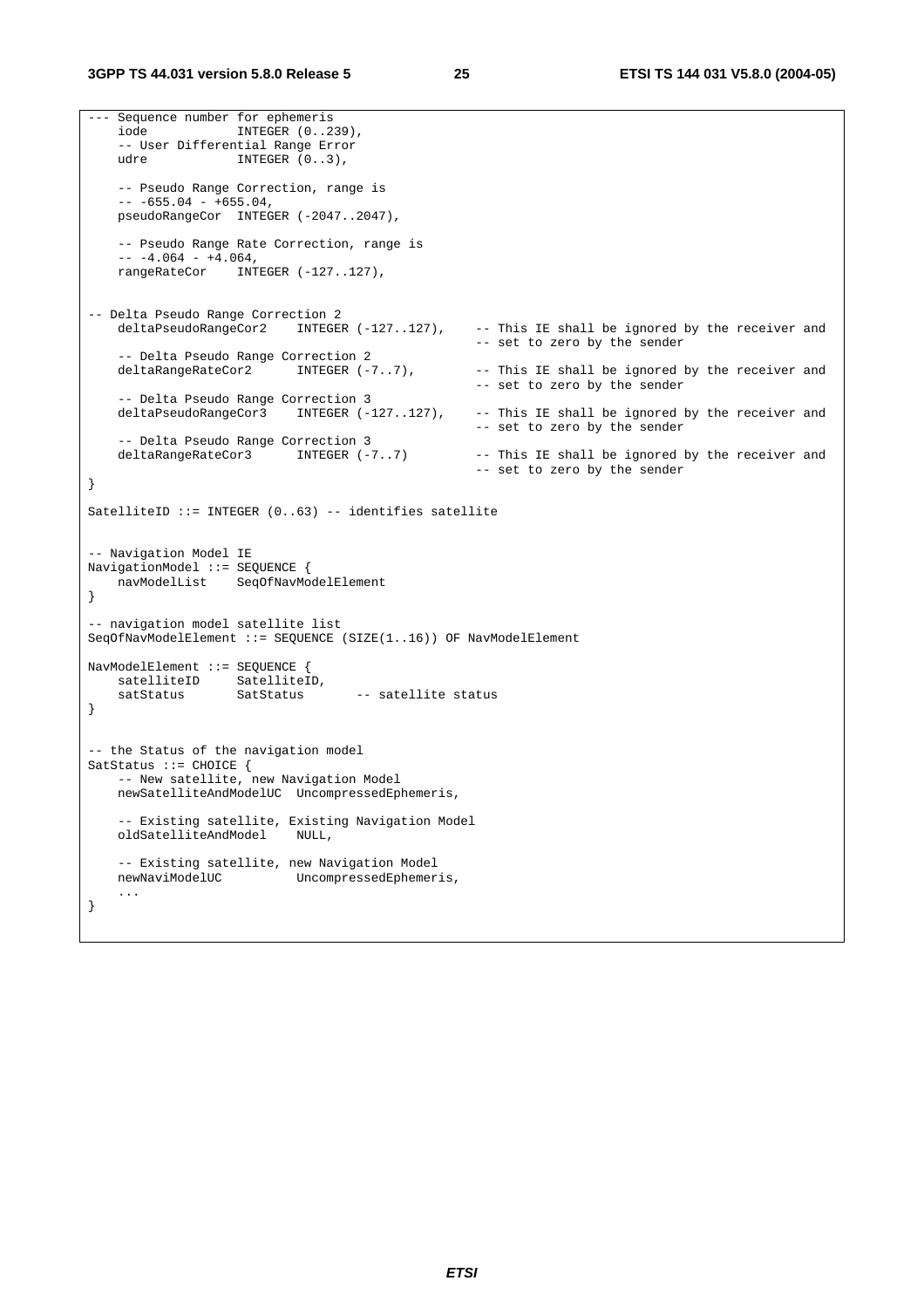#### **3GPP TS 44.031 version 5.8.0 Release 5 26 ETSI TS 144 031 V5.8.0 (2004-05)**

-- Uncompressed satellite emhemeris and clock corrections UncompressedEphemeris ::= SEQUENCE { ephemCodeOnL2 INTEGER  $(0..3)$ , ephemURA INTEGER (0..15), ephemSVhealth INTEGER (0..63), ephemIODC INTEGER (0..1023), ephemL2Pflag INTEGER (0..1), ephemSF1Rsvd EphemerisSubframe1Reserved, ephemTgd INTEGER (-128..127), ephemToc INTEGER (0..37799), ephemAF2 INTEGER (-128..127), ephemAF1 INTEGER (-32768..32767), ephemAF0 INTEGER (-2097152..2097151), ephemCrs INTEGER (-32768..32767), ephemDeltaN INTEGER (-32768..32767), ephemM0 INTEGER (-2147483648..2147483647), ephemCuc INTEGER (-32768..32767), ephemE INTEGER (0..4294967295), ephemCus INTEGER (-32768..32767), ephemAPowerHalf INTEGER (0..4294967295), ephemToe INTEGER (0..37799), ephemFitFlag INTEGER (0..1), ephemAODA INTEGER (0..31), ephemCic INTEGER (-32768..32767), ephemOmegaA0 INTEGER (-2147483648..2147483647), ephemCis INTEGER (-32768..32767), ephemI0 INTEGER (-2147483648..2147483647), ephemCrc INTEGER (-32768..32767), ephemW INTEGER (-2147483648..2147483647), ephemOmegaADot INTEGER (-8388608..8388607), ephemIDot INTEGER (-8192..8191) } -- Reserved bits in subframe 1 of navigation message EphemerisSubframe1Reserved ::= SEQUENCE { reserved1 INTEGER (0..8388607), -- 23-bit field<br>
reserved2 INTEGER (0..16777215), -- 24-bit field<br>
reserved2 INTEGER (0..16777215), -- 24-bit field reserved2 INTEGER (0..16777215), -- 24-bit field reserved3 INTEGER (0..16777215), -- 24-bit field reserved4 INTEGER (0..65535) -- 16-bit field } -- Ionospheric Model IE IonosphericModel ::= SEQUENCE { alfa0 INTEGER (-128..127), alfa1 INTEGER (-128..127), alfa2 INTEGER (-128..127), alfa3 INTEGER (-128..127), beta0 INTEGER (-128..127), beta1 INTEGER (-128..127), beta1 1111.102...,<br>beta2 INTEGER (-128..127),<br>beta3 INTEGER (-128..127) INTEGER (-128..127) } -- Universal Time Coordinate Model UTCModel ::= SEQUENCE { INTEGER (-8388608..8388607), utcA0 INTEGER (-2147483648..2147483647), utcTot INTEGER (0..255), utcWNt INTEGER (0..255), utcDeltaTls INTEGER (-128..127), utcWNlsf INTEGER (0..255), utcDN INTEGER (-128..127), utcDeltaTlsf INTEGER (-128..127) }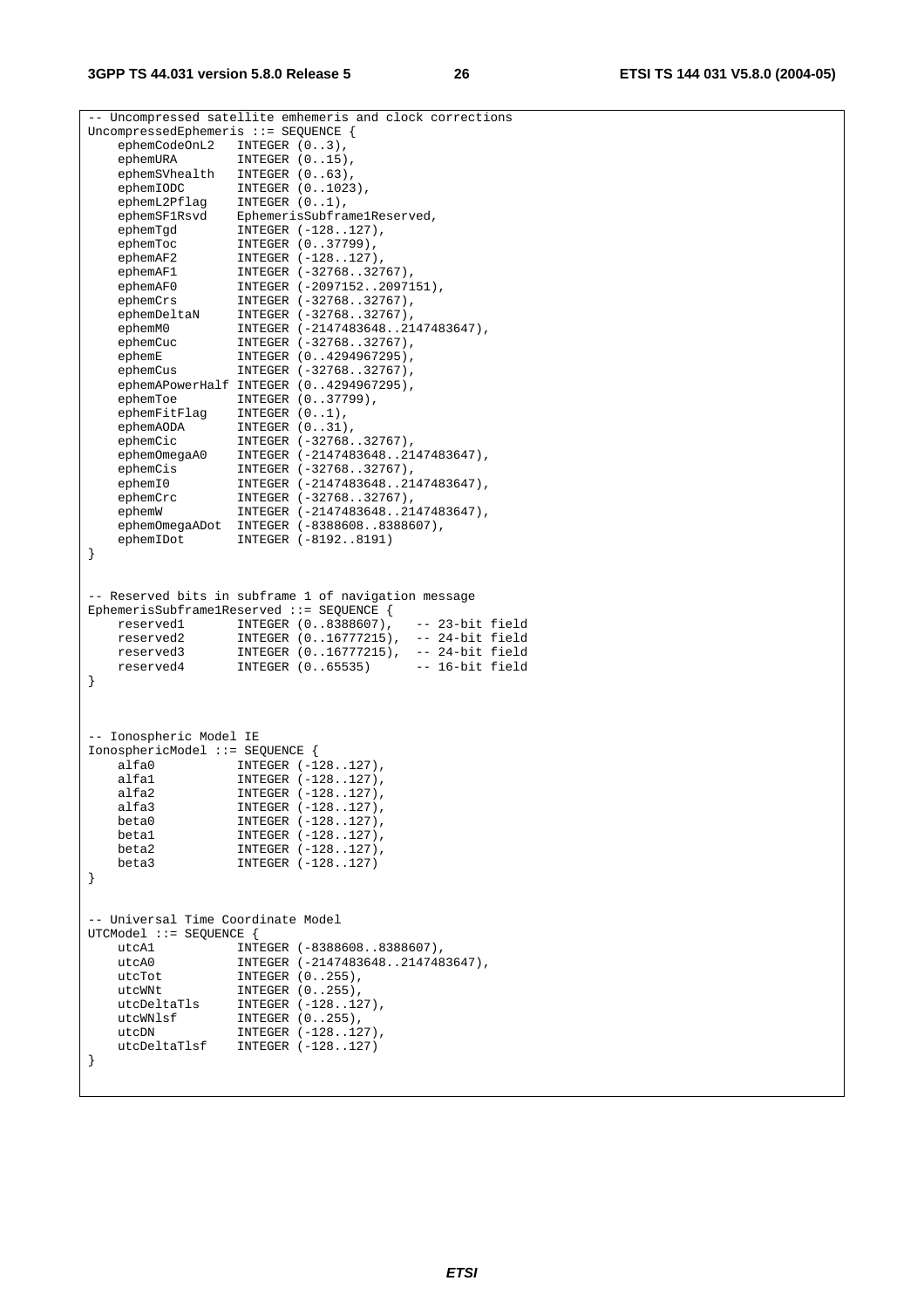#### **3GPP TS 44.031 version 5.8.0 Release 5 27 ETSI TS 144 031 V5.8.0 (2004-05)**

```
-- Almanac, Long term model 
-- NOTE: These are parameters are subset of the ephemeris 
-- NOTE: But with reduced resolution and accuracy 
Almanac ::= SEQUENCE {<br>alamanacWNa    INTEGER (0..255),
    alamanacWNa INTEGER (0..255), -- Once per message 
     -- navigation model satellite list. 
   -- The size of almanacList is actually Nums_Sats_Total field<br>almanacList SeqOfAlmanacElement
                  SeqOfAlmanacElement
} 
SeqOfAlmanacElement ::= SEQUENCE (SIZE(1..64)) OF AlmanacElement 
-- Almanac info once per satellite 
AlmanacElement ::= SEQUENCE { 
   satelliteID SatelliteID,
   almanacE INTEGER (0..65535),
 alamanacToa INTEGER (0..255), 
 almanacKsii INTEGER (-32768..32767), 
 almanacOmegaDot INTEGER (-32768..32767), 
 almanacSVhealth INTEGER (0..255), 
    almanacAPowerHalf INTEGER (0..16777215), 
 almanacOmega0 INTEGER (-8388608..8388607), 
 almanacW INTEGER (-8388608..8388607), 
 almanacM0 INTEGER (-8388608..8388607), 
 almanacAF0 INTEGER (-1024..1023), 
 almanacAF1 INTEGER (-1024..1023) 
} 
-- Acquisition Assistance 
AcquisAssist ::= SEQUENCE { 
    -- Number of Satellites can be read from acquistList 
    timeRelation TimeRelation, 
     -- Acquisition assistance list 
   -- The size of Number of Satellites is actually Number of Satellites field acquisList SeqOfAcquisElement
                   SeqOfAcquisElement
} 
SeqOfAcquisElement ::= SEQUENCE (SIZE(1..16)) OF AcquisElement 
-- the relationship between GPS time and air-interface timing 
TimeRelation ::= SEQUENCE { 
 -- 
    gpsTOW GPSTOW23b, -- 23b presentation 
    gsmTime GSMTime OPTIONAL 
}
```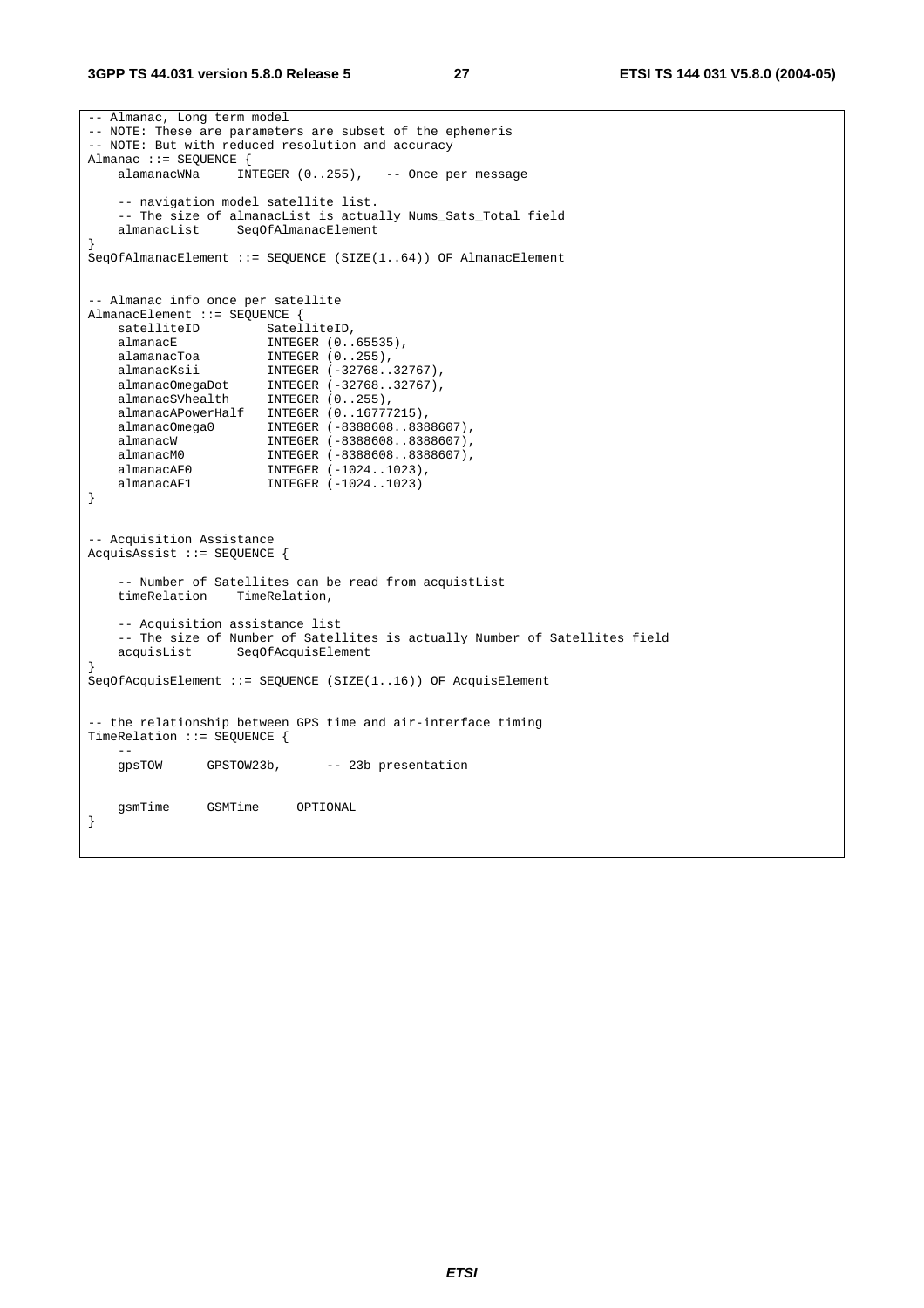-- data occuring per number of satellites

```
AcquisElement ::= SEQUENCE { 
   svid SatelliteID.
    -- Doppler 0th order term, 
    -- -5120.0 - 5117.5 Hz (= -2048 - 2047 with 2.5 Hz resolution) 
   doppler0 INTEGER (-2048..2047),
    -- Doppler 1st order term, -1.0 - +0.5 Hz/sec 
 addionalDoppler AddionalDopplerFields OPTIONAL, 
 codePhase INTEGER (0..1022), -- Code Phase 
 intCodePhase INTEGER (0..19), -- Integer Code Phase 
 gpsBitNumber INTEGER (0..3), -- GPS bit number 
 codePhaseSearchWindow INTEGER (0..15), -- Code Phase Search Window 
    addionalAngle AddionalAngleFields OPTIONAL 
} 
AddionalDopplerFields ::= SEQUENCE { 
doppler1 INTEGER (0..63),
 dopplerUncertainty INTEGER (0..7) 
} 
AddionalAngleFields ::= SEQUENCE { 
   -- azimuth angle, 0 - 348.75 deg (= 0 - 31 with 11.25 deg resolution)
   azimuth INTEGER (0..31),
   -- elevation angle, 0 - 78.75 deg (= 0 - 7 with 11.25 deg resolution)
   elevation INTEGER (0..7)} 
-- Real-Time Integrity 
-- number of bad satellites can be read from this element 
SeqOf-BadSatelliteSet ::= SEQUENCE (SIZE(1..16)) OF SatelliteID 
-- Extension Elements 
-- Release 98 Extensions here 
Rel98-MsrPosition-Req-Extension ::= SEQUENCE { 
                                                     OPTIONAL, -- ExpectedOTD extension
 ... 
  -- Further R98 extensions here 
} 
Rel98-AssistanceData-Extension ::= SEQUENCE { 
                               rel98-Ext-ExpOTD Rel98-Ext-ExpOTD OPTIONAL, -- ExpectedOTD extension 
 ... 
  -- Further R98 extensions here 
} 
 -- Release 98 ExpOTD extension 
Rel98-Ext-ExpOTD ::= SEQUENCE { 
-- If MsrAssistBTS is included in message, msrAssistData-R98-ExpOTD shall be included.<br>msrAssistData-R98-ExpOTD MsrAssistData-R98-ExpOTD OPTIONAL.
                                       msrAssistData-R98-ExpOTD MsrAssistData-R98-ExpOTD OPTIONAL, 
 -- If SystemInfoAssistaData is included in message, systemInfoAssistData-R98-ExpOTD shall be 
-- included. 
    systemInfoAssistData-R98-ExpOTD SystemInfoAssistData-R98-ExpOTD OPTIONAL 
} 
 -- MsrAssistData R98 extension 
MsrAssistData-R98-ExpOTD ::= SEQUENCE { 
     msrAssistList-R98-ExpOTD SeqOfMsrAssistBTS-R98-ExpOTD 
} 
-- Indexes in SeqOfMsrAssistBTS-R98-ExpOTD refer to SeqOfMsrAssistBTS 
-- If the index exceeds the SegOfMsrAssistBTS range or if there is other 
-- inconsistencies between the BTS indices, the MS shall apply protocol 
-- error cause incorrectData 
SeqOfMsrAssistBTS-R98-ExpOTD ::= SEQUENCE (SIZE(1..15)) OF MsrAssistBTS-R98-ExpOTD 
-- This element completes MsrAssistBTS IE 
MsrAssistBTS-R98-ExpOTD ::= SEQUENCE { 
   expectedOTD ExpectedOTD,
    expOTDUncertainty ExpOTDUncertainty 
}
```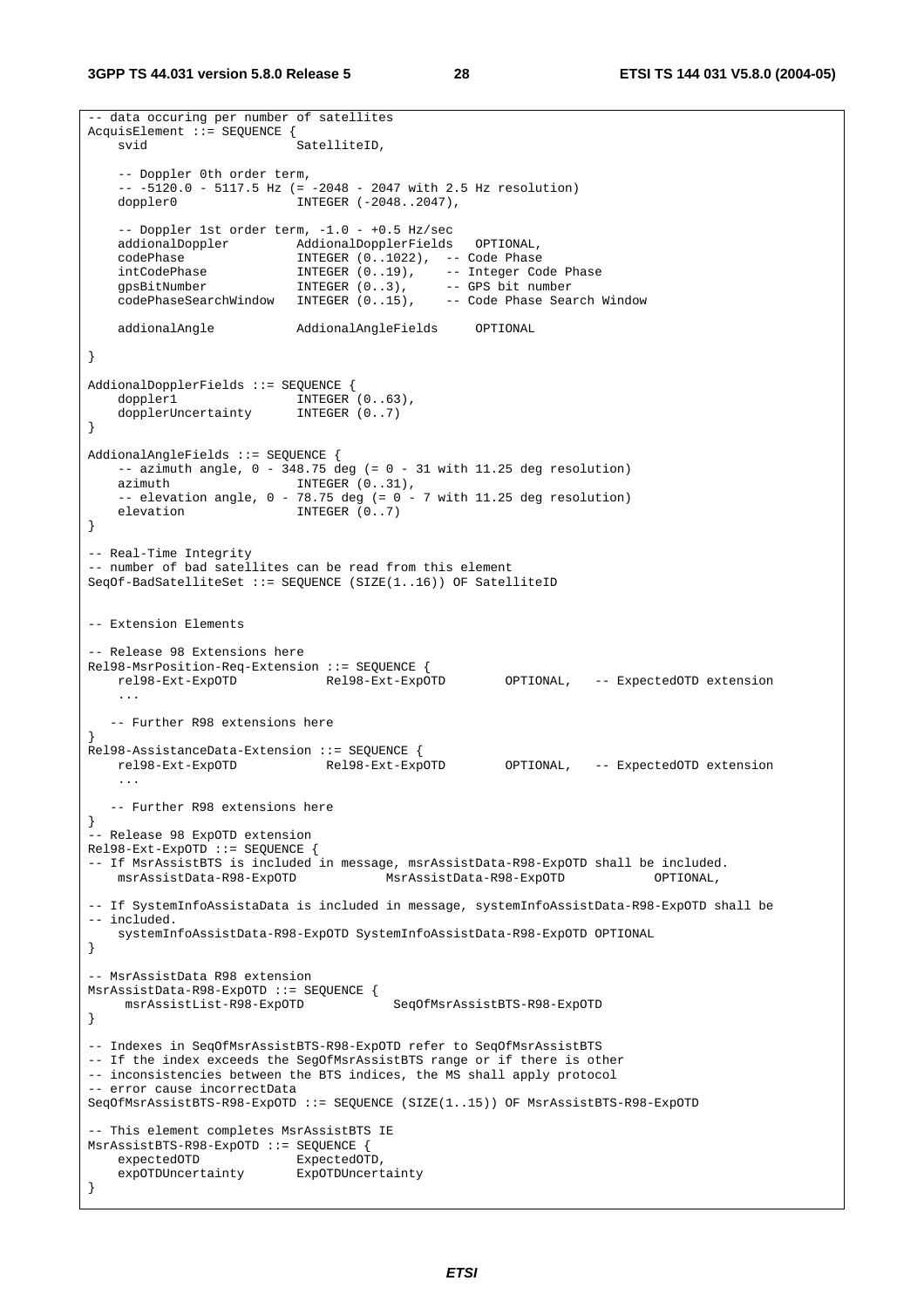**3GPP TS 44.031 version 5.8.0 Release 5 29 ETSI TS 144 031 V5.8.0 (2004-05)**

```
-- SystemInfoAssistData R98 extension 
SystemInfoAssistData-R98-ExpOTD ::= SEQUENCE { 
    systemInfoAssistListR98-ExpOTD SeqOfSystemInfoAssistBTS-R98-ExpOTD 
} 
-- SeqOfSystemInfoAssistBTS-R98-ExpOTD index refer to SeqOfSystemInfoAssistBTS 
-- If the index exceeds the SegOfSystemInfoAssistBTS range or if there is other
-- inconsistencies between the BTS indices, the MS shall apply protocol 
-- error cause incorrectData 
SeqOfSystemInfoAssistBTS-R98-ExpOTD ::= SEQUENCE (SIZE(1..32)) OF SystemInfoAssistBTS-R98-ExpOTD 
-- whether n.th is present or not ? 
SystemInfoAssistBTS-R98-ExpOTD ::= CHOICE { 
   notPresent NULL,<br>present Assis
                    present AssistBTSData-R98-ExpOTD 
} 
-- This element completes AssistBTSData IE 
AssistBTSData-R98-ExpOTD ::= SEQUENCE { 
   expectedOTD ExpectedOTD,
     expOTDuncertainty ExpOTDUncertainty -- Uncertainty of expected OTD 
} 
-- Expected OTD value between nbor base station and reference BTS 
-- at MS's current estimated location. 
ExpectedOTD ::= INTEGER (0..1250) 
-- The ExpectedOTD value 1250 shall not be encoded by the transmitting entity and 
-- shall be treated by the receiving entity as 0.
-- Uncertainty of Exptected OTD in bits 
ExpOTDUncertainty ::= INTEGER(0..7)
-- Release 98 extensions 
Rel-98-MsrPosition-Rsp-Extension ::= SEQUENCE { 
     -- First extension to Release 98 
    rel-98-Ext-MeasureInfo SEQUENCE { 
         otd-MeasureInfo-R98-Ext OTD-MeasureInfo-R98-Ext OPTIONAL 
     }, 
     ... 
} 
-- This is an addition to OTD-MeasureInfo element defined in original message, 
-- If OTD-MeasureInfo is absent, or if one or more OTD-MsrElementRest are present 
-- OTD-MeasureInfo-R98-Ext shall be absent. 
-- OTD-MeasureInfo-R98-Ext 
OTD-MeasureInfo-R98-Ext ::= SEQUENCE { 
     -- Measurement info elements 
    otdMsrFirstSets-R98-Ext OTD-MsrElementFirst-R98-Ext 
}
```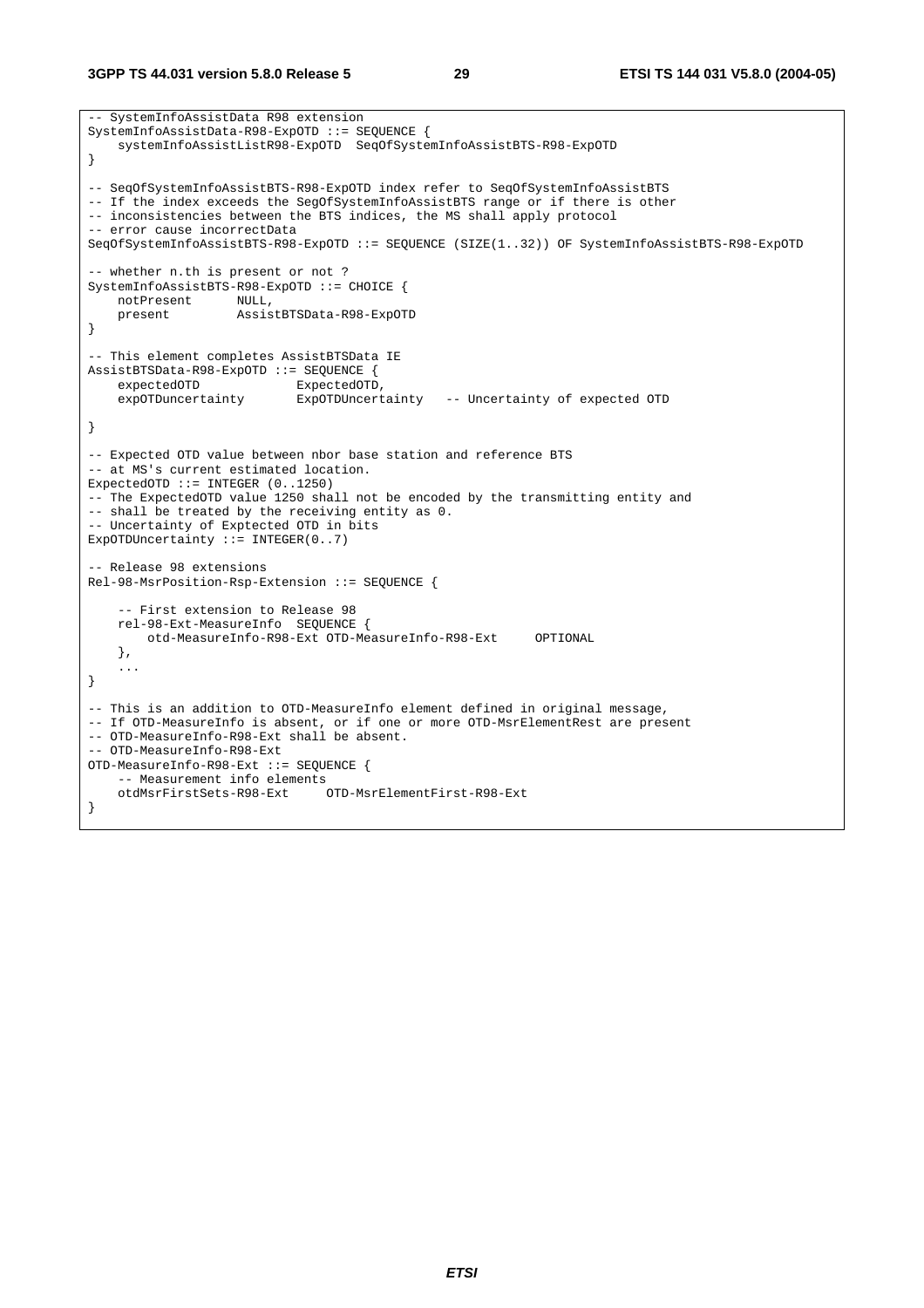```
-- OTD measurement information Ext for the first set only 
OTD-MsrElementFirst-R98-Ext ::= SEQUENCE { 
    -- additional measured neighbors in OTD measurements
     otd-FirstSetMsrs-R98-Ext SeqOfOTD-FirstSetMsrs-R98-Ext OPTIONAL 
} 
SeqOfOTD-FirstSetMsrs-R98-Ext ::= SEQUENCE (SIZE(1..5)) OF OTD-FirstSetMsrs 
Rel-5-MsrPosition-Rsp-Extension ::= SEQUENCE { 
     extended-reference Extended-reference OPTIONAL, 
     -- The extended-reference shall be included by the MS if and only if previously 
     -- received from the SMLC in a Measure Position Request. When included, the value sent 
     -- by the MS shall equal the value received from the SMLC. 
    -- extension to Release 5, for RRLP pseudo-segmentation here<br>otd-MeasureInfo-5-Ext OTD-MeasureInfo-5-Ext OPTIONAL,
    otd-MeasureInfo-5-Ext OTD-MeasureInfo-5-Ext
    ulPseudoSegInd UlPseudoSegInd OPTIONAL, -- Included when uplink RRLP 
     -- Pseudo-segmentation is used, not included when no uplink pseudo-segmentation is used 
     ... 
                     -- Possibly more extensions for Release 5 here later 
} 
Extended-reference ::= SEQUENCE { 
 smlc-code INTEGER (0..63), 
 transaction-ID INTEGER (0..262143) 
} 
OTD-MeasureInfo-5-Ext ::= SeqOfOTD-MsrElementRest 
     -- if more than one measurement sets are present this element is repeated 
     -- NumberOfSets - 1 (-1 = first set) combined in OTD-MeasureInfo-5-Ext and 
    -- OTD-MeasureInfo (e.g. if NumberOfSets is 3, then one otdMsrRestSets may
     -- be sent in OTD-MeasureInfo-5-Ext and one in OTD-MeasureInfo) 
-- First part of Uplink RRLP Pseudo-segmentation indication, possibly more may be defined 
-- in the future for segmentation with more than two segments.
UlPseudoSegInd ::= ENUMERATED { 
     firstOfMany (0), 
     secondOfMany(1) 
} 
Rel5-MsrPosition-Req-Extension ::= SEQUENCE { 
     extended-reference Extended-reference, 
 ... 
     -- Possibly more extensions for Release 5 here later 
} 
Rel5-AssistanceData-Extension ::= SEQUENCE { 
    extended-reference Extended-reference, 
 ... 
   -- Possibly more extensions for Release 5 here later 
} 
Rel-5-ProtocolError-Extension::= SEQUENCE { 
    extended-reference Extended-reference OPTIONAL, 
     -- The extended-reference shall be included by the MS if and only if previously 
     -- received from the SMLC. 
     -- When included, the value sent by the MS shall equal the value received from the SMLC. 
 ... 
     -- Possibly more extensions for Release 5 here later 
}
```
## 6 TOM Protocol Header for RRLP Transport

## 6.1 General

For the specification of the TOM protocol, see 3GPP TS 44.064.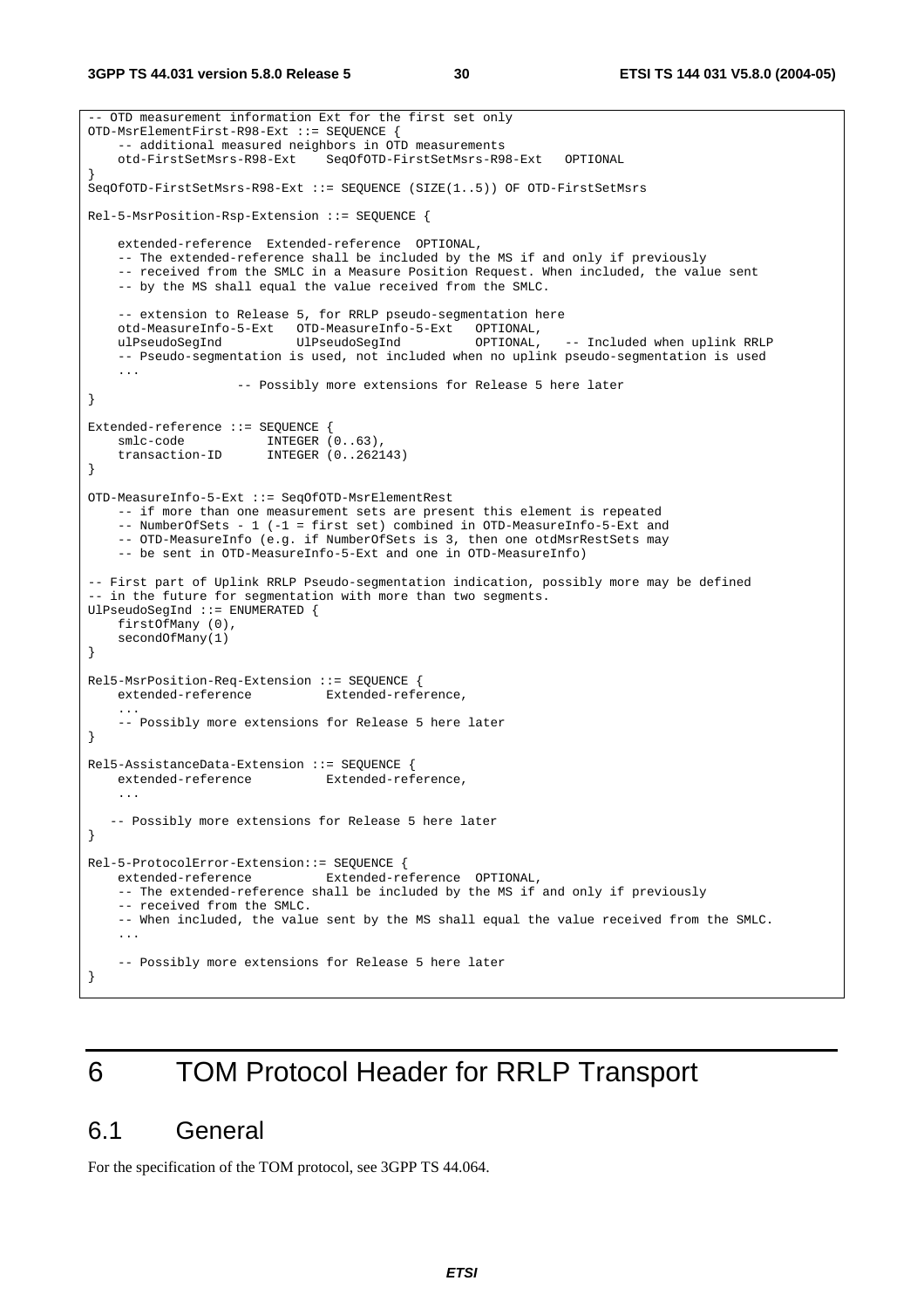## 6.2 Remaining Octets of TOM Protocol Header for RRLP

The number of remaining octet following the first octets of the TOM protocol header for RRLP is one. The encoding of this octet is defined in the figure 6.1 and the table 6.1.

![](_page_31_Figure_5.jpeg)

**Figure 6.1: Remaining Octets of TOM Protocol Header for RRLP** 

#### **Table 6.1: C/R bit content**

| C/R | UI frame information field                             |
|-----|--------------------------------------------------------|
|     | Command (SMLC to MS) or Final Response (MS to<br>SMLC) |
|     | Not Command or Final Response                          |

The setting of the C/R flag is provided by the sending RRLP entity, for further details see 3GPP TS 43.059.

The Spare bits shall be ignored by the receiver and set to 0 by the sender. If a protocol header with more than one remaining octet of the TOM protocol header is received, the additional octets after the first remaining octet shall be ignored by the receiver.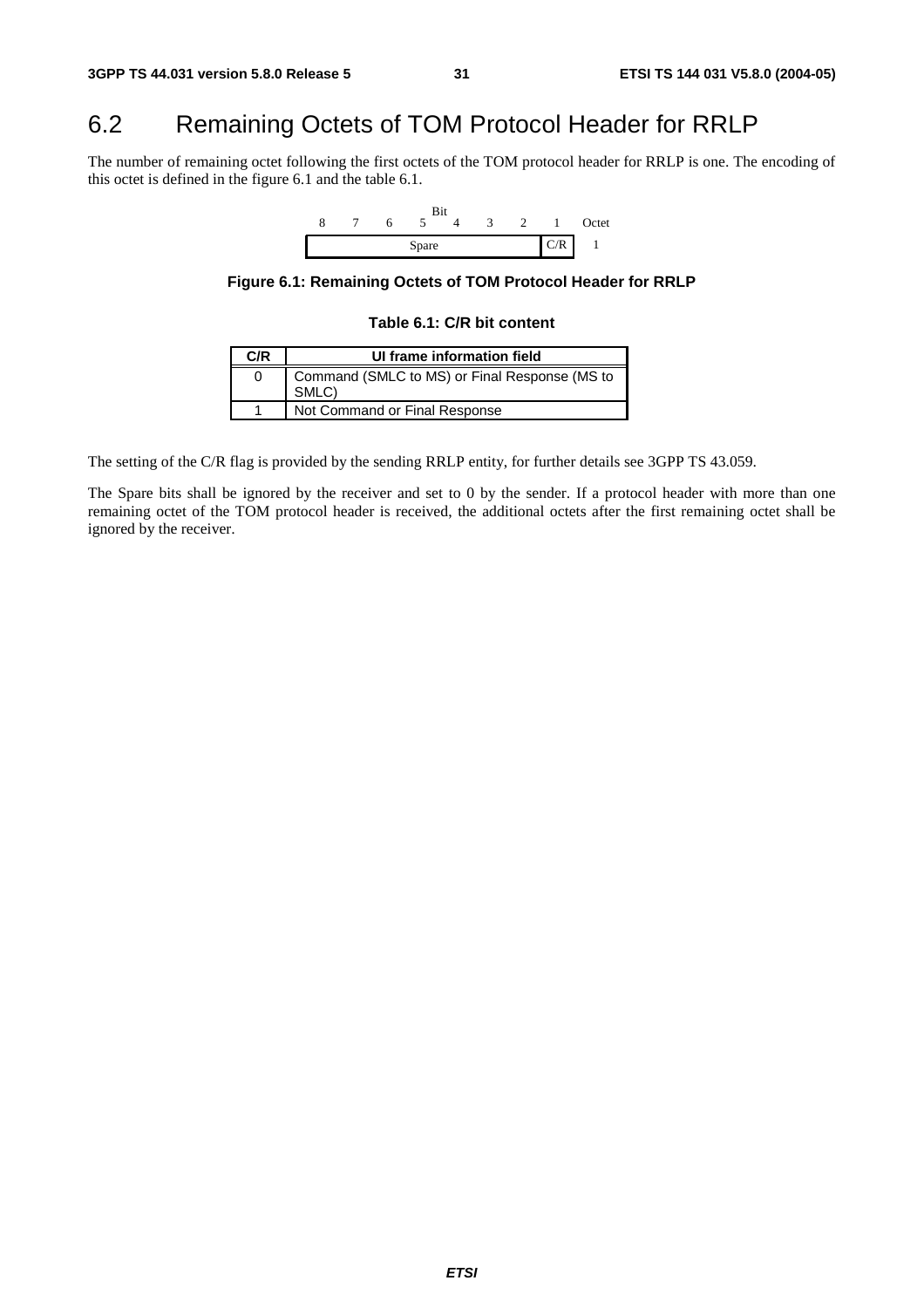## Annex A (informative): Description of Components

## A.1 Introduction

This annex describes the contents of components.

## A.2 Measure Position Request

## A.2.1 General

The Measure Position Request is a RRLP component from the SMLC to the MS. This component is common to both E-OTD and GPS location methods. As a response to this component, the MS performs E-OTD or GPS measurements and possibly calculates its own position, if the MS and/or the network support these options. It contains the following elements.

| <b>Element</b>                                                   | <b>Type/Reference</b>                                                        | <b>Presence</b> |
|------------------------------------------------------------------|------------------------------------------------------------------------------|-----------------|
| Positioning Instructions                                         | Positioning Instructions<br>2.2.1                                            | м               |
| E-OTD Reference BTS for<br>Assistance Data                       | E-OTD Reference BTS<br>for Assistance Data 2.2.2                             | റ               |
| E-OTD Measurement Assistance<br>Data                             | E-OTD Measurement<br>Assistance Data 2.2.3                                   | ∩               |
| E-OTD Measurement Assistance<br>Data for System Information List | E-OTD Measurement<br>Assistance Data for<br>System Information List<br>2.2.4 | ∩               |
| <b>GPS Assistance Data</b>                                       | <b>GPS Assistance Data</b><br>4.2.4                                          | ∩               |
| <b>Extended Reference</b>                                        | <b>Extended Reference</b><br>2.2.5                                           | ∩               |

#### **Table A.1: Measure Position Request component content**

## A.2.2 Flements

### A.2.2.1 Positioning Instructions Element

The purpose of Positioning Instructions element is to express the allowed/required location method(s), and to provide information required QoS. This element is mandatory in the Measure Position Request message, and contains the following fields:

#### **Method Type**

This field indicates whether MS based or assisted version is allowed/requested. If the Methods field includes more than one method, the Method Type applies to all of them. This field is mandatory, and has the following values:

- '0': MS assisted;
- '1': MS based;
- '2': MS based is preferred, but MS assisted is allowed;
- '3': MS assisted is preferred, but MS based is allowed.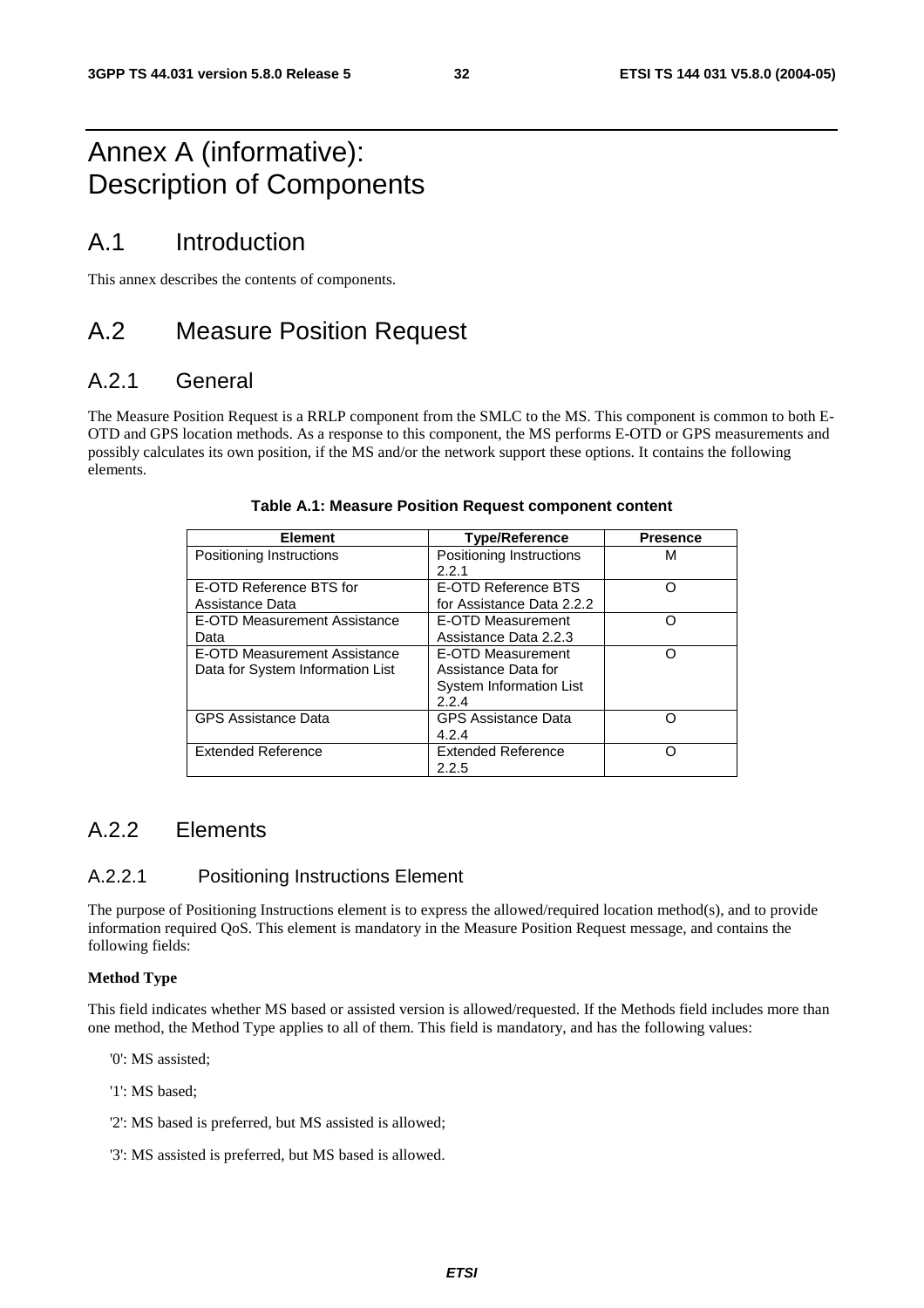#### **Positioning Methods**

This field indicates which location method or methods should be used. This field is mandatory.

'0': E-OTD;

'1': GPS;

'2': E-OTD or GPS (i.e. both can be reported).

#### **Response Time**

This field indicates the desired response time. However, when performing measurements, the desired response time may be exceeded. This field is mandatory.

The response time is  $2^N$  seconds, where N is the value in this field. Thus the desired maximum response time can be 1, 2, 4, 8, 16, 32, 64, or 128 seconds.

Range: 0-7

#### **Accuracy**

This field indicates the required accuracy of the location estimate. This is field is mandatory when Method Type is '1', '2', or '3' and optional when Method Type is '0'.

This field is 7 bit Uncertainty Code as defined in 3GPP TS 23.032.

#### **Multiple Sets**

This field indicates whether MS is requested to send multiple *E-OTD/GPS Measurement Information Sets*. The maximum number of measurement sets is three. This is field is mandatory. MS is expected to include the current measurement set. Additionally MS may include historical measurement sets, or measure new additional sets if the response time allows that:

- '0': multiple IEs can be send;
- '1': sending of multiple sets is not allowed.

#### **Environment Characterization**

Environment Characterization field provides the MS with information about expected multipath and NLOS in the current area. This field is optional.

- '0': possibly heavy multipath and NLOS conditions (e.g. bad urban or urban).
- '1': no or light multipath and usually LOS conditions (e.g. suburban or rural).
- '2': not defined or mixed environment.
- '3': reserved for future use.

### A.2.2.2 E-OTD Reference BTS for Assistance Data Element

The RTD and 51 multiframe offset values in the E-OTD Measurement Assistance Data element and the E-OTD Measurement Assistance Data for System Information List element are calculated relative to the BTS indicated in this element. Also the E-OTD Measurement Assistance data for System Information List element, if present, refers to the System Information Neighbor List of this reference BTS.

Inclusion of this parameter is mandatory for E-OTD since it is not possible to reliably default to the current serving BTS for the target MS, as there is a small chance that the SMLC does not know this. If the E-OTD Measurement Assistance data for System Information List element is present, the current serving cell must be the same as reference BTS identified in this element.

#### **BCCH Carrier**

This field indicates the absolute RF channel number of BCCH of the reference BTS. This field is mandatory.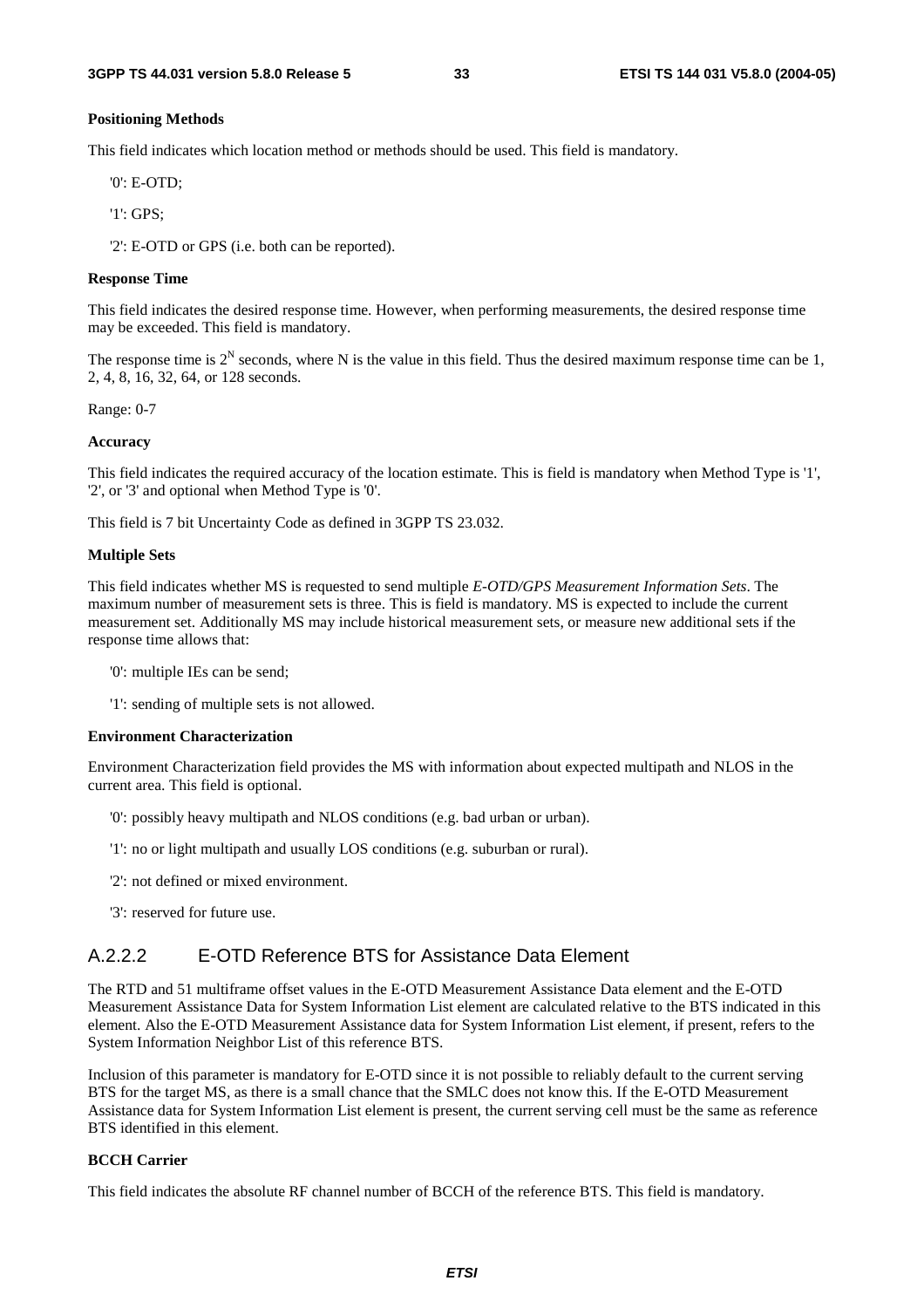Range: 0 – 1023

**BSIC**

This field indicates the BSIC (Base Station Identity Code) of the reference BTS. This field is mandatory.

Range: 0 - 63

#### **Time Slot Scheme**

The Time Slot Scheme field indicates the type of transmission scheme the reference BTS is using. If the MS measures BTSs signals from time slots other than 0 or 4, and it is informed about the burst length schemes used by BTSs, then it can compensate for the possible error. (This is necessary if the MS averages bursts from different time slots, and the BTS uses varying lengths of bursts.) This field is mandatory.

 $0'$  = all time slots are 156.25 bits long.

 $'1'$  = time slots 0 and 4 are 157 bits long and other time slots are 156 bits long.

#### **BTS Position**

This field contains the BTS position in the format defined in 3GPP TS 23.032. This field is optional, but should be present for MS based E-OTD positioning. The allowed shapes are:

- ellipsoid point;
- ellipsoid point with altitude.

#### A.2.2.3 E-OTD Measurement Assistance Data Element

This element identifies BTSs that are used for E-OTD measurements. This element helps the MS to make measurements from neighbor BTS (even below decoding level). This element is optional in the Measure Position Request component. The presence of this element means that the MS should try to measure the E-OTD values between the reference BTS and the BTSs identified in this element.

This element is used to deliver E-OTD measurement assistance data for those BTSs, that are not included in the System Information Neighbor List of the reference BTS, if necessary.

The RTD and 51 multiframe offset values are calculated relative to the BTS indicated in the E-OTD Reference BTS for Assistance Data element. This element contains the following fields.

#### **Number of BTSs**

This field indicates how many BTSs are included in this IE. This field is mandatory. The maximum number of BTSs in this message for whom the assistance data can be given is 16 (reference BTS and 15 neigbour BTSs). Thus the sum of **Number of BTSs** field in this IE and total amount of **E-OTD Neighbor present** bits with value '1' in **E-OTD Measurement Assistance Data for System Information List IE** can be at a maximum 15.

Range: 1 to 15.

The following fields are repeated for the number of BTSs included in the Number of BTSs field.

#### **BCCH Carrier**

This field indicates the absolute RF channel number of BCCH of the particular BTS. This field is mandatory.

Range: 0 – 1023

#### **BSIC**

This field indicates the BSIC (Base Station Identity Code) of the particular BTS. This field is mandatory.

Range: 0 - 63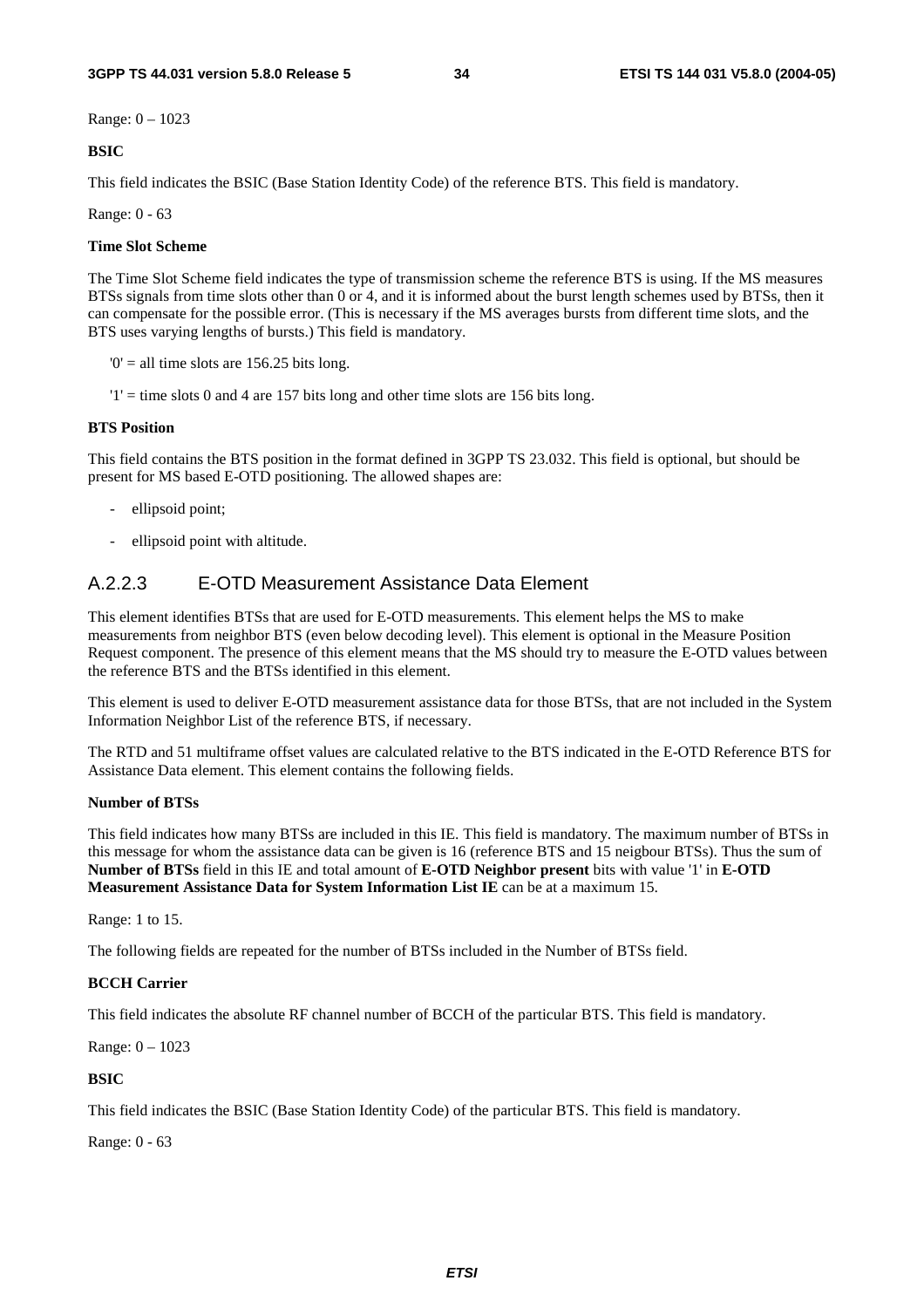#### **Multiframe Offset**

This field indicates the frame difference between the start of the 51 multiframes frames being transmitted from this BTS and the reference BTS. The multiframe offset is defined as  $T_{\text{RFS}}$  -  $T_{\text{Ref}}$ , where  $T_{\text{RTS}}$  is the time of the start of the 51 multiframe in the BTS in question, and  $T_{\text{Ref}}$  is the time of the start of the 51 multiframe in the reference BTS. This field is mandatory. Multiframe Offset may be used to calculate the Expected Multiframe Offset (the Multiframe Offset value that MS is expected to measure between this BTS and reference BTS in its current estimated location).

Expected Multiframe Offset = (Multiframe Offset + Adjustment) modulo  $51$ 

Adjustment = 1 if Rough RTD – Expected OTD  $>= 850$ 

Adjustment =  $-1$  if Rough RTD – Expected OTD =  $-850$ 

Adjustment =  $0$  if  $-400 =$ < Rough RTD – Expected OTD =<  $400$ 

If the Rough RTD – Expected OTD is not within any of the ranges above, an error has occurred and the Expected OTD should be ignored and no Expected Multiframe Offset can be calculated.

Range: 0 - 51

Usable range of Multiframe Offset value is  $0 - 50$ . The Multiframe Offset value 51 shall not be encoded by the transmitting entity and shall be treated by the receiving entity as 0.

#### **Time Slot Scheme**

The Time Slot Scheme field indicates the type of transmission scheme the particular BTS is using. If the MS measures BTSs signals from time slots other than 0 or 4, and it is informed about the burst length schemes used by BTSs, then it can compensate for the possible error. (This is necessary if the MS averages bursts from different time slots, and the BTS uses varying lengths of bursts.) This field is mandatory.

 $0'$  = all time slots are 156.25 bits long.

 $'1'$  = time slots 0 and 4 are 157 bits long and other time slots are 156 bits long.

#### **Rough RTD**

This field indicates the rough RTD value between this BTS and reference BTS. The used resolution is 1 bits. This RTD value is the RTD value of TS0s (i.e. the difference in starting of TS0), not only the RTD between starts of bursts. The RTD is defined as  $T_{BTS}$  -  $T_{Ref}$ , where  $T_{BTS}$  is the time of the start of TS0 in the BTS in question, and  $T_{Ref}$  is the time of the start of the TS0 in the reference BTS. This field is mandatory.

Range: 0 - 1250

Usable range of Rough RTD value is 0 - 1249. The Rough RTD value 1250 shall not be encoded by the transmitting entity and shall be treated by the receiving entity as 0.

Accurate RTD values are needed for MS based E-OTD, i.e. when the MS calculates its own position.

#### **Expected OTD**

This field indicates the OTD value that MS is expected to measure between this BTS and reference BTS in its current estimated location. SMLC can estimate MS's location roughly e.g. based on serving BTS coordinates, TA, and possibly some other information. The used resolution is 1 bits. This OTD value is the OTD value of TS0s (i.e. the difference in starting of TS0), not only the OTD between starts of bursts. The OTD is defined as  $T_{BTS}$  -  $T_{Ref}$ , where  $T_{BTS}$  is the time of the start of TS0 in the BTS in question, and  $T_{\text{Ref}}$  is the time of the start of the TS0 in the reference BTS. This is element is Release 98 extension and it is an optional element included in Release98-Ext IE. SMLC shall send this element to MS supporting MS Assisted or MS Based E-OTD.

Range: 0 – 1250

Usable range of Expected OTD value is  $0 - 1249$ . The Expected OTD value 1250 shall not be encoded by the transmitting entity and shall be treated by the receiving entity as 0.

#### **Uncertainty Of Expected OTD**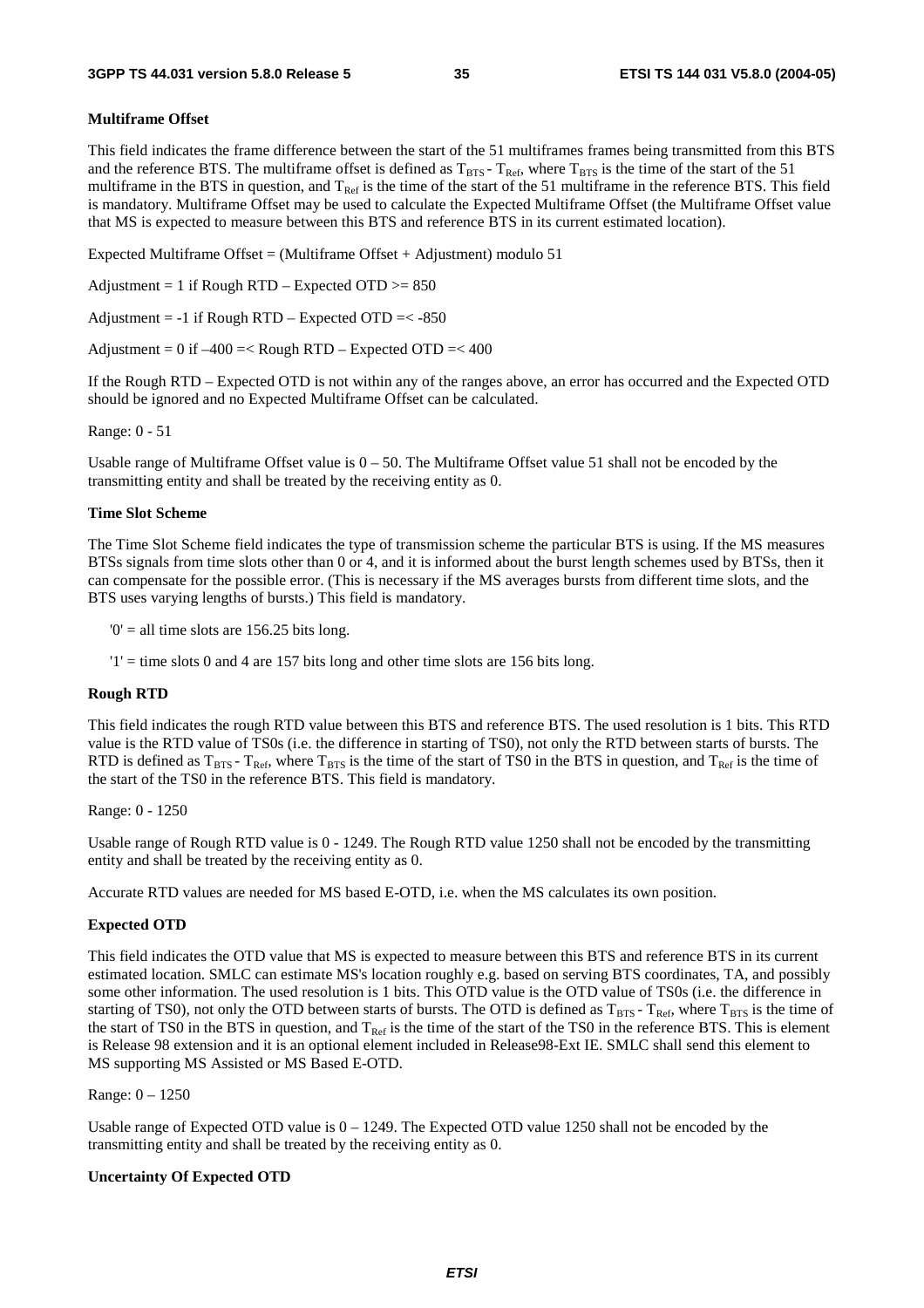This field indicates the uncertainty in Expected OTD value. The uncertainty is related to SMLC"s estimation of MS"s location. The uncertainty defines following search window for MS, that it can use to speed up the OTD measurements:

Expected OTD – Uncertainty < measured OTD < Expected OTD + Uncertainty.

This is element is Release 98 extension and it is an optional element included in Release98-Ext IE. SMLC shall send this element to MS supporting MS Assisted or MS Based E-OTD.

Range is  $0 - 7$  with following encoding:

| 'N'            | $0$ < uncertainty $\leq 2$ bit; |
|----------------|---------------------------------|
| '1'            | 2 < uncertainty $\leq$ 4 bit;   |
| ירי            | $4$ < uncertainty $\leq 8$ bit; |
| '3'            | $8$ < uncertainty <= 12 bit;    |
| $^{\prime}$ 4' | $12$ < uncertainty <= 16 bit;   |
| '5'            | $16$ < uncertainty <= 22 bit;   |
| '6'            | $22$ < uncertainty <= 30 bit;   |
| י7'            | uncertainty $>$ 30 bit.         |
|                |                                 |

NOTE: If uncertainty in MS's location is x bits, uncertainty in Expected OTD is  $2*x$  (in the worst case). When the uncertainty is given with value "7" no upper bound exist for the uncertainty.

The following fields tell the coordinates of neighbor BTSs that are used for E-OTD measurements, and also fine RTD values. This information allows the MS to calculate its own location. These fields (Fine RTD, Relative north, Relative east and Relative altitude) are optional. All of Fine RTD, Relative north, and Relative east fields must be present, if some of them is included.

#### **Fine RTD**

This field indicates the fine RTD value between this BTS and reference BTS. It provides the 1/256 bit duration resolution to the value expressed in the corresponding Rough RTD field. This RTD value is the RTD value of TS0s (i.e. the difference in starting of TS0), not only the RTD between starts of bursts. The RTD is defined as  $T_{BTS}$  -  $T_{Ref}$ , where  $T_{BTS}$  is the time of the start of TS0 in the BTS in question, and  $T_{Ref}$  is the time of the start of the TS0 in the reference BTS. This field is optional.

Range: 0 - 255

#### **Relative North**

This field indicates the distance of the neighbor BTS from the reference BTS in north- (negative values mean south) direction. This field is optional. The units are 0.03 seconds. The used reference ellipsoid is WGS 84 ellipsoid.

Range: -200000…200000

#### **Relative East**

This field indicates the distance of the neighbor BTS from the reference BTS in east (negative values mean west) direction. This field is optional. The units are 0.03 seconds. The used reference ellipsoid is WGS 84 ellipsoid.

Range: -200000 … 200000

#### **Relative Altitude**

This field indicates the altitude of the neighbor BTS relative to the reference BTS in meters. This field is optional.

Range: -4000 .. 4000 meters

#### A.2.2.4 E-OTD Measurement Assistance Data for System Information List Element

This element identifies those BTSs in the System Information Neighbor List that are used for E-OTD measurements. The System Information Neighbor Lists, to which this assistance data is given, are System Information Neighbor Lists that are sent in the dedicated mode, packet idle mode, packet transfer mode, or dual transfer mode. This element helps the MS to make measurements from those neighbor BTS (even below decoding level). This element is optional in the Measure Position Request component. The presence of this element means that the MS should use the BTSs identified here to the E-OTD measurements.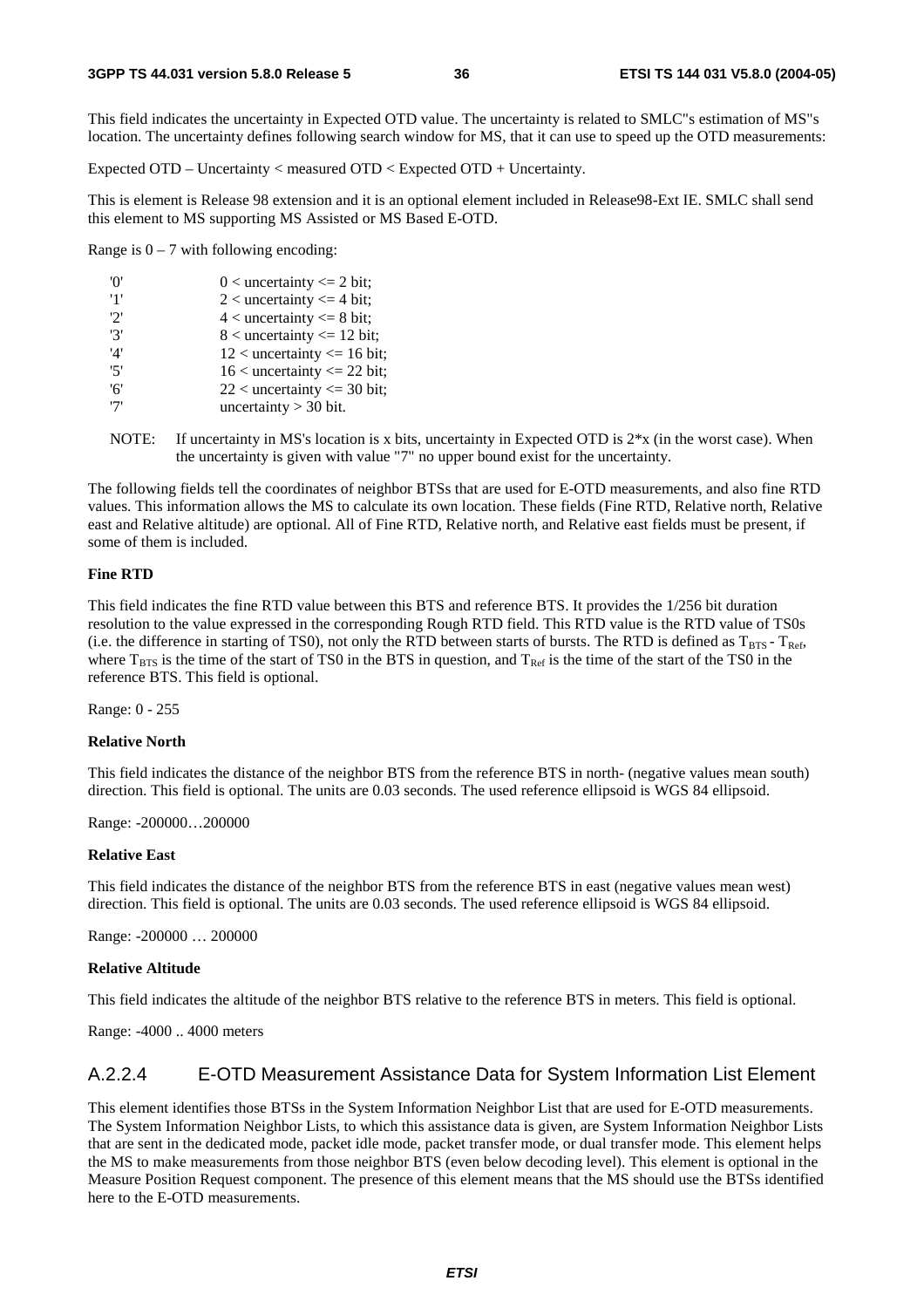The RTD and 51 multiframe offset values are calculated relative to the reference BTS. This element contains the following fields.

#### **Number of Neighbors**

This field indicates how many neighbors are included in this IE.

Range: 1-32

The following fields are repeated for the number indicated in the Number of Neighbors field.

#### **E-OTD Neighbor present**

This field indicates whether the information concerning a certain BTS in the Neighbor List is present. Altogether no more than 15 BTS can have the indication "Neighbor is included". The maximum number of BTSs in this message for whom the assistance data can be given is 16 (reference BTS and 15 neigbour BTSs). Thus the sum of total amount of **E-OTD Neighbor present** bits with value '1' in this IE and **Number of BTSs** field in **E-OTD Measurement Assistance Data IE** can be at a maximum 15.

- '0' Neighbor not included;
- '1' Neighbor is included.

The following fields (BSIC, Multiframe Offset, Time Slot Sscheme and Rough RTD) are included if E-OTD neighbor present field is set to '1'.

#### **BSIC**

This field indicates the BSIC (Base Station Identity Code) of the particular BTS. This field is mandatory.

Range: 0 - 63

#### **Multiframe Offset**

This field indicates the frame difference between the start of the 51 multiframes frames being transmitted from this BTS and the reference BTS. The multiframe offset is defined as  $T_{BTS} - T_{Ref}$ , where  $T_{BTS}$  is the time of the start of the 51 multiframe in the BTS in question, and  $T_{Ref}$  is the time of the start of the 51 multiframe in the reference BTS. This field is mandatory. Multiframe Offset may be used to calculate the Expected Multiframe Offset (the Multiframe Offset value that MS is expected to measure between this BTS and reference BTS in its current estimated location).

Expected Multiframe Offset = (Multiframe Offset + Adjustment) modulo  $51$ 

Adjustment = 1 if Rough RTD – Expected OTD  $>= 850$ 

Adjustment =  $-1$  if Rough RTD – Expected OTD =  $< -850$ 

Adjustment =  $0$  if  $-400$  =< Rough RTD – Expected OTD =<  $400$ 

Range: 0 - 51

Usable range of Multiframe Offset value is 0 – 50. The Multiframe Offset value 51 shall not be encoded by the transmitting entity and shall be treated by the receiving entity as 0.

#### **Time Slot Scheme**

The Time Slot Scheme field indicates the type of transmission scheme the particular BTS is using. If the MS measures BTSs signals from time slots other than 0 or 4, and it is informed about the burst length schemes used by BTSs, then it can compensate for the possible error. (This is necessary if the MS averages bursts from different time slots, and the BTS uses varying lengths of bursts.) This field is mandatory.

 $0'$  = all time slots are 156.25 bits long;

 $'1'$  = time slots 0 and 4 are 157 bits long and other time slots are 156 bits long.

#### **Rough RTD**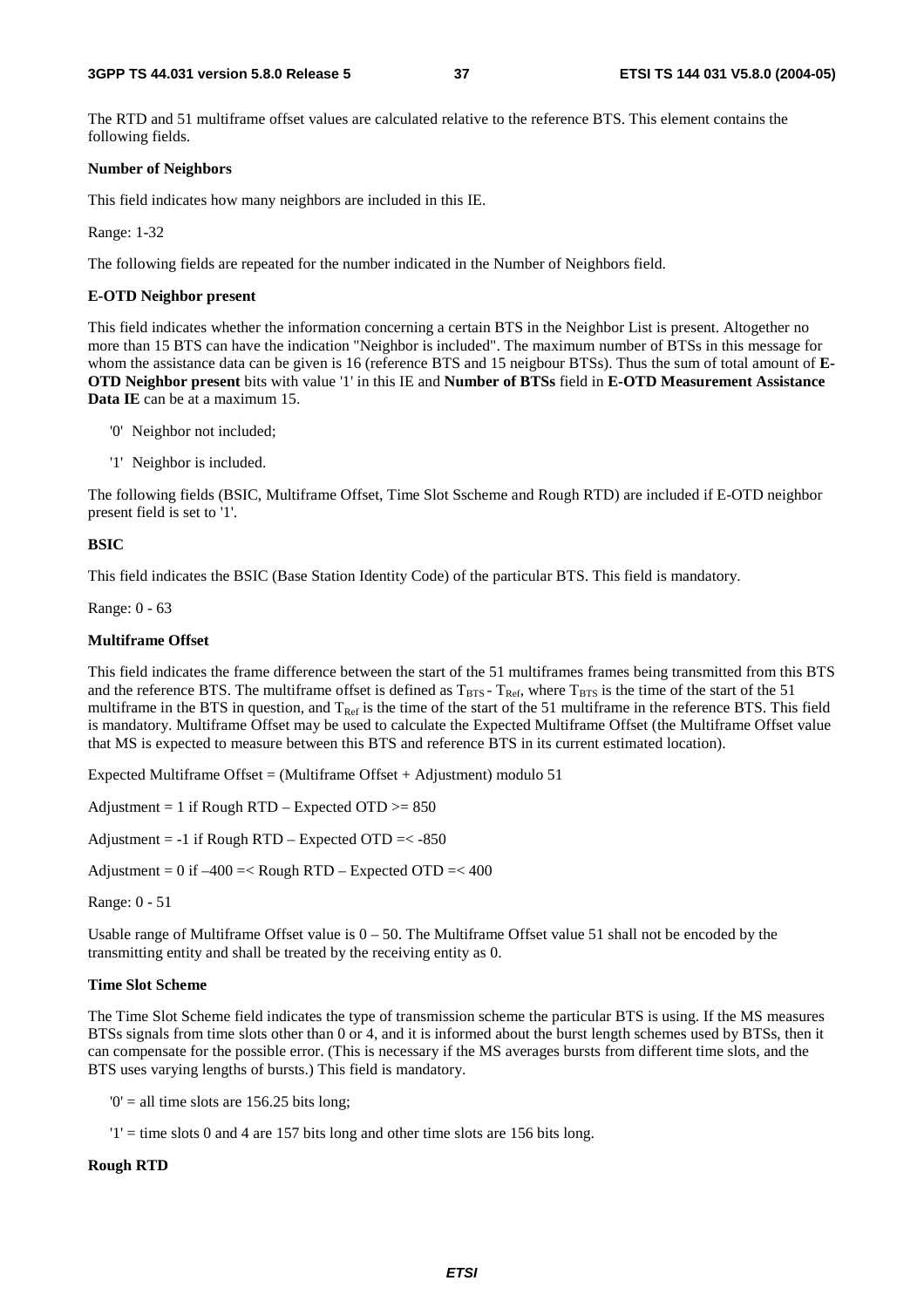This field indicates the RTD value between this BTS and the reference BTS. The used resolution is 1 bit. This RTD value is the RTD value of TS0s (i.e. the difference in starting of TS0), not only the RTD between starts of bursts. The RTD is defined as  $T_{BTS}$  -  $T_{Ref}$ , where  $T_{BTS}$  is the time of the start of TS0 in the BTS in question, and  $T_{Ref}$  is the time of the start of the TS0 in the reference BTS. This field is mandatory.

Range: 0 - 1250

Usable range of Rough RTD value is 0 - 1249. The RoughRTD value 1250 shall not be encoded by the transmitting entity and shall be treated by the receiving entity as 0.

#### **Expected OTD**

This field indicates the OTD value that MS is expected to measure between this BTS and reference BTS in its current estimated location. SMLC can estimate MS's location roughly e.g. based on serving BTS coordinates, TA, and possibly some other information. The used resolution is 1 bits. This OTD value is the OTD value of TS0s (i.e. the difference in starting of TS0), not only the OTD between starts of bursts. The OTD is defined as  $T_{BTS}$ -  $T_{Ref}$ , where  $T_{BTS}$  is the time of the start of TS0 in the BTS in question, and  $T_{Ref}$  is the time of the start of the TS0 in the reference BTS. This element is Release 98 extension and it is an optional element included in Release98-Ext IE. SMLC shall send this element to MS supporting MS Assisted or MS Based E-OTD.

Range: 0 – 1250

Usable range of Expected OTD value is  $0 - 1249$ . The Expected OTD value 1250 shall not be encoded by the transmitting entity and shall be treated by the receiving entity as 0.

#### **Uncertainty Of Expected OTD**

This field indicates the uncertainty in Expected OTD value. The uncertainty is related to SMLC"s estimation of MS"s location. The uncertainty defines following search window for MS, that it can use to speed up the OTD measurements:

Expected OTD – Uncertainty < measured OTD < Expected OTD + Uncertainty.

This element is Release 98 extension and it is an optional element included in Release98-Ext IE. SMLC shall send this element to MS supporting MS Assisted or MS Based E-OTD.

Range is  $0 - 7$  with following encoding:

| $^{\prime}$ () <sup><math>^{\prime}</math></sup> | $0$ < uncertainty $\leq 2$ bit; |
|--------------------------------------------------|---------------------------------|
| '1'                                              | $2$ < uncertainty $\leq$ 4 bit; |
| 2'                                               | $4$ < uncertainty $\leq 8$ bit; |
| '3'                                              | $8$ < uncertainty <= 12 bit;    |
| $^{\prime}4^{\prime}$                            | $12$ < uncertainty <= 16 bit;   |
| '5'                                              | $16$ < uncertainty <= 22 bit;   |
| '6'                                              | $22$ < uncertainty <= 30 bit;   |
| ידי                                              | uncertainty $>$ 30 bit.         |
|                                                  |                                 |

NOTE: If uncertainty in MS's location is x bits, uncertainty in Expected OTD is  $2*x$  (in the worst case). When the uncertainty is given with value "7" no upper bound exist for the uncertainty.

The following fields tell the coordinates of neighbor BTSs that are used for E-OTD measurements, and also fine RTD values. This information allows the MS to calculate its own location. These fields (Fine RTD, Relative north, Relative east and Relative altitude) are optional. All of Fine RTD, Relative north, and Relative east fields must be present, if some of them is included.

#### **Fine RTD**

This field indicates the fine RTD value between this BTS and reference BTS. It provides the 1/256 bit duration resolution to the value expressed in the corresponding Rough RTD field. This RTD value is the RTD value of TS0s (i.e. the difference in starting of TS0), not only the RTD between starts of bursts. The RTD is defined as  $T_{BTS}$  -  $T_{Ref}$ , where  $T_{\text{BTS}}$  is the time of the start of TS0 in the BTS in question, and  $T_{\text{Ref}}$  is the time of the start of the TS0 in the reference BTS. This field is optional.

Range: 0 - 255

**Relative North**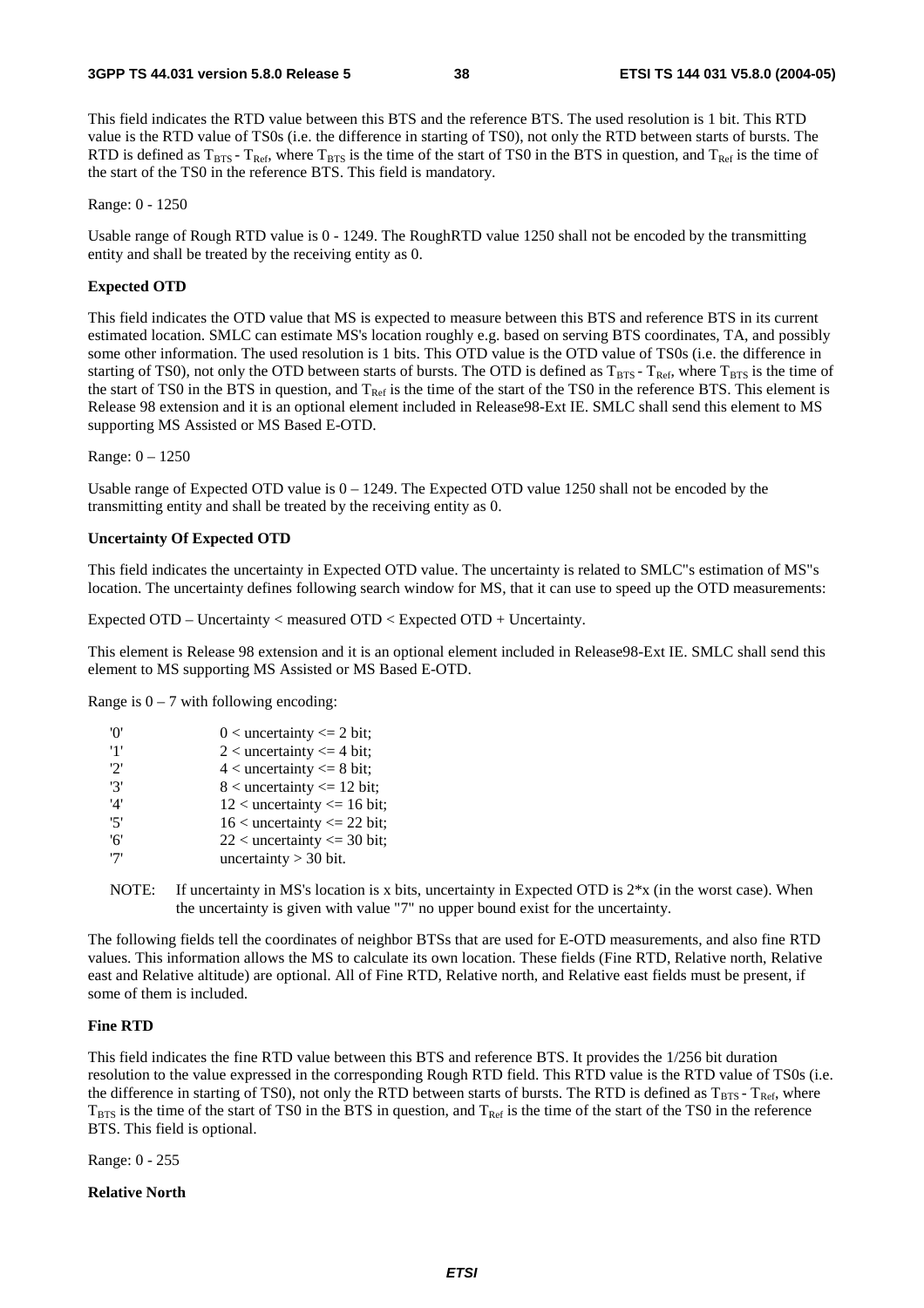This field indicates the distance of the neighbor BTS from the reference BTS in north- (negative values mean south) direction. This field is optional. The units are 0.03 seconds. The used reference ellipsoid is WGS 84 ellipsoid.

Range: -200000…200000

#### **Relative East**

This field indicates the distance of the neighbor BTS from the reference BTS in east (negative values mean west) direction. This field is optional. The units are 0.03 seconds. The used reference ellipsoid is WGS 84 ellipsoid.

Range: -200000 … 200000

#### **Relative Altitude**

This field indicates the altitude of the neighbor BTS relative to the reference BTS in meters. This field is optional.

Range: -4000 .. 4000 meters

### A.2.2.5 Extended Reference IE

This element is mandatory in any RRLP Measure Position Request component and in any RRLP Assistance Data component.

NOTE: For reasons of backward compatibility, the IE is not defined for a Release 4 or earlier SMLC and would be ignored, when received, by a Release 4 or earlier MS. Additionally, other requirements associated with this IE would not be supported by a Release 4 or earlier MS or SMLC.

The Extended Reference IE contains the following elements:

- SMLC code: an integer in the range 0-63 distinguishing any SMLC from other neighbour SMLCs in the same Routing Area. Each SMLC is assigned a specific SMLC ID value. The values assigned to neighbour SMLCs in the same Routing Area between which inter-NSE cell change is possible should be different.
- Transaction ID: an integer in the range 0-262143 distinguishing different RRLP transactions in different MSs currently being served by the same SMLC. An SMLC shall assign a different transaction ID to each currently open RRLP transaction for positioning and assistance data delivery among all target MSs. When any RRLP transaction for any MS is completed in the SMLC (e.g. the MS has sent a correctly formatted RRLP Measure Position Response or Assistance Data Ack.) or if the transaction is aborted (e.g. SMLC timeout on an RRLP response), the associated transaction ID value shall become free and may be later assigned to a new RRLP transaction by the SMLC. When any transaction ID value becomes free, an SMLC should attempt to wait for at least 128 seconds (the maximum defined RRLP response time from an MS) before reassigning the same value.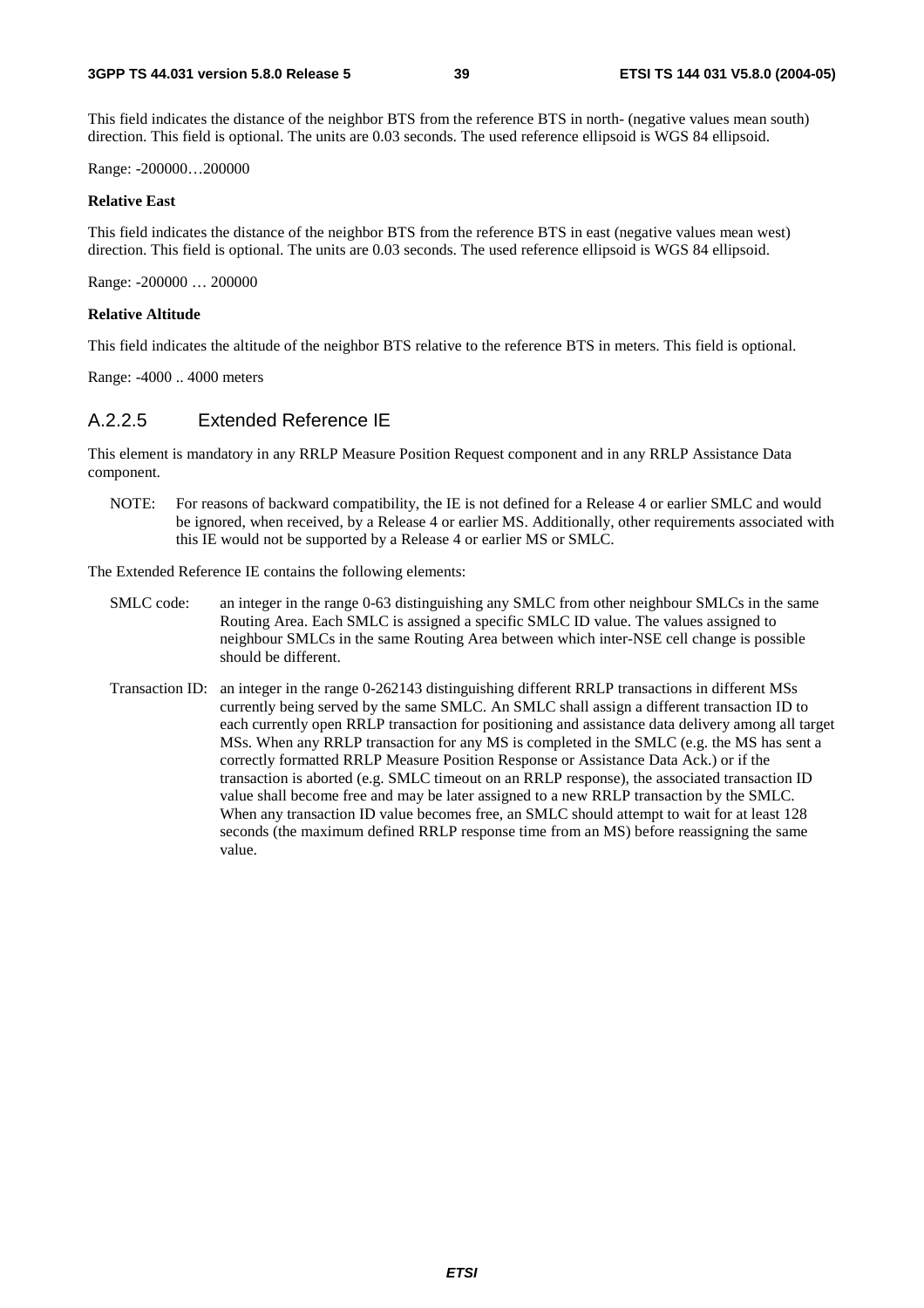## A.3 Measure Position Response

## A.3.1 General

The Measure Position Response is a RRLP component from the MS to the network. It is the response to the Measure Position Request. It contains the following elements. One of the three elements containing measurement data or location estimate (*E-OTD Measurement Information*, *Location Information* or *GPS Measurement Information)* or *Location Information Error element* must be included.

| <b>Element</b>                                | <b>Type/Reference</b>                                  | <b>Presence</b> |
|-----------------------------------------------|--------------------------------------------------------|-----------------|
| <b>Multiple Sets</b>                          | Multiple Sets 3.2.1                                    |                 |
| Reference BTS Identity                        | Reference BTS Identity<br>3.2.2                        |                 |
| E-OTD Measurement Information                 | E-OTD Measurement<br>Information 3.2.3                 | O               |
| Location Information                          | Location Information<br>3.2.4                          | ∩               |
| <b>GPS Measurement Information</b>            | <b>GPS Measurement</b><br>Information 3.2.5            | O               |
| <b>Location Information Error</b>             | Location Information<br>Error 3.2.6                    | C               |
| <b>Extended Reference</b>                     | <b>Extended Reference</b><br>3.2.7                     | C               |
| Uplink RRLP Pseudo Segmentation<br>Indication | Uplink RRLP Pseudo<br>Segmentation Indication<br>3.2.8 | C               |

#### **TableA.2: Measure Position Response component content**

## A.3.2 Elements

### A.3.2.1 Multiple Sets Element

This element indicates how many E-OTD Measurement Information sets or GPS Measurement Information sets, and Reference BTS Identities are included to this element. This element is optional. If this element is absent, a single measurement set is included.

#### **Number of E-OTD/GPS Measurement Information Sets**

This field indicates the number of *Number of E-OTD/GPS Measurement Information* sets included to this component. This field is mandatory. If both types of measurement elements are present, then there are the equal number of them, and each pair has the same reference BTS.

Range: 2 - 3

#### **Number of Reference BTS**

This field indicates the number of reference BTSs used in this component. This field is mandatory.

Range: 1-3

#### **Reference BTS relation to Measurement Elements**

This field indicates how the reference BTSs listed in this element relate to measurement sets later in this component. This field is conditional and included only if Number of E-OTD/GPS Measurement Information Sets is '3' and Number of Reference BTSs is '2'.

- '0' = First reference BTS is related to first and second E-OTD/GPS Measurement Information Sets, and second reference BTS is related to third E-OTD/GPS Measurement Information Sets.
- '1' = First reference BTS is related to first and third E-OTD/GPS Measurement Information Sets, and second reference BTS is related to second E-OTD/GPS Measurement Information Sets.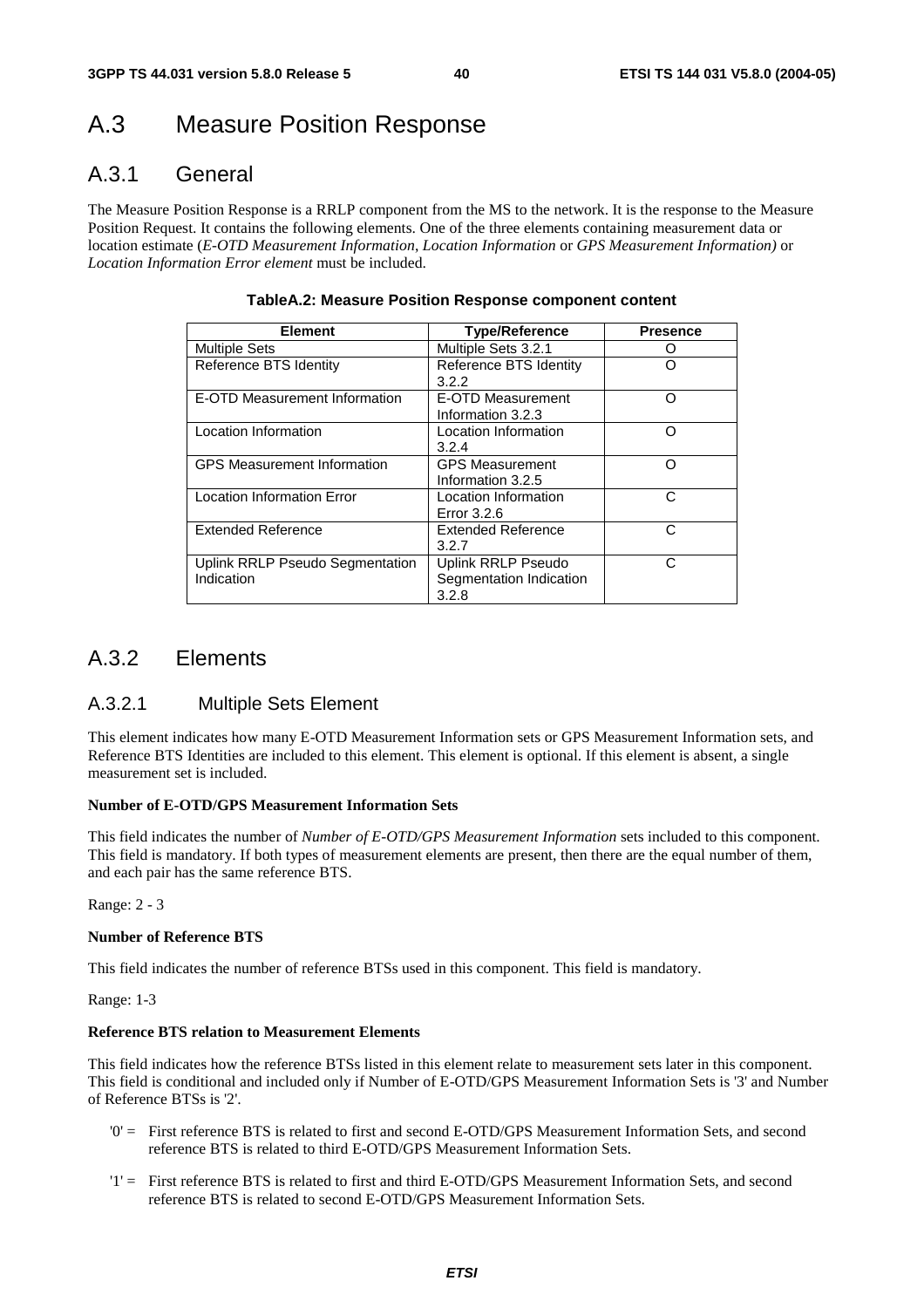#### **3GPP TS 44.031 version 5.8.0 Release 5 41 ETSI TS 144 031 V5.8.0 (2004-05)**

'2' = First reference BTS is related to first E-OTD/GPS Measurement Information Sets, and second reference BTS is related to second and third E-OTD/GPS Measurement Information Sets.

If this field is not included, the relation between reference BTS and Number of E-OTD/GPS Measurement Information Sets is as follows:

- if there are three sets and three reference BTSs -> First reference BTS relates to first set, second reference BTS relates to second set, and third reference BTS relates to third set;
- if there are two sets and two reference BTS -> First reference BTS relates to first set, and second reference BTS relates to second set;
- if there is only one reference BTS and 1-3 sets -> this reference BTS relates to all sets.

### A.3.2.2 Reference BTS Identity Element

This element identifies the reference BTS(s). This element is conditional to the number of reference BTSs. It is mandatory, if there is more than one reference BTS, and optional otherwise. If this element is not included, the Reference BTS, used in other elements, is the current serving BTS of MS. If this element is included, the BTSs defined here are used as Reference BTSs in all other elements.

*The following fields are repeated for the number of reference BTSs included in the Number of Reference BTS field.*

#### **CellIdType**

This field indicates is the identity method of the Reference BTS. This field is mandatory within this element.

- '0' = Cell identity is told using BSIC and BCCH carrier.
- '1' = Cell identity is told using CI, and the LAC is the same as the current serving BTS.
- $2'$  = Cell identity is told using an index referring to the BTS listed in the Measure Position Request component (the indicated reference BTS is 1)
- '3' = Cell identity is told using an index referring to the BTS listed in the BCCH allocation list (System Information Neighbor Lists) of the serving BTS. This type of reference identity shall not be used by the MS unless it has received the 'E-OTD Measurement Assistance Data for System Information List Element' from the SMLC for this cell.
- $'4' =$  Cell identity is told using CI, and the LAC.

#### **Reference LAC**

This field indicates the Location Area Code of the reference BTS. The purpose of the Location Area Code is to identify a location area. This field is conditional, and included, if CellIDType field is '4'.

Range: 0 - 65535

#### **Reference CI**

This field indicates the Cell Identity value of the reference BTS. The purpose of the Cell Identity value is to identify a cell within a location area. This field is conditional, and included, if CellIDType field is '1' or '4'.

Range: 0 – 65535

#### **Reference BCCH Carrier**

This field indicates the absolute RF channel number of the BCCH of the reference base station. BCCH carrier field is conditional and is included only if CellIdType is set '0'.

Range: 0 - 1023

#### **Reference BSIC**

This field indicates the BSIC (Base Station Identity Code of the base station).

BSIC field is conditional and is included only if CellIdType is set '0' or '3'.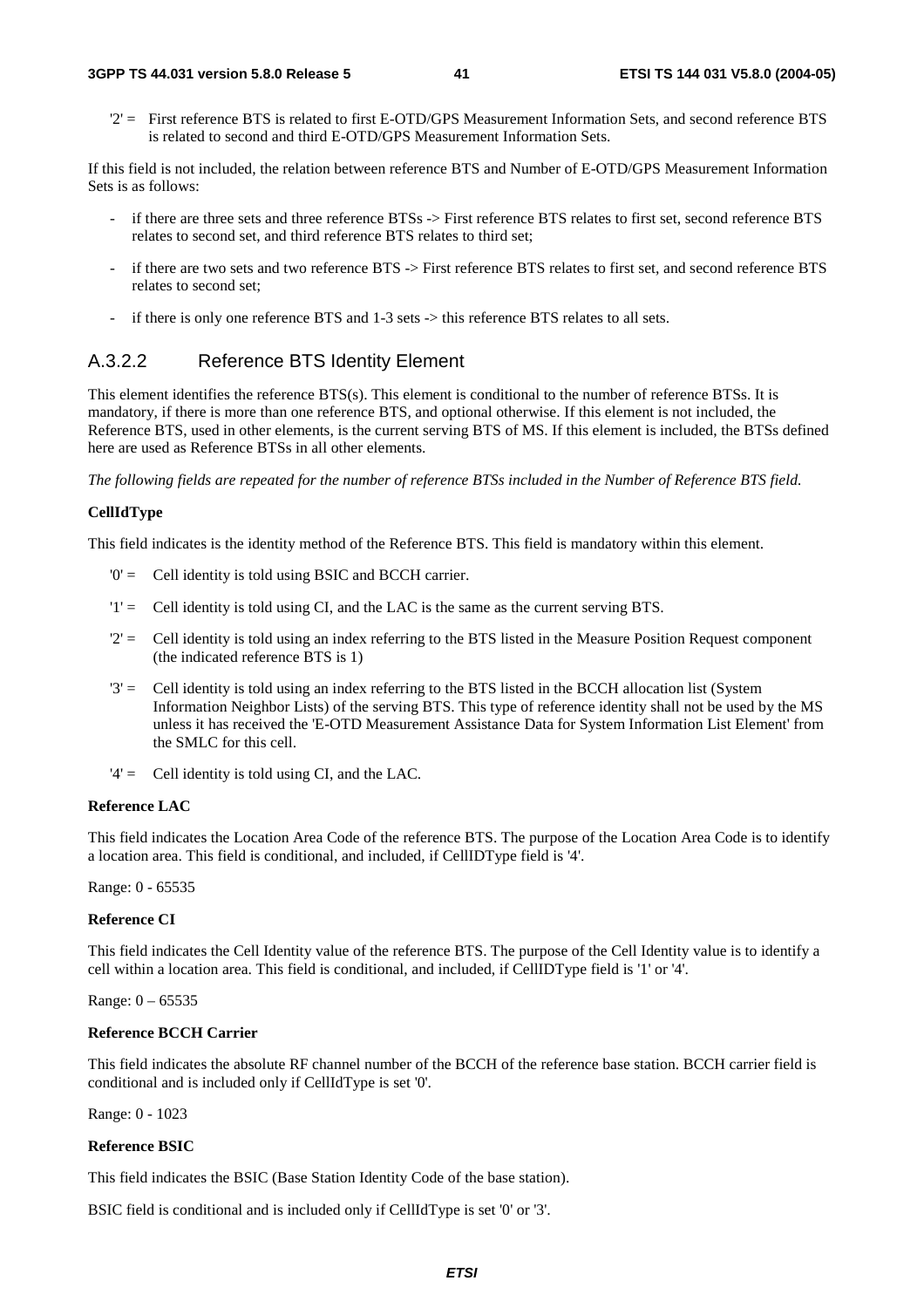Range: 0 - 63

#### **Request Index**

This field indicates an index identifying the reference BTS by referring to the BTSs listed in the Measure Position Request component (the indicated reference BTS in the Measure Position Request component has the index value 1, and possible next BTS '2', and so on )

This field is conditional and included only if CellIdType is set to '2'.

Range: 1-16

#### **System Info Index**

This field indicates an index identifying the reference BTS by referring to the BCCH allocation list (System Information Neighbor List) of the serving BTS .

This field is conditional and included only if CellIdType is set to '3'.

Range: 1-32

### A.3.2.3 E-OTD Measurement Information Element

The purpose of the E-OTD Measurement Information element is to provide OTD measurements of signals sent from the reference and neighbor based stations. The length of this element depends on the number of neighbor cells for which OTD measurements have been collected. This element is optional in the Measure Position Response component. It is included in the Measure Position Response component, if the network has requested the mobile to perform the MS assisted E-OTD method. BTSs which cannot be measured or whose measurements are excessively inaccurate need not be reported. The MS may include measurements for other BTSs not given in the assistance data by the SMLC.

The E-OTD and 51 multiframe offset values are reported relative to the reference BTS as defined in the previous subclauses.

The following fields are repeated for each measurement set.

#### **Reference Frame Number**

This field indicates the frame number of the last measured burst from the reference BTS modulo 42432. This information can be used as a time stamp for the measurements. This field is mandatory.

Range: 0 – 42431

#### **Reference Time Slot**

Reference Time Slot indicates the time slot modulo 4 relative to which the MS reports the reference BTS measurements. This field is mandatory.

Range: 0 to 3

NOTE 1: If MS does not know timeslot scheme, the MS reports the used timeslot. MS can only report results based on one time slot  $(N)$  or two time slots  $(N \text{ and } N+4)$ . If the MS knows the timeslot scheme, it can make measurements from several timeslots and reports that the used timeslot is zero (and makes correction).

#### **Reference Quality**

Reference Quality field includes the standard deviation of the TOA measurements from the reference BTS with respect to  $T_{Ref}$  (where  $T_{Ref}$  is the time of arrival of signal from the reference BTS used to calculate the OTD values). This field is optional. The Reference Quality field can be used to evaluate the reliability of E-OTD measurements in the SMLC and in weighting of the E-OTD values in the location calculation.

Following linear 5 bit encoding is used:

| '00000' | $0 - (R^*1-1)$ meters;    |  |
|---------|---------------------------|--|
| '00001' | $R*1 - (R*2-1)$ meters;   |  |
| '00010' | $R^*2 - (R^*3-1)$ meters; |  |

…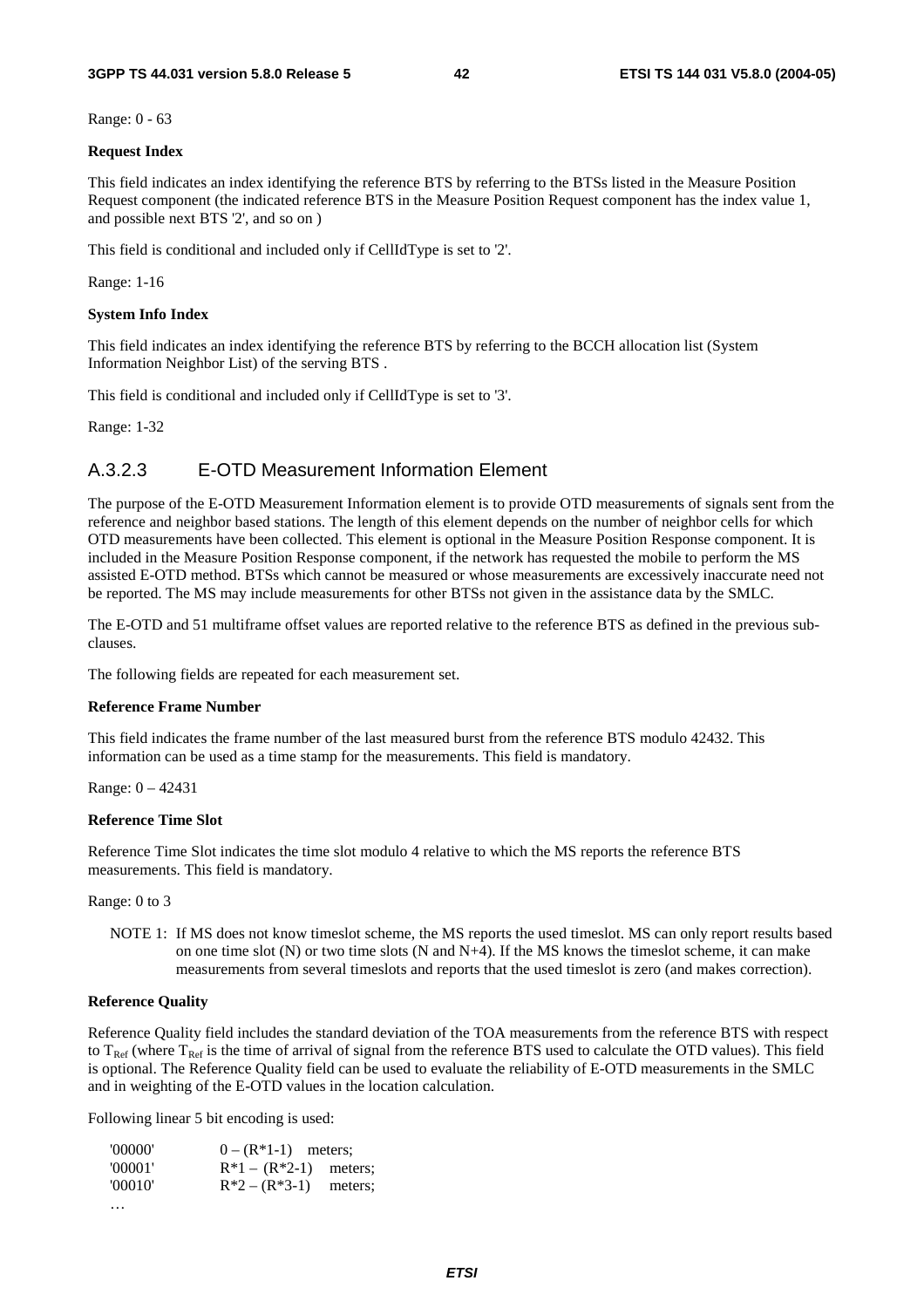#### **3GPP TS 44.031 version 5.8.0 Release 5 43 ETSI TS 144 031 V5.8.0 (2004-05)**

'11111' R\*31 meters or more.

where R is the resolution defined by Std Resolution field. For example, if  $R=20$  meters, corresponding values are  $0-19$ meters, 20 – 39 meters, 40 – 59 meters, …, 620+ meters.

#### **Number of Measurements**

Number of Measurements for the Reference Quality field is used together with Reference Quality to define quality of the reference base site TOA. The field indicates how many measurements have been used in the MS to define the standard deviation of the measurements. Following 3 bit encoding is used:

| $'000'$ : | $2-4:$      |
|-----------|-------------|
| $'001'$ : | $5-9$ ;     |
| $'010'$ : | $10-14;$    |
| $'011'$ : | $15 - 24$ ; |
| $'100'$ : | $25 - 34$ ; |
| $'101'$ : | $35 - 44:$  |
| $'110'$ : | $45 - 54$ ; |
| $'111'$ : | 55 or more. |

This field is optional.

#### **Std Resolution**

Std Resolution field includes the resolution used in Reference Quality field and Std of EOTD Measurements field. Encoding on 2 bits as follows:

| 'OO' | 10 meters; |
|------|------------|
| '01' | 20 meters; |
| '10' | 30 meters; |
| '11' | Reserved.  |

This field is mandatory.

#### **TA Correction**

This field indicates the estimate of the time difference between the moment that the MS uses to adjust its internal timing for reception and transmission (e.g. corresponding to maximum energy) and the estimate of the reception of the first arriving component from the serving BTS. This value can be used as a correction by the SMLC to the Timing Advance (TA) value when the distance between the MS and the serving BTS is estimated based on TA.

The value *TACor* in this field corresponds to the TA Correction in bit periods as follows:

- TA Correction in bit periods = *TACor*/64 –8.

TA Correction has the resolution of 1/64 bit period, and the range – 8 … +7 bit periods. Negative TA Correction in bits indicates that the first signal component from the serving BTS is estimated to arrive before the moment used for communication. This field is optional.

Range: 0-960

#### **Number of Measured Neighbors**

This field indicates the number of different neighbor BTSs. This field is mandatory.

Range: 0 - 10

NOTE 2: If the MS can not measure any neighbor BTSs, then this value is set to '0'.

*The following fields are repeated for the number of BTSs included in the Number of Measured Neighbors field.*

#### **Neighbor Identity Present**

The presence of this field is conditional, it shall not be present in the first set. It is mandatory for the other sets. This field indicates whether the identity information (i.e. CellIDType and possibly Neighbor CI / Neighbor BCCH Carrier /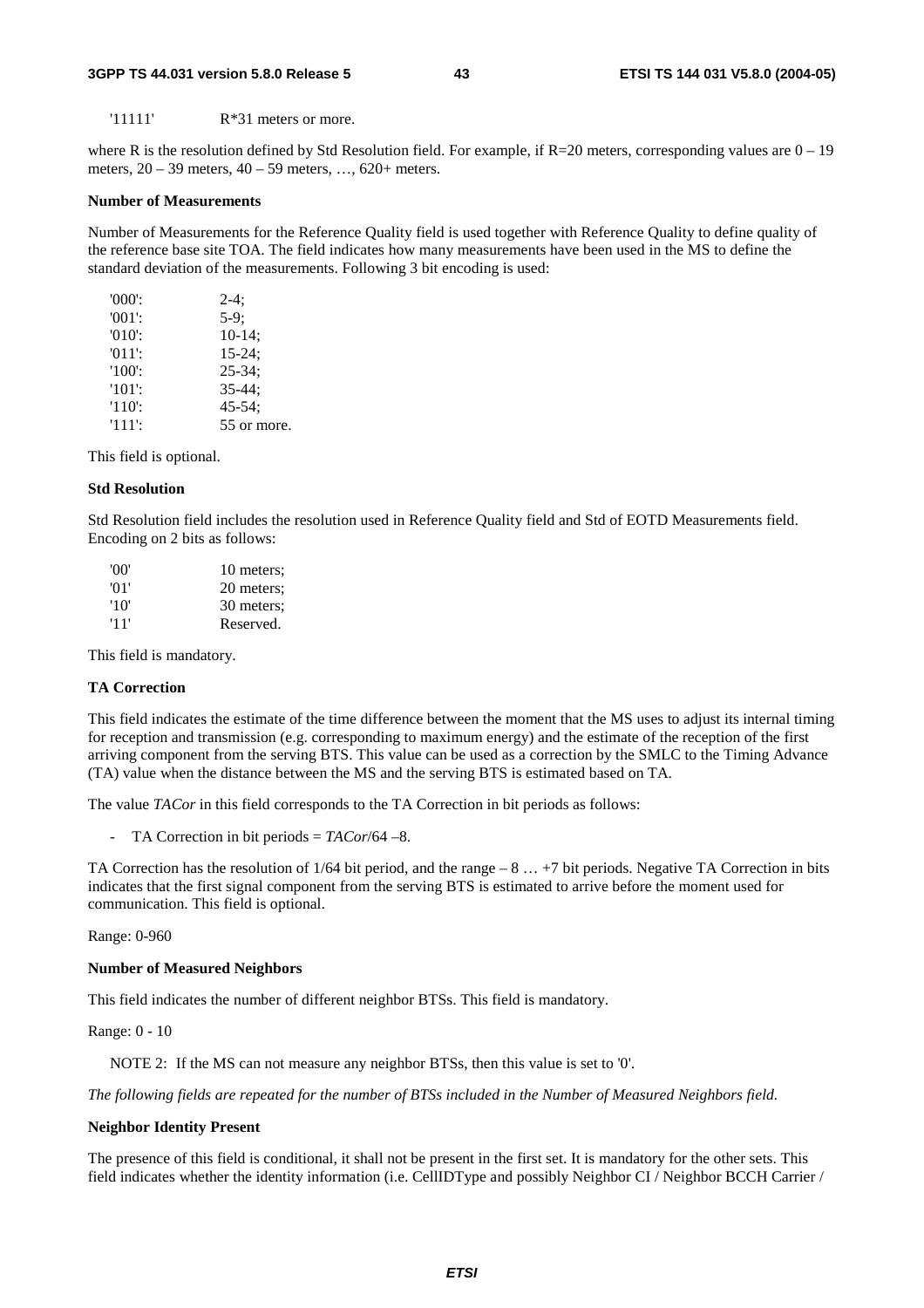Neighbor BSIC / Neighbor Multiframe Offset / Request Index / System Info Index fields) concerning a certain BTS is present or whether the BTS identity is given as reference to the first measurement set.

- '0' Identity information not included, and identity of this BTS is same as the identity of BTS in first set with same sequence number.
- '1' Identity information is included.

#### **CellIdType**

This field indicates is the identity method of the cell. This field is conditional, and included if Neighbor Identity Present is '1'**.** If CellIdType field is not present, the following fields can not be present either: Neighbor CI, Neighbor BCCH Carrier, Neighbor BSIC, Neighbor Multiframe Offset, Request Index, System Info Index.

- '0' = Cell identity is told using BSIC and BCCH carrier.
- '1' = Cell identity is told using CI, and the LAC is the same as the current serving BTS.
- '2' = Cell identity is told using 51 Multiframe offset and BCCH carrier.
- '3' = Cell identity is told using an index referring to the BTS listed in the Measure Position Request component (the indicated reference BTS is 1).
- '4' = Cell identity is told using an index referring to the BTS listed in the BCCH allocation list (System Information Neighbor Lists) of the serving BTS. This type of neighbor identity shall not be used by the MS unless it has received the 'E-OTD Measurement Assistance Data for System Information List Element' from the SMLC for this cell.
- '5' = Cell identity is told using CI and the LAC.
- NOTE: The MS can decide which of these methods to use. The CellIdType '3' and '4' are preferred.

#### **Neighbor LAC**

This field indicates the Location Area Code of the neighbor BTS. The purpose of the Location Area Code is to identify a location area. This field is conditional, and included, if CellIDType field is '5'.

Range: 0 - 65535

#### **Neighbor CI**

This field indicates the Cell Identity of the particular neighbor cell. The purpose of the Cell Identity value is to identify a cell within a location area.

Neighbor CI field is conditional and is included only if CellIdType is set '1' or '5' and the CI value of the given cell is available.

Range: 0 - 65535

#### **Neighbor BCCH Carrier**

This field indicates the absolute RF channel number of the BCCH of the neighbor base station. BCCH carrier field is conditional and is included only if CellIdType is set '0' or '2'.

Range: 0 - 1023

#### **Neighbor BSIC**

This field indicates the BSIC (Base Station Identity Code of the base station).

BSIC field is conditional and is included only if CellIdType is set '0' or '4'.

Range: 0 - 63

#### **Neighbor Multiframe Offset**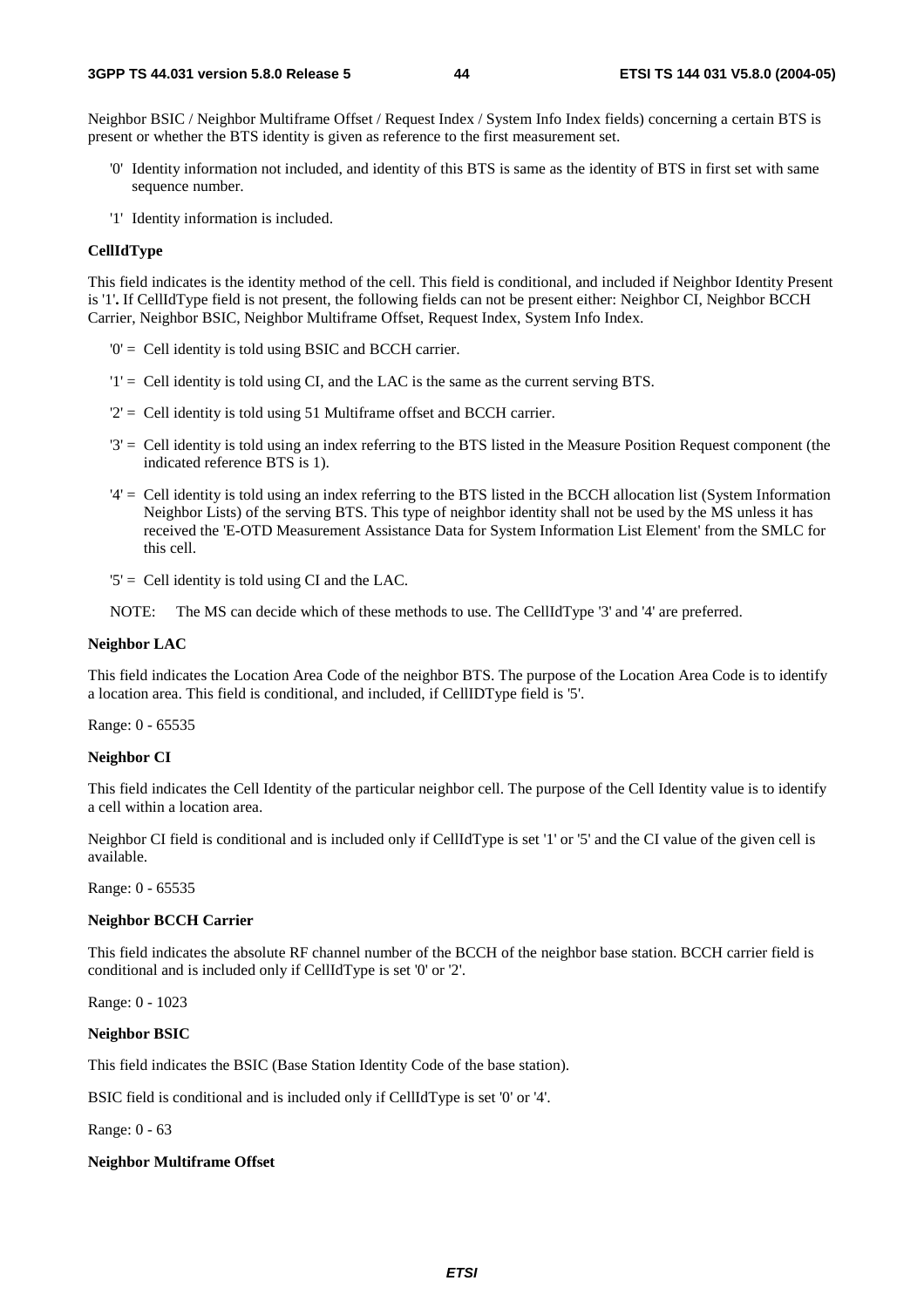This field indicates the frame difference between the start of the 51 multiframes frames arriving from this BTS and the reference BTS. The multiframe offset is defined as  $T_{BTS}$  -  $T_{Ref}$ , where  $T_{BTS}$  is the time of the start of the 51 multiframe in the BTS in question, and  $T_{Ref}$  is the time of the start of the 51 multiframe in the reference BTS. This field is conditional and included only if CellIdType is set to '2'.

Range: 0 - 51

#### **Request Index**

This field indicates an index identifying the reference BTS by referring to the BTSs listed in the Measure Position Request component (the indicated reference BTS in the Measure Position Request component has the index value 1, and possible next BTS '2', and so on).

This field is conditional and included only if CellIdType is set to '3'.

Range: 1-16

#### **System Info Index**

This field indicates an index identifying the reference BTS by referring to the BCCH allocation list (System Information Neighbor List) of the serving BTS.

This field is conditional and included only if CellIdType is set to '4'.

Range: 1-32

#### **Neighbor Time Slot**

Neighbor Time Slot indicates the time slot modulo 4 relative to which the MS reports the neighbor BTS measurements. This field is mandatory.

Range: 0 to 3

NOTE 3: If the MS does not know the timeslot scheme, the MS reports the used timeslot. MS can only report a result based on one time slot (N) or two time slots (N and N+4). If the MS knows the timeslot scheme, the MS can make measurements from several timeslots and reports that the used timeslot is zero (and makes correction).

#### **Number of EOTD Measurements**

Number of Measurements field is used together with Std of EOTD Measurements field to define quality of a reported EOTD measurement. The field indicates how many EOTD measurements have been used in the MS to define the standard deviation of these measurements. Following 3 bit encoding is used.

| $'000'$ : | $2-4:$      |
|-----------|-------------|
| $'001$ :  | $5-9:$      |
| $'010'$ : | $10-14$ ;   |
| $'011'$ : | $15 - 24$ ; |
| $'100'$ : | $25 - 34$ ; |
| $'101'$ : | $35 - 44:$  |
| $'110'$ : | $45 - 54$ ; |
| $'111'$ : | 55 or more. |

This field is mandatory.

#### **Std of EOTD Measurements**

Std of EOTD Measurements field includes standard deviation of EOTD measurements. This field is mandatory. It can be used to evaluate the reliability of EOTD measurements in the SMLC and in weighting of the OTD values in location calculation.

Following linear 5 bit encoding is used:

| '00000' | $0 - (R*1-1)$ meters;   |
|---------|-------------------------|
| '00001' | $R*1 - (R*2-1)$ meters; |
| '00010' | $R*2 - (R*3-1)$ meters; |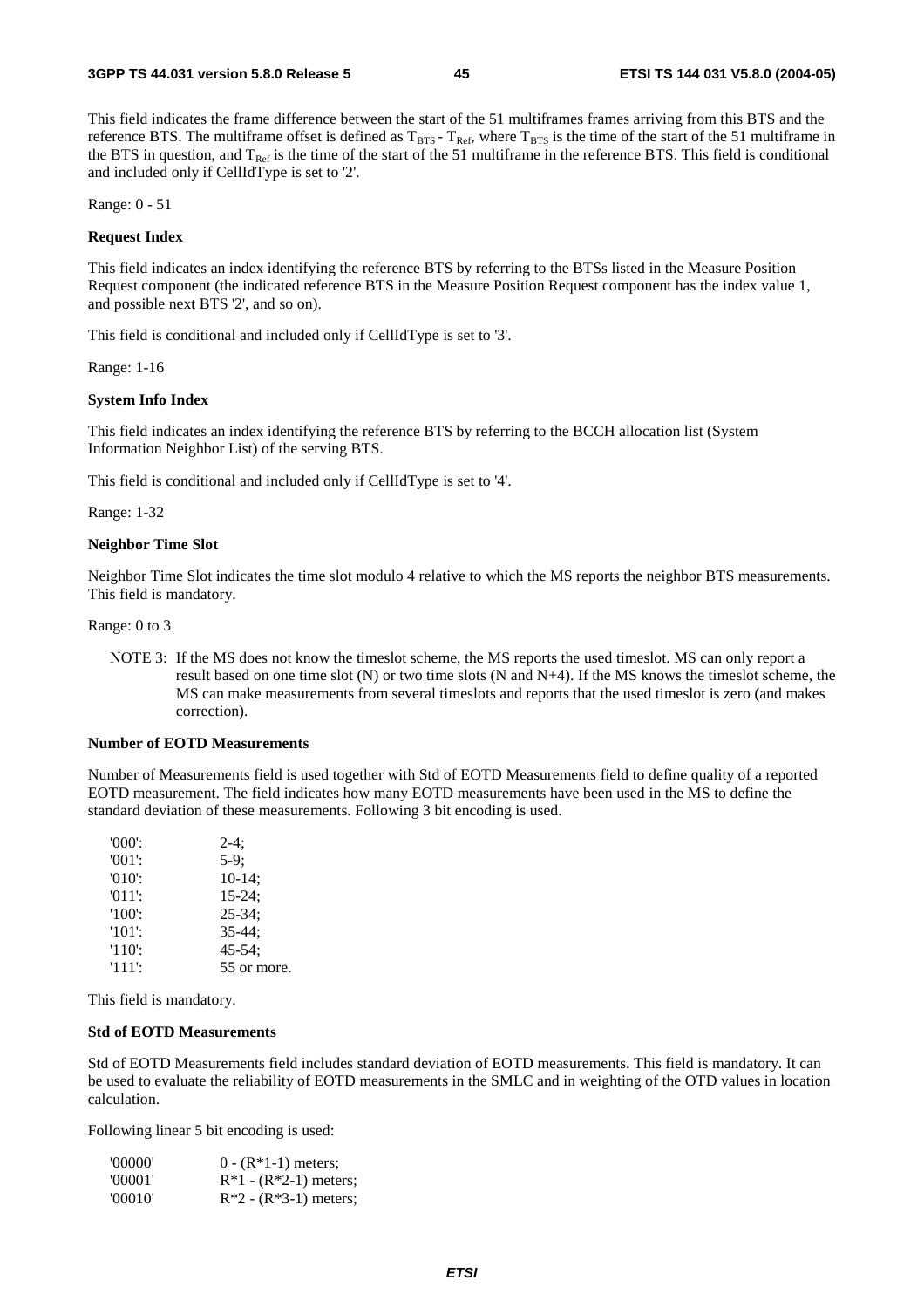'11111' R\*31 meters or more.

where R is the resolution defined by Std Resolution field. For example, if  $R=20$  meters, corresponding values are  $0-19$ meters, 20 – 39 meters, 40 – 59 meters, …, 620+ meters.

#### **OTD**

…

This field indicates the measured OTD value between the receptions of signals from the reference and the neighbor BTS. The OTD is defined as  $T_{Nbor}$  -  $T_{Ref}$  (modulo burst length) where  $T_{Nbor}$  is the time of arrival of signal from the neighbor BTS, and  $T_{Ref}$  is the time of arrival of signal from the reference BTS. The reporting resolution of the OTD value is 1/256 bit. This field is mandatory.

Range: 0 – 39999

### A.3.2.3a E-OTD Measurement Extended Information Element

The purpose of the E-OTD Measurement Ext Information element is to provide OTD measurements of signals sent from the reference and neighbour base stations. The length of this element depends on the number of neighbour cells for which OTD measurements have been collected. This element is optional in the Measure Position Response component. It is included in the Measure Position Response component, if E-OTD measurements didn"t fit in the E-OTD Measurement Information Element.

The E-OTD and 51 multiframe offset values are reported relative to the reference BTS as defined in the previous subclauses.

The following fields are valid only for the first set of measurements

#### **Number of Measured Neighbors**

This field indicates the number of different neighbor BTSs. This field is mandatory.

Range: 0 - 5

NOTE: If the MS can not measure any neighbor BTSs, then this value is set to '0'.

*The following fields are repeated for the number of BTSs included in the Number of Measured Neighbors field. They are defined in the previous sub-clause :*

- CellIdType,
- Neighbor LAC,
- Neighbor CI,
- Neighbor BCCH Carrier,
- Neighbor BSIC,
- Neighbor Multiframe Offset,
- Request Index,
- System Info Index,
- Neighbor Time Slot,
- Number of EOTD Measurements,
- Std of EOTD Measurements,
- OTD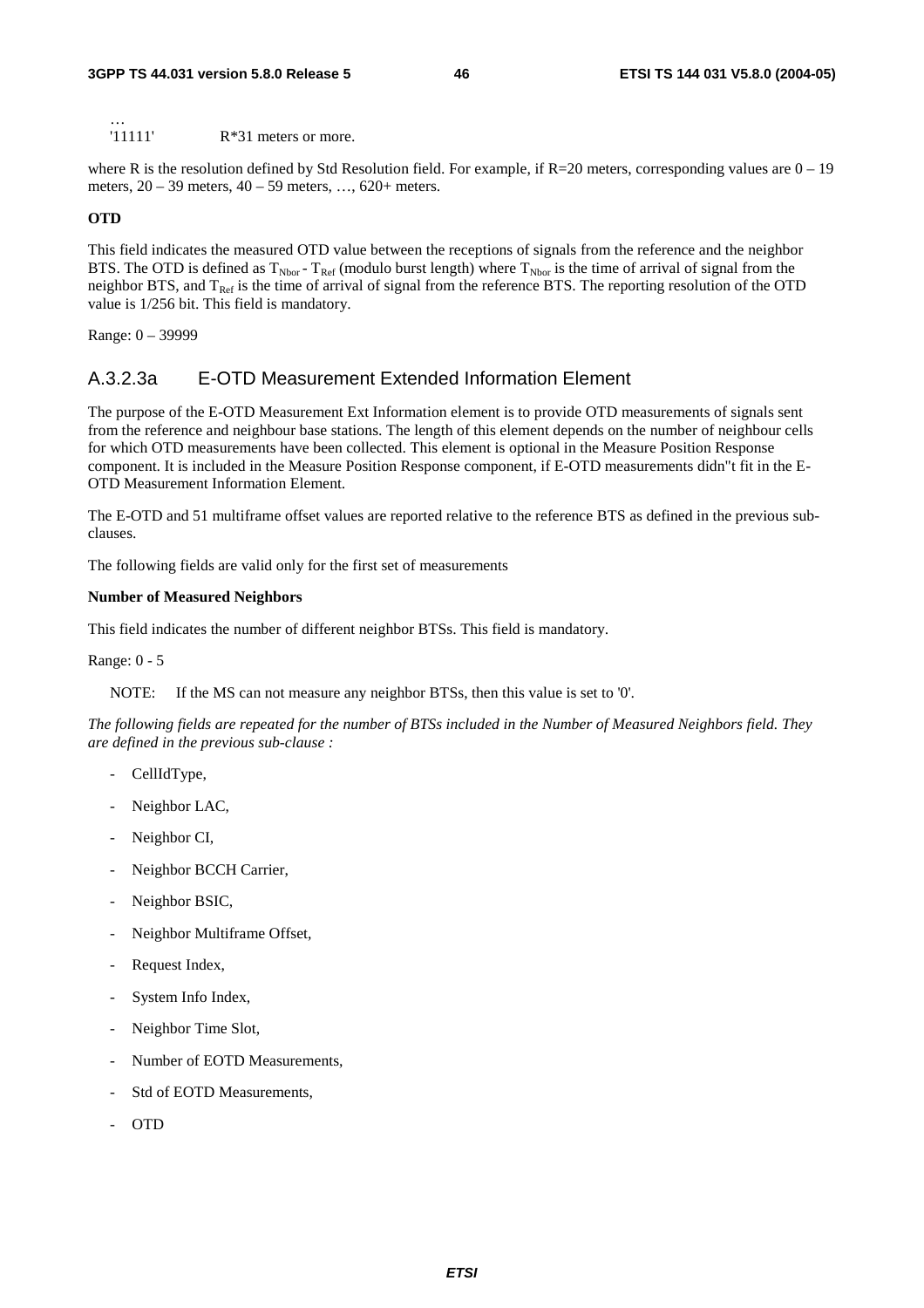## A.3.2.4 Location Information Element

The purpose of Location Information element is to provide the location estimate from the MS to the network, if the MS is capable of determining its own position. Optionally, the element may contain the velocity parameters computed by the MS.

This element is optional. This element contains the following fields.

### **Reference Frame**

This field specifies the reference BTS Reference Frame number during which the location estimate was calculated. This field is mandatory. However, if the Reference Frame number is within (42432..65535), the value of this field shall be ignored and in that case the MS should provide GPS TOW if available.

### **Table A.3: Reference Frame field contents**

| Parameter       | # of Bits | <b>Resolution</b> | Range | Units  |
|-----------------|-----------|-------------------|-------|--------|
| Reference Frame | 16        | $--$              |       | trames |

Note that expected values for Reference Frame are in range 0 – 42431.

### **GPS TOW**

This field specifies the GPS TOW during which the location estimate was calculated. This field is optional.

### **Table A.4: GPS TOW field contents**

| Parameter | # of Bits | <b>Resolution</b> | Ranɑe      | Jnits |
|-----------|-----------|-------------------|------------|-------|
| ٦W<br>ات  | 24        | ms                | 99999<br>- | ms    |

The 24 bits of GPS TOW are the least significant bits. The most significant bits shall be derived by the Serving Mobile Location Center to unambiguously derive the GPS TOW.

#### **Fix Type**

This field contains an indication as to the type of measurements performed by the MS: 2D or 3D. This field is mandatory.

 $0' = 2D$  fix.

 $'1' = 3D$  fix.

#### **Position Estimate**

This field contains the calculated position estimate in the format defined in 3GPP TS 23.032. The allowed shapes are:

- ellipsoid Point:
- ellipsoid point with uncertainty circle;
- ellipsoid point with uncertainty ellipse;
- ellipsoid point with altitude;
- ellipsoid point with altitude and uncertainty ellipse.

### A.3.2.5 GPS Measurement Information Element

The purpose of the GPS Measurement Information element is to provide GPS measurement information from the MS to the SMLC. This information includes the measurements of code phase and Doppler, which enables the network-based GPS method where position is computed in the SMLC. The proposed contents are shown in table A.5, and the individual fields are described subsequently. See also Figure A.1 for an illustration of the relation between some of the fields.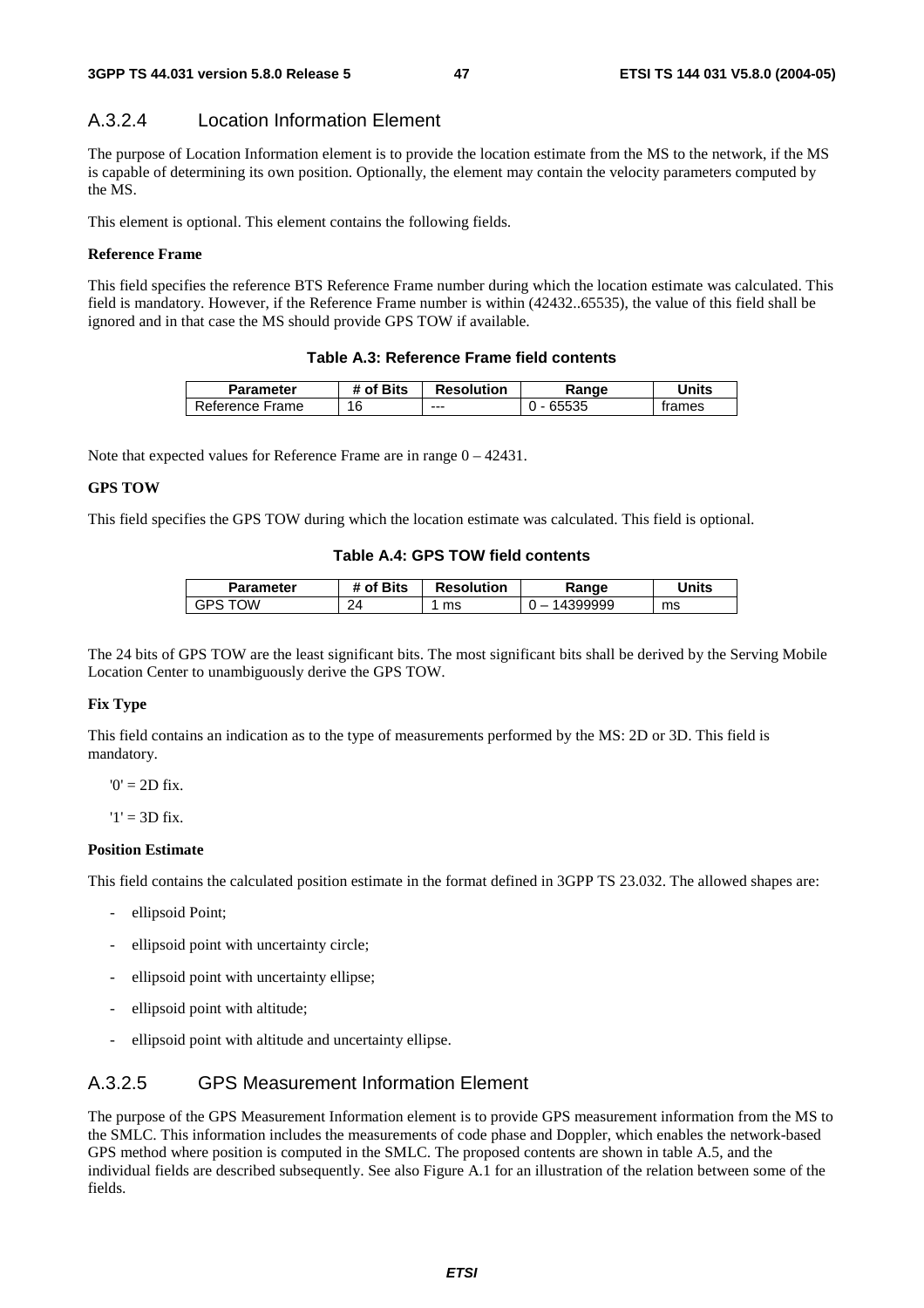![](_page_48_Figure_3.jpeg)

**Figure A.1. Exemplary definitions of GPS measurement information fields.** 

This element is included in the Measure Position Response component if the network has requested the mobile to perform mobile-assisted location measurements using a GPS location method.

Following fields are repeated a number of times told in Number of E-OTD/GPS Measurement *Sets* field if Multiple Sets element is included. If Multiple Sets element is not included, the default value for sets is one (i.e. the following fields are present only once).

**Table A.5: GPS Measurement Information element content** 

| <b>Element fields</b>         | <b>Presence</b> | <b>Occurrences</b> |
|-------------------------------|-----------------|--------------------|
| Reference Frame               |                 |                    |
| <b>GPS TOW</b>                |                 |                    |
| # of Satellites (N SAT)       | M               |                    |
| <b>Measurement Parameters</b> | м               | 54 T               |

The following paragraphs describe the content of each information field of this element.

#### **Reference Frame**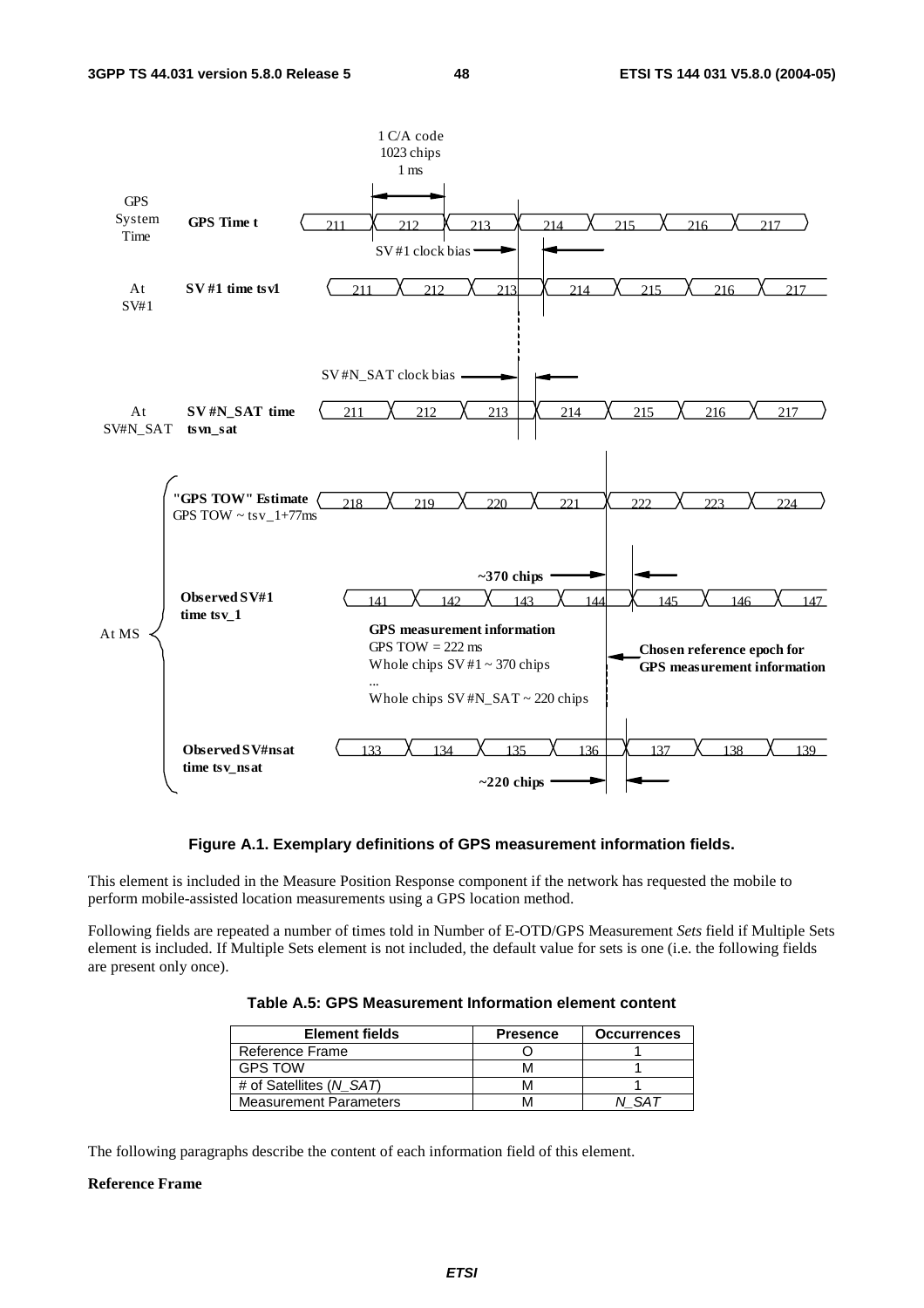#### **Table A.6: Reference Frame field contents**

| Parameter            | <b>Bits</b><br>ΩŤ | <b>Resolution</b> | kange | <b>Jnits</b> |
|----------------------|-------------------|-------------------|-------|--------------|
| -<br>Reference Frame | 16                | $- - -$           |       | trames       |

Note that expected values for Reference Frame are in range 0 – 42431.

#### **GPS TOW**

This field specifies the GPS TOW for which the location estimate is valid. This field is mandatory.

#### **Table A.7: GPS TOW field contents**

| Parameter | <b>Sits</b><br>. വ | <b>Resolution</b> | Ranqe                              | `Inits |
|-----------|--------------------|-------------------|------------------------------------|--------|
| ٦W<br>خ⊬ن | 24                 | ms                | 399999<br>$\overline{\phantom{a}}$ | ms     |

The 24 bits of GPS TOW are the least significant bits. The most significant bits shall be derived by the Serving Mobile Location Center to unambiguously derive the GPS TOW.

#### **# of Satellites (***N\_SAT***)**

#### **Number of Measurements**

This field specifies the number of measurements for which measurements satellites are provided in the component. This value represents the number of satellites that were measured by the MS. This value of *N\_SAT* determines the length of the payload portion of the component. Typical range for *N\_SAT* is four to a maximum of 12. This field is mandatory and occurs once per set.

#### **Table A.7a: # of Satellites field contents**

| Parameter    | <b>Sits</b><br>വ | <b>Resolution</b> | kange  | <b>Inits</b> |
|--------------|------------------|-------------------|--------|--------------|
| ⊰Δ<br>N<br>_ |                  | $--$              | -<br>U | $--$         |

#### **Measurement Parameters**

This field contains information about the measurements of code phase and Doppler, which enables the network-based method where position is computed in the SMLC. This field is mandatory and occurs *N\_SAT* times per message.

| <b>Parameter</b>        | # of Bits | <b>Resolution</b> | Range               | <b>Units</b> |
|-------------------------|-----------|-------------------|---------------------|--------------|
| Satellite ID            | 6         |                   | $0 - 63$            | ---          |
| C/N <sub>o</sub>        | 6         |                   | $0 - 63$            | dB-Hz        |
| Doppler                 | 16        | 0.2               | ±6553.6             | Hz           |
| <b>Whole Chips</b>      | 10        |                   | $0 - 1022$          | chips        |
| <b>Fractional Chips</b> | 10        | $2^{-10}$         | $0 - (1 - 2^{-10})$ | chips        |
| Multipath Indicator     | 2         | see Table A.9     | TBD                 | $--$         |
| Pseudorange RMS         | 6         | 3 bit mantissa    | $0.5 - 112$         | m            |
| Error                   |           | 3 bit exp         |                     |              |

**Table A.8: Measurement Parameters field contents** 

#### **Satellite ID**

This field identifies the particular satellite for which the measurement data is valid. This values  $0 - 63$  represent satellite PRNs  $1 - 64$ , respectively.

**C/N0**

This field contains the estimate of the carrier-to-noise ratio of the received signal from the particular satellite used in the measurement. It is given in whole dBs and has a range of 0 to 63. Typical levels observed by MS-based GPS units will be in the range of 20 dB to 50 dB.

#### **Doppler**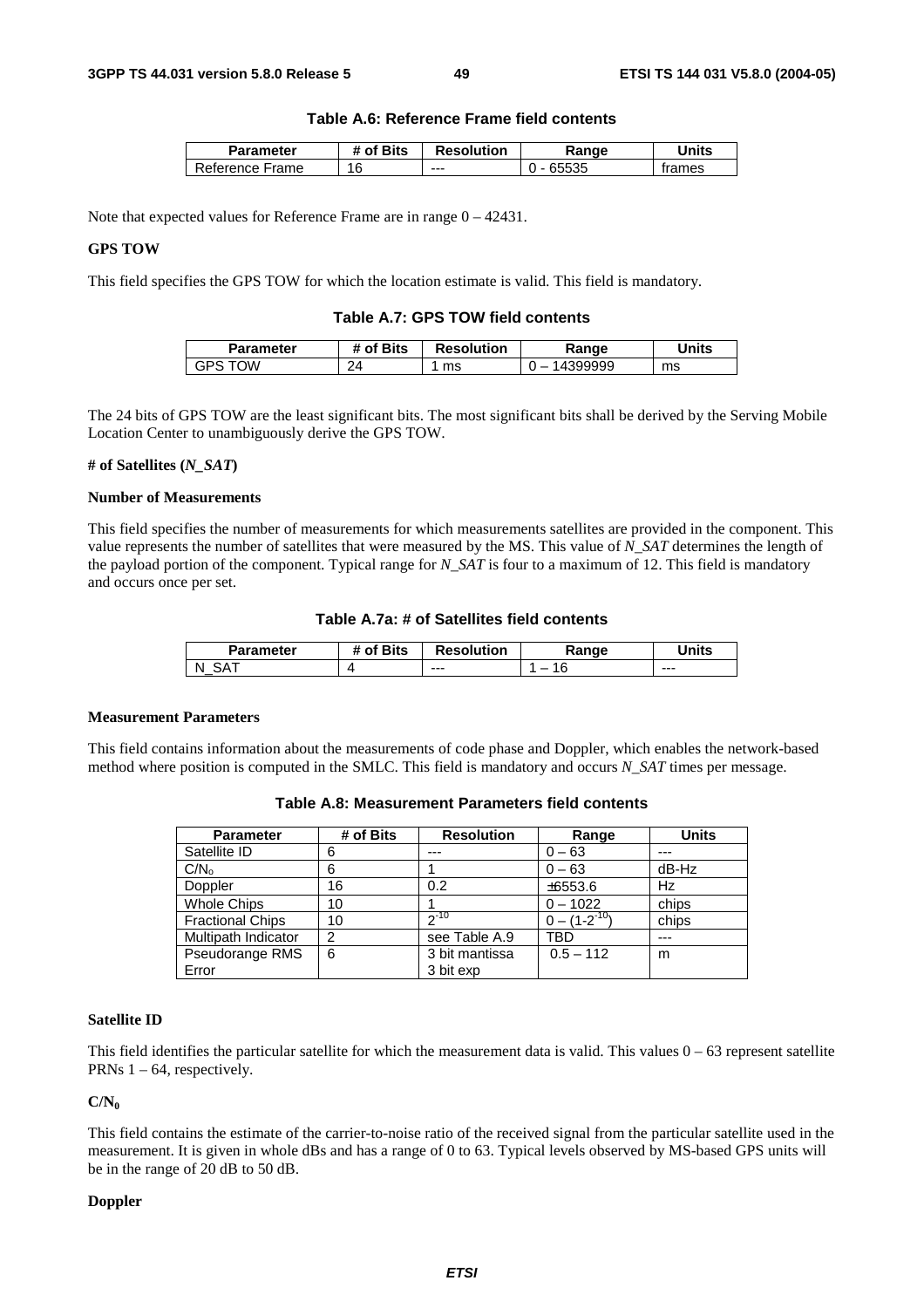#### **3GPP TS 44.031 version 5.8.0 Release 5 50 ETSI TS 144 031 V5.8.0 (2004-05)**

This field contains the Doppler measured by the MS for the particular satellite signal. This information can be used to compute the 3-D velocity of the MS. The Doppler range is sufficient to cover the potential range of values measured by the MS.

#### **Whole Chips**

This field contains the whole value of the code-phase measurement made by the MS for the particular satellite signal at the time of measurement, in units of 1 GPS chip in the range from 0 to 1022 chips, where increasing binary values of the field signify increasing measured pseudoranges. The code phase measurement is divided into two fields, 'Whole Chips' and 'Fractional Chips'.

#### **Fractional Chips**

This field contains the fractional value of the code-phase measurement made by the MS for the particular satellite signal at the time of measurement. The resolution of the fractional portion is approximately 0,3 m.

#### **Multipath Indicator**

This field contains the Multipath Indicator value. This parameter is specified according to the representation described in table A.9.

#### **Table A.9: Multipath Indicator values and associated indications**

| Value      | <b>Multipath Indication</b>     |  |  |
|------------|---------------------------------|--|--|
| 00         | Not measured                    |  |  |
| $^{\circ}$ | Low, MP error $<$ 5m            |  |  |
| 10         | Medium, $5m < MP$ error $<$ 43m |  |  |
| 11         | High, MP error $>$ 43m          |  |  |

Range:  $0 - 3$ 

#### **Pseudorange RMS Error**

This field contains a Pseudorange RMS Error value.

#### Range: 0,5 m to 112 m

NOTE: This parameter is specified according to a floating-point representation as described in Table A.10.

**Table A.10: Pseudorange RMS Error representation** 

| <b>Index</b> | <b>Mantissa</b> | <b>Exponent</b> | Floating-Point value, $x_i$ | Pseudorange<br>value, P  |
|--------------|-----------------|-----------------|-----------------------------|--------------------------|
|              | 000             | 000             | 0.5                         | P < 0.5                  |
|              | 001             | 000             | 0.5625                      | $0.5 \leq P \leq 0.5625$ |
|              |                 |                 | $0.5*(1 + x/8)*2^y$         | $x_{i-1}$ <= P < $x_i$   |
| 62           | 110             | 111             | 112                         | $104 \leq P \leq 112$    |
| 63           | 111             | 111             | --                          | $112 \le P$              |

### A.3.2.6 Location Information Error Element

The purpose of Location Information Error element is to provide the indication of error and the reason for it, when the MS can not perform the required location or the network can not determine the position estimate. The element may also indicate what further assistance data may be needed by the target MS to produce a successful location estimate or location measurements. This element is optional. This element has the following fields.

#### **Error Reason**

This field indicates the reason for error. This field is mandatory.

| $^{\prime}$ () <sup><math>\cdot</math></sup> | Undefined error.                                                                   |
|----------------------------------------------|------------------------------------------------------------------------------------|
| $'1$ :                                       | There were not enough BTSs to be received when performing mobile based E-OTD.      |
| $'2$ :                                       | There were not enough GPS satellites to be received, when performing GPS location. |
| $'3'$ :                                      | E-OTD location calculation assistance data missing.                                |
| אי אי $\sim$                                 | EMPO accistance data missing                                                       |

'4': E-OTD assistance data missing.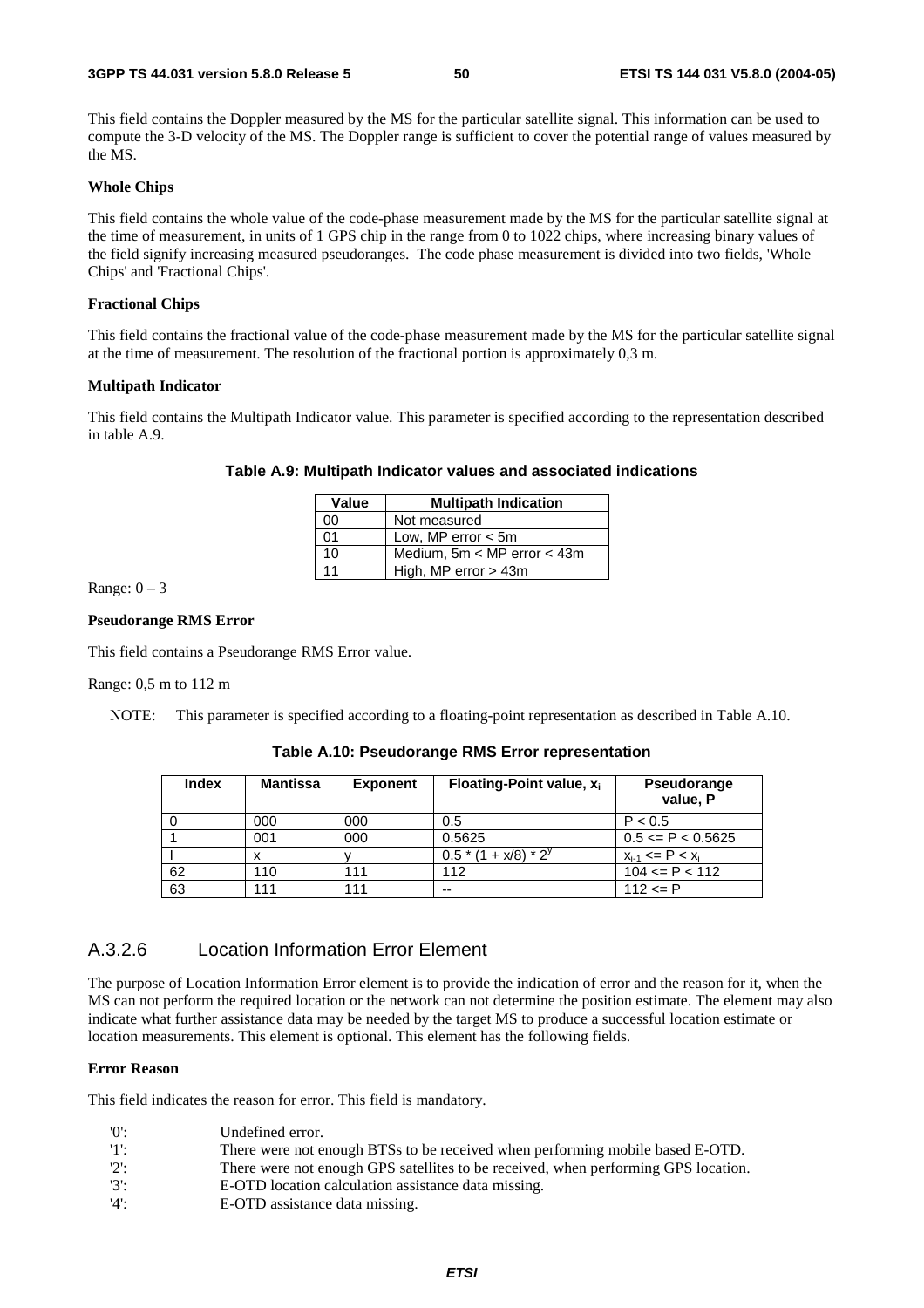| $'5$ .   | GPS location calculation assistance data missing. |
|----------|---------------------------------------------------|
| '6'      | GPS assistance data missing.                      |
| 7        | Requested method not supported.                   |
| '8':     | Location request not processed.                   |
| 'Q'      | Reference BTS for GPS is not the serving BTS.     |
| $'10'$ : | Reference BTS for E-OTD is not the serving BTS.   |

#### **Additional Assistance Data**

This field is optional. Its presence indicates that the target MS will retain assistance data already sent by the SMLC. The SMLC may send further assistance data for any new location attempt but need not resend previous assistance data. The field may contain the following:

GPS Assistance Data: Necessary additional GPS assistance data (structure and encoding as for the GPS Assistance Data IE in 3GPP TS 49.031 excluding the IEI and length octets)

### A.3.2.7 Extended Reference IE

This IE shall be included in any Measure Position Response if and only if an Extended Reference IE was received in the corresponding previous Measure Position Request message.

NOTE: For reasons of backward compatibility, a Release 4 or earlier MS will not include this IE.

The Extended Reference IE contains the following elements.

- SMLC code: an integer in the range 0-63. The value returned by a target MS in a Measure Position Response shall equal the value received from the SMLC in the earlier Measure Position Request.
- Transaction ID: an integer in the range 0-262143 distinguishing different RRLP transactions in different MSs currently being served by the same SMLC. The value returned by a target MS in a Measure Position Response shall equal the value received from the SMLC in the earlier Measure Position Request.

When an MS employs pseudo-segmentation to return an RRLP response, the same Extended Reference IE shall be included in each RRLP Measure Position Response component.

#### A.3.2.8 Uplink RRLP Pseudo Segmentation Indication

This element is included by the MS when up-link RRLP pseudo-segmentation is used. In the first segment, "first of many" is indicated and in the second "second of many" is indicated. It is not included when up-link pseudosegmentation is not used.

## A.4 Assistance Data

### A.4.1 General

The Assistance Data is a RRLP component from the network to the MS. It is used by the network to provide assistance data to enable MS-based E-OTD or MS-based Assisted GPS capabilities in the MS and may be used to help support MS-assisted E-OTD and MS-assisted Assisted GPS. It contains the following elements.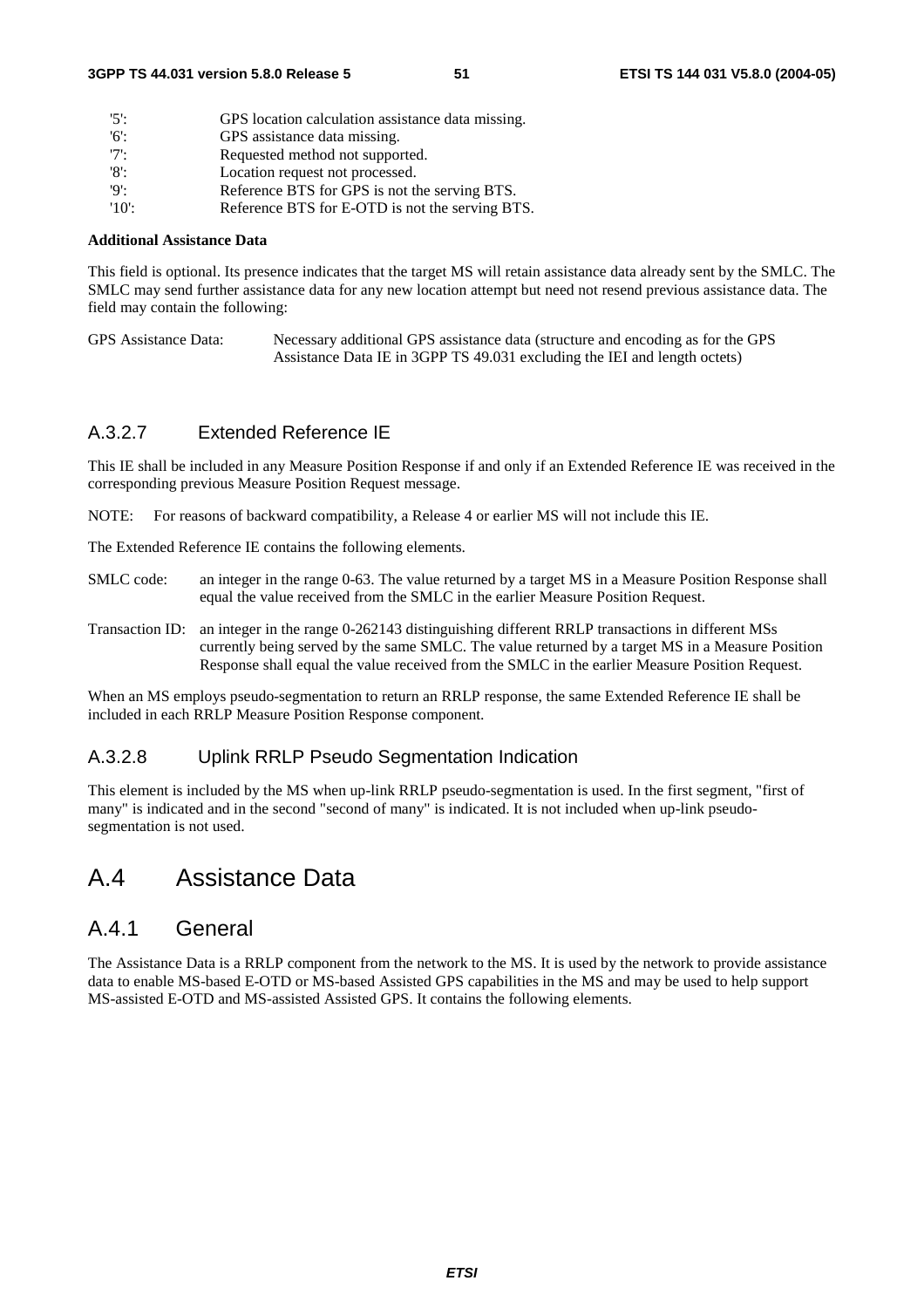| <b>Element</b>                   | <b>Type/Reference</b>      | <b>Presence</b> |
|----------------------------------|----------------------------|-----------------|
| E-OTD Reference BTS for          | E-OTD Reference BTS        |                 |
| Assistance Data                  | for Assistance Data 2.2.3  |                 |
| E-OTD Measurement Assistance     | E-OTD Measurement          |                 |
| Data                             | Assistance Data 2.2.4      |                 |
| E-OTD Measurement Assistance     | E-OTD Measurement          | C               |
| Data for System Information List | Assistance Data for        |                 |
|                                  | System Information List    |                 |
|                                  | 2.2.5                      |                 |
| <b>GPS Assistance Data</b>       | <b>GPS Assistance Data</b> | C               |
|                                  | 4.2.4                      |                 |
| More Assistance Data To Be Sent  | More Assistance Data To    | r.              |
|                                  | <b>Be Sent 4.2.5</b>       |                 |
| <b>Extended Reference</b>        | <b>Extended Reference</b>  | C               |
|                                  | 2.2.5                      |                 |

| Table A.11: Assistance Data component content |  |  |  |
|-----------------------------------------------|--|--|--|
|-----------------------------------------------|--|--|--|

### A.4.2 Elements

### A.4.2.1 E-OTD Reference BTS for Assistance Data Element

This element is conditional. It is as described in sub-clause 2.2.3. If the network can provide assistance data, and data for E-OTD has been requested, this element is included.

### A.4.2.2 E-OTD Measurement Assistance Data Element

This element is conditional. It is as described in sub-clause 2.2.4. If the network can provide assistance data, and data for E-OTD has been requested, this element is included.

### A.4.2.3 E-OTD Measurement Assistance Data for System Information List Element

This element is conditional. It is as described in sub-clause 2.2.5. If the network can provide assistance data, and data for E-OTD has been requested, this element is included.

### A.4.2.4 GPS Assistance Data Element

The GPS Assistance Data element contains a single GPS assistance message that supports both MS-assisted and MSbased GPS methods. This element can contain one or more of the fields listed in table A.12 below, which support both MS-assisted and MS-based GPS methods. As table A.12 shows, all fields are optional.

Note that certain types of GPS Assistance data may be derived, wholly or partially, from other types of GPS Assistance data.

In addition, an Integrity Monitor (IM) shall detect unhealthy (e.g., failed/failing) satellites and also shall inform users of measurement quality in DGPS modes when satellites are healthy. Excessively large pseudo range errors, as evidenced by the magnitude of the corresponding DGPS correction, shall be used to detect failed satellites. Unhealthy satellites should be detected within 10 seconds of the occurrence of the satellite failure. When unhealthy (e.g., failed/failing) satellites are detected, the assistance and/or DGPS correction data shall not be supplied for these satellites. When the error in the IM computed position is excessive for solutions based upon healthy satellites only, DGPS users shall be informed of measurement quality through the supplied UDRE values. After the Bad Satellite Present flag has been set, if the satellites return to healthy condition for some period of time, the flag shall be reset.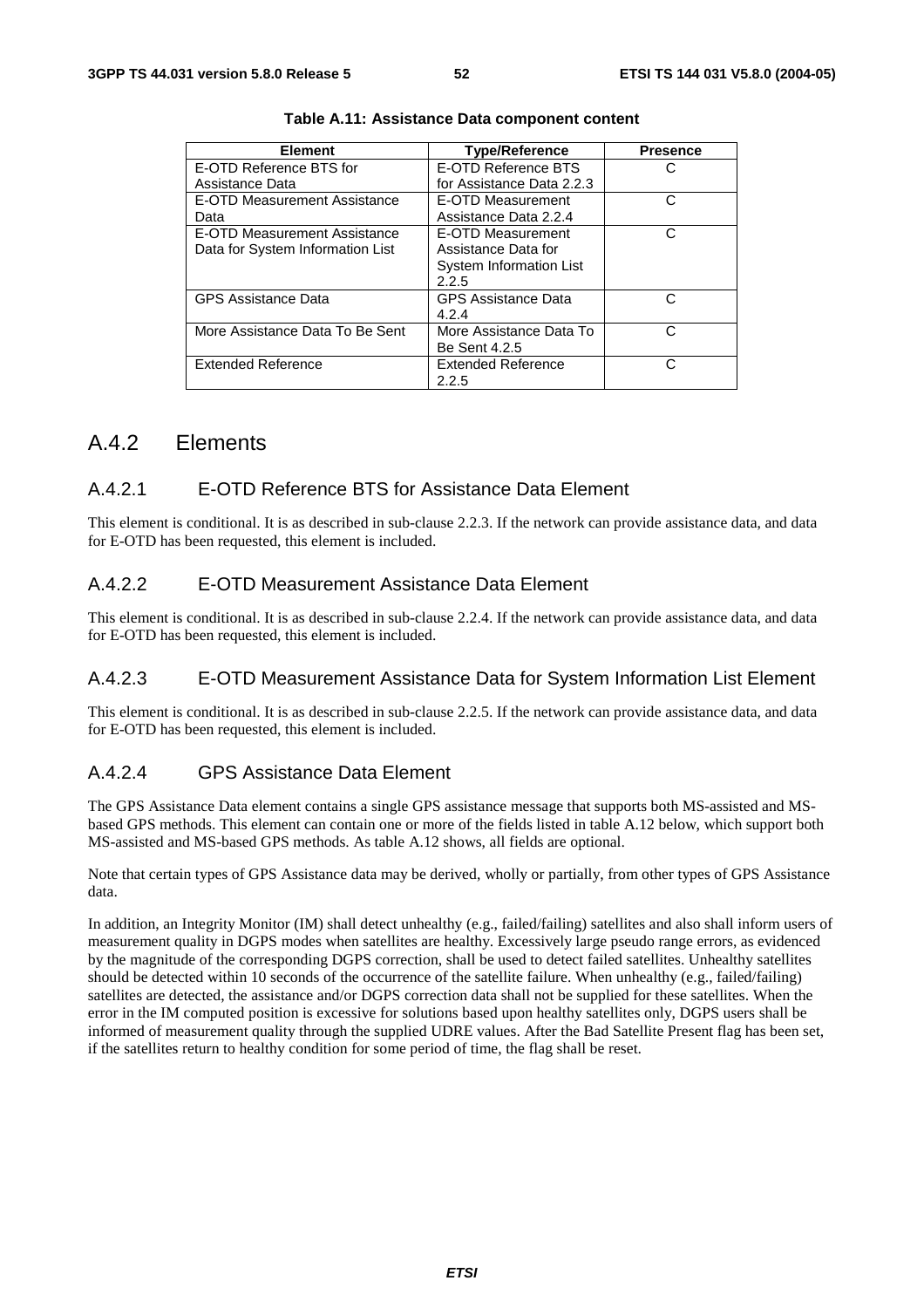| <b>Parameter</b>              | <b>Presence</b> |
|-------------------------------|-----------------|
| Reference Time                |                 |
| Reference Location            | C               |
| <b>DGPS Corrections</b>       |                 |
| <b>Navigation Model</b>       |                 |
| Ionospheric Model             | Ο               |
| <b>UTC Model</b>              | C               |
| Almanac                       |                 |
| <b>Acquisition Assistance</b> |                 |
| Real-Time Integrity           |                 |

**Table A.12: Fields in the GPS Assistance Data element** 

#### **Reference Time**

These fields specify the relationship between GPS time and air-interface timing of the BTS transmission in the reference cell. These fields occur once per message; some are mandatory and some are conditional, as shown in table A.14.

| <b>Parameter</b>                                                                         | # Bits   | <b>Scale</b>  | Range              | <b>Units</b> | Incl.        |
|------------------------------------------------------------------------------------------|----------|---------------|--------------------|--------------|--------------|
|                                                                                          |          | <b>Factor</b> |                    |              |              |
| <b>GPS Week</b>                                                                          | 10       |               | $0 - 1023$         | weeks        | M            |
| <b>GPS TOW</b>                                                                           | 23       | 0.08          | 0-604799.92        | sec          | M            |
| <b>BCCH Carrier</b>                                                                      | 10       |               | $0 - 1023$         | ---          | $O$ (note 1) |
| <b>BSIC</b>                                                                              | 6        |               | $0 - 63$           |              | $O$ (note 1) |
| FN <sub>m</sub>                                                                          | 21       |               | $0 - (2^{21} - 1)$ | frames       | $O$ (note 1) |
| <b>TN</b>                                                                                | 3        |               | $0 - 7$            | timeslots    | $O$ (note 1) |
| <b>BN</b>                                                                                | 8        |               | $0 - 156$          | bits         | $O$ (note 1) |
| <b>GPS TOW Assist</b>                                                                    | 24*N_SAT | ---           | ----               | ---          | O            |
| NOTE 1: All of these fields shall be present together, or none of them shall be present. |          |               |                    |              |              |

**Table A.14: Reference Time (Fields occurring once per message)** 

#### **GPS Week**

This field specifies the GPS week number of the assistance being provided. GPS Week eliminates one-week ambiguities from the time of the GPS assistance. This field is mandatory.

#### **GPS TOW**

The GPS TOW (time-of-week) is a mandatory field and is specified with 80 msec resolution. When GSM Time Present is "1", GPS TOW and BCCH/BSIC/FNm/TN/BN IEs provide a valid relationship between GPS and GSM time. When GSM Time Present is "0", GPS TOW is simply an estimate of current GPS time of week.

#### **BCCH Carrier/BSIC/FNm/TN/BN**

These fields specify the state of the GSM frame number, timeslot number, and bit number, respectively, of the reference BTS with the specified BCCH carrier and BSIC at the time that correspond to GPS TOW. The SMLC shall use the current serving BTS as the reference BTS. The frame number field is given modulo  $2^{21}$ , i.e., the MSB of the GSM frame number is truncated. The MS shall interpret FNm as the most recent of the two possible frame numbers that FNm could represent. The target MS has the option of rejecting a GPS position request or GPS assistance data if the reference BTS is not the serving BTS.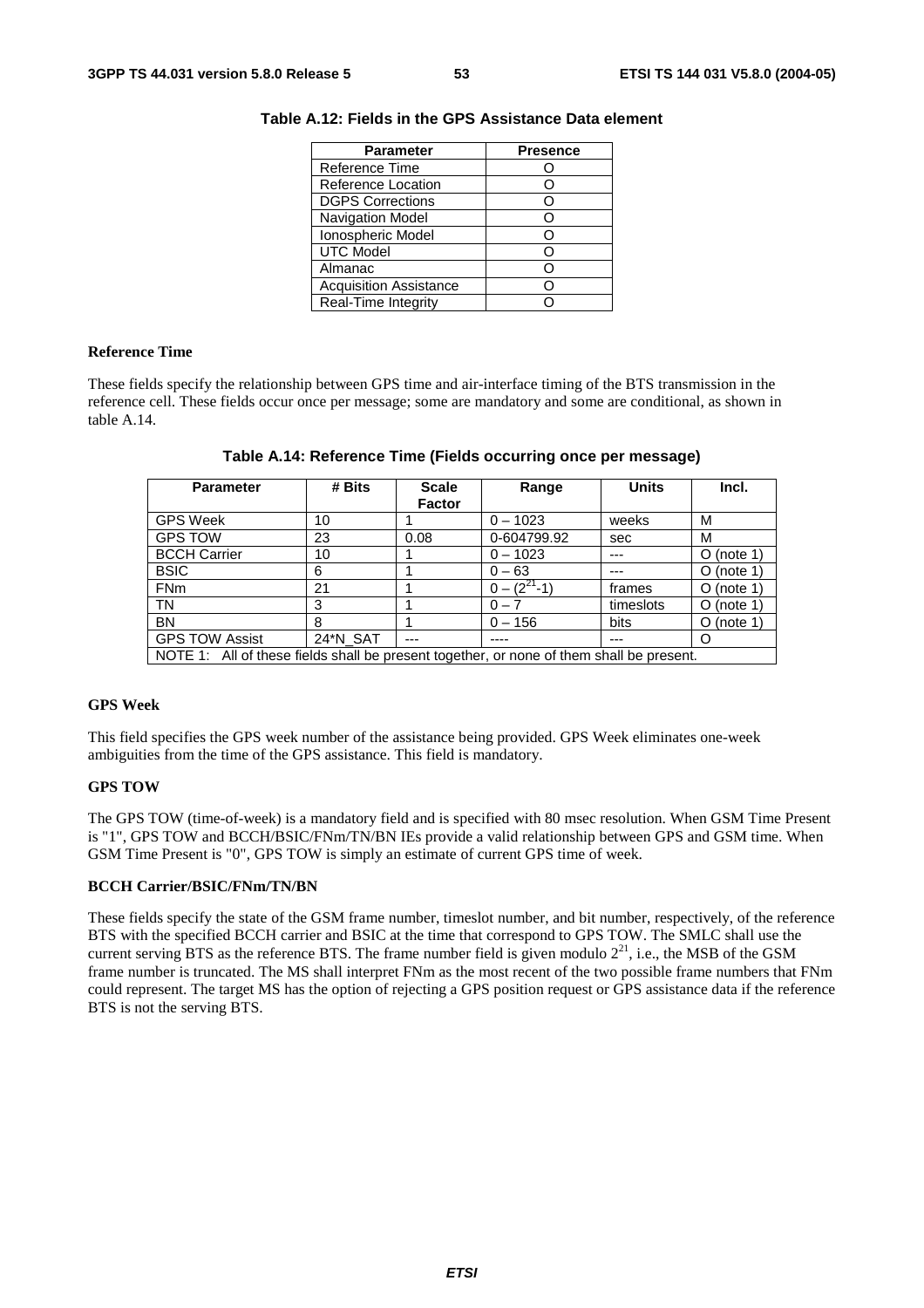#### **GPS TOW Assist**

This field contains several fields in the Telemetry (TLM) Word and Handover Word (HOW) that are currently being broadcast by the respective GPS satellites. Combining this information with GPS TOW enables the MS to know the entire 1.2-second (60-bit) pattern of TLM and HOW that is transmitted at the start of each six-second subframe by the particular GPS satellite. This field contains information for each of N\_SAT satellites, and optional. The individual fields for each satellite in the message are shown in table A.15a.

| <b>Parameter</b>    | # Bits | <b>Scale</b><br><b>Factor</b> | Range       | <b>Units</b>     | Incl. |
|---------------------|--------|-------------------------------|-------------|------------------|-------|
| SatID               |        | $- - -$                       | $0 - 63$    | $- - -$          | М     |
| <b>TLM Message</b>  | 14     | $---$                         | $0 - 16383$ | <b>Bit field</b> | м     |
| Anti-Spoof          |        |                               |             | <b>Bit field</b> | М     |
| Alert               |        |                               |             | <b>Bit field</b> | M     |
| <b>TLM Reserved</b> | ◠      | $---$                         | $0 - 3$     | <b>Bit field</b> | M     |

#### **Table A.15a: GPS TOW Assist (Fields occurring N\_SAT times per message)**

#### **SatID**

This field identifies the satellite for which the corrections are applicable. The values ranging from 0 to 63 represent satellite PRNs ranging from 1 to 64, respectively.

#### **TLM Message**

This field contains a 14-bit value representing the Telemetry Message (TLM) being broadcast by the GPS satellite identified by the particular SatID, with the MSB occurring first in the satellite transmission.

#### **Anti-Spoof/Alert**

These fields contain the Anti-Spoof and Alert flags that are being broadcast by the GPS satellite identified by SatID.

#### **TLM Reserved**

These fields contain the two reserved bits in the TLM Word being broadcast by the GPS satellite identified by SatID, with the MSB occurring first in the satellite transmission.

#### **Reference Location**

The Reference Location field contains a 3-D location (without uncertainty) specified as per 3GPP TS 23.032. The purpose of this field is to provide the MS with a priori knowledge of its location in order to improve GPS receiver performance.

#### **DGPS Corrections**

These fields specify the DGPS corrections to be used by the MS. All fields are mandatory when DGPS Corrections are present in the GPS Assistance Data.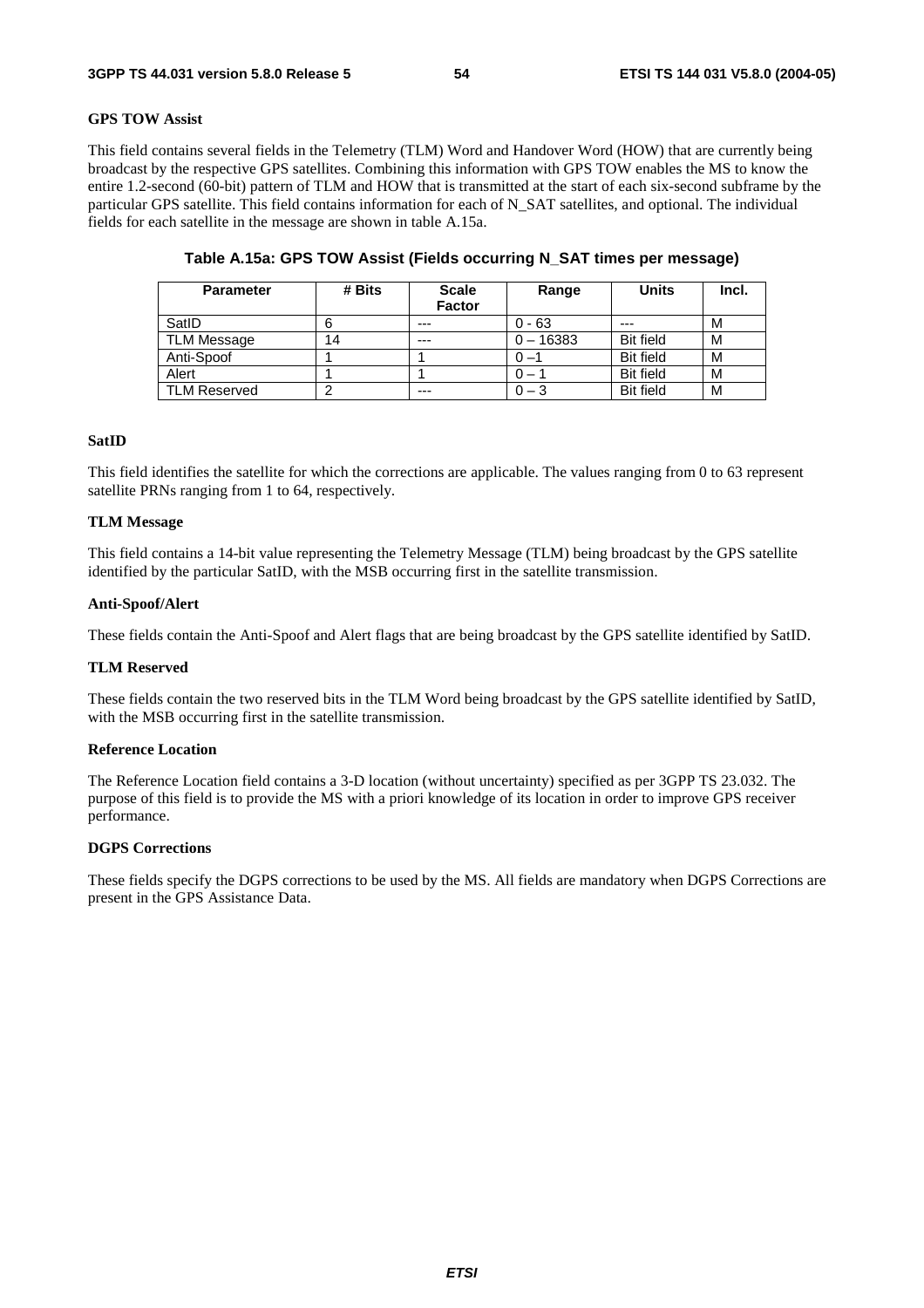| <b>Parameter</b> | # Bits | <b>Scale Factor</b>                                         | Range        | <b>Units</b> | Incl. |
|------------------|--------|-------------------------------------------------------------|--------------|--------------|-------|
|                  |        | The following fields occur once per message                 |              |              |       |
| <b>GPS TOW</b>   | 20     |                                                             | $0 - 604799$ | sec          | M     |
| Status/Health    | 3      |                                                             | $0 - 7$      |              | М     |
| N_SAT            | 4      |                                                             | $1 - 16$     |              | М     |
|                  |        | The following fields occur once per satellite (N_SAT times) |              |              |       |
| SatID            | 6      |                                                             | $0 - 63$     |              | M     |
| <b>IODE</b>      | 8      |                                                             | $0 - 255$    |              | м     |
| <b>UDRE</b>      | 2      |                                                             | $0 - 3$      |              | м     |
| <b>PRC</b>       | 12     | 0.32                                                        | ±655.04      | meters       | М     |
| <b>RRC</b>       | 8      | 0.032                                                       | ±4.064       | meters/sec   | M     |
| Delta PRC2       | 8      |                                                             |              |              | M     |
| Delta RRC2       | 4      |                                                             |              |              | М     |
| Delta PRC3       | 8      |                                                             |              |              | М     |
| Delta RRC3<br>4  |        |                                                             |              |              | М     |

#### **Table A.15: DGPS Corrections**

#### **GPS TOW**

This field indicates the baseline time for which the corrections are valid.

#### **Status/Health**

This field indicates the status of the differential corrections contained in the broadcast message. The values of this field and their respective meanings are shown below in table A.16.

| Code | <b>Indication</b>                  |
|------|------------------------------------|
| 000  | UDRE Scale Factor = $1.0$          |
| 001  | UDRE Scale Factor = $0.75$         |
| 010  | UDRE Scale Factor = $0.5$          |
| 011  | UDRE Scale Factor = $0.3$          |
| 100  | UDRE Scale Factor = $0.2$          |
| 101  | UDRE Scale Factor = $0.1$          |
| 110  | Reference Station Transmission Not |
|      | Monitored                          |
|      | Data is invalid - disregard        |

#### **Table A.16: Values of Status/Health IE**

The first six values in this field indicate valid differential corrections. When using the values described below, the "UDRE Scale Factor" value is applied to the UDRE values contained in the message. The purpose is to indicate an estimate in the amount of error in the corrections.

The value "110" indicates that the source of the differential corrections (e.g., reference station or external DGPS network) is currently not being monitored. The value "111" indicates that the corrections provided by the source are invalid, as judged by the source. In the later case, the message shall contain no corrections for individual satellites. Any MS that receives DGPS Corrections in a GPS Assistance Data IE shall contain the appropriate logic to properly interpret this condition and look for the next IE.

#### **N\_SAT**

This field indicates the number of satellites for which differential corrections are available. Corrections for up to 16 satellites.

#### **SatID**

This field identifies the satellite for which the corrections are applicable. The values ranging from 0 to 63 represent satellite PRNs ranging from 1 to 64, respectively.

#### **IODE**

This IE is the sequence number for the ephemeris for the particular satellite. The MS can use this IE to determine if new ephemeris is used for calculating the corrections that are provided in the broadcast message. This eight-bit IE identifies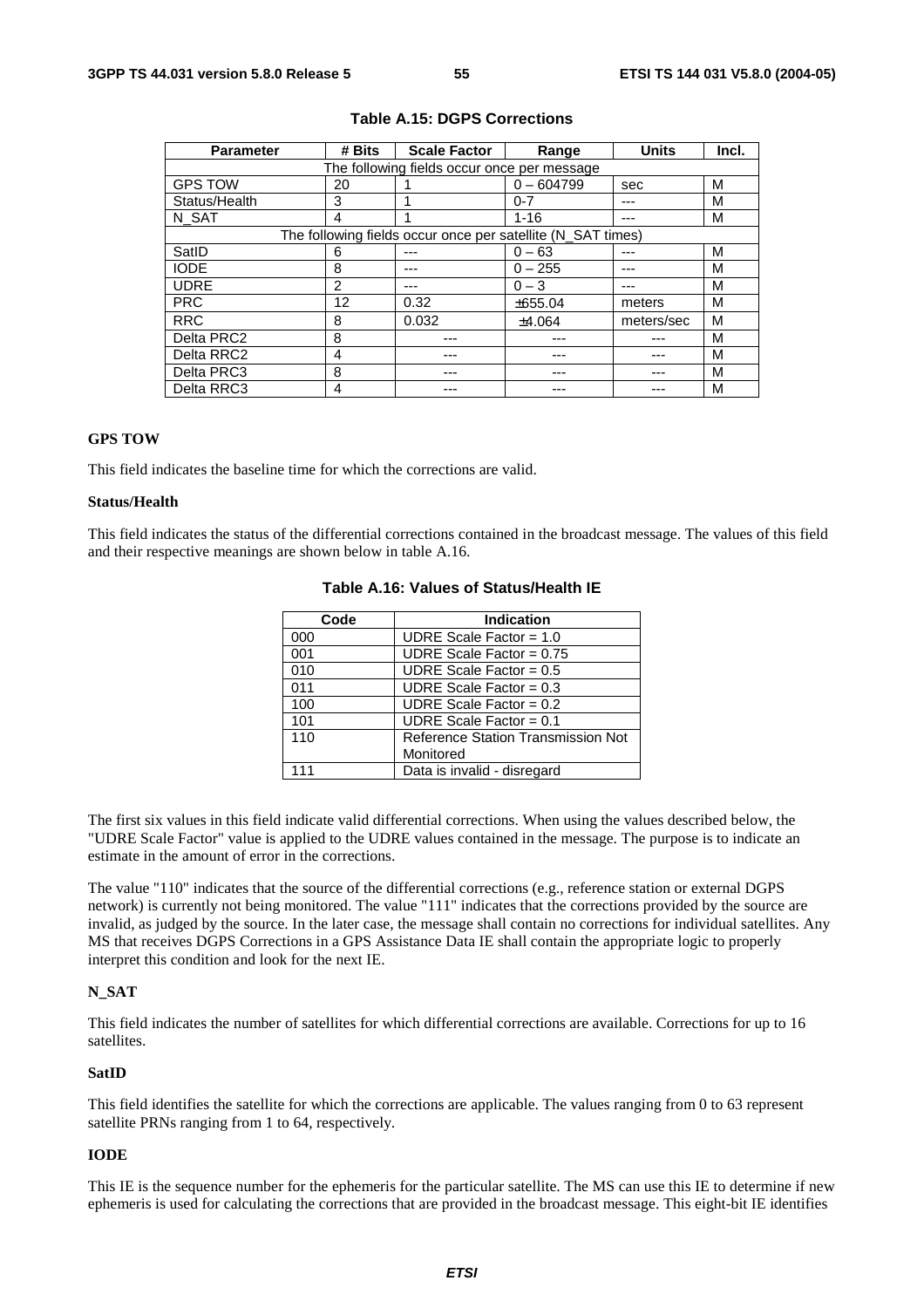a particular set of ephemeris data for a GPS satellite and may occupy the numerical range of [0, 255]. The transmitted IODE value will be different from any value transmitted by the GPS satellite during the preceding six hours. For more information about this field can be found from RTCM-SC104.

#### **User Differential Range Error (UDRE)**

This field provides an estimate of the uncertainty  $(1-\sigma)$  in the corrections for the particular satellite. The value in this field shall be multiplied by the UDRE Scale Factor in the common Corrections Status/Health field to determine the final UDRE estimate for the particular satellite. The meanings of the values for this field are described in table A.18.

| Value | Indication                    |
|-------|-------------------------------|
| ΩO    | UDRE $\leq 1.0$ m             |
| 01    | 1.0 m < UDRE $\leq$ 4.0 m     |
| 10    | 4.0 m $<$ UDRE $\leq$ 8.0 m   |
|       | $8.0 \text{ m} < \text{UDRE}$ |

**Table A.18: Values of UDRE IE** 

Each UDRE value shall be adjusted based on the operation of an Integrity Monitor (IM) function which exists at the network (SMLC, GPS server, or reference GPS receiver itself). Positioning errors derived at the IM which are excessive relative to DGPS expected accuracy levels shall be used to scale the UDRE values to produce consistency.

#### **Pseudo-Range Correction (PRC)**

This field indicates the correction to the pseudorange for the particular satellite at the GPS Reference Time, *t*0. The value of this field is given in meters (m) and the resolution is 0.32, as shown in table A.15 above. The method of calculating this field is described in T1P1.5/98-440r0.

If the SMLC has received a request for GPS assistance data from an MS which included a request for the navigation models and DGPS (i.e., bit D and E are set to one in "Requested GPS Assistance Data, see 3GPP TS 09.31), the SMLC shall determine, for each satellite, if the navigation model stored by the MS is still suitable for use with DGPS corrections (also see navigation model update conditions right before Table A.19) and if so and if DGPS corrections are supported the SMLC should send DGPS corrections without including the navigation model.

The IODE value sent for a satellite shall always be the IODE value that corresponds to the navigation model for which the pseudo-range corrections are applicable.

The pseudo-range correction shall correspond to the available navigation model (the one already stored in and identified by the MS or the one included in the same procedure as the pseudo-range correction). The MS shall only use the PRC value when the IODE value received matches its available navigation model.

#### **Pseudo-Range Rate Correction (RRC)**

This field indicates the rate-of-change of the pseudorange correction for the particular satellite, using the satellite ephemeris identified by the IODE IE. The value of this field is given in meters per second (m/sec) and the resolution is 0.032, as shown in table A.15 above. For some time  $t_1 > t_0$ , the corrections for IODE are estimated by

$$
PRC(t_{1,\text{IODE}}) = PRC(t_{0,\text{IODE}}) + RRC(t_{0,\text{IODE}})(t_1 - t_0),
$$

and the MS uses this to correct the pseudorange it measures at  $t_1$ ,  $PR_m(t_1 \text{ } IODE)$ , by

$$
PR(t_{1,\text{IODE}}) = PR_{m}(t_{1,\text{IODE}}) + PRC(t_{1,\text{IODE}}).
$$

The SMLC shall always send the RRC value that corresponds to the PRC value that it sends (see above for details). The MS shall only use the RRC value when the IODE value received matches its available navigation model.

#### **Delta Pseudo-Range Correction 2 (Delta PRC2)**

This IE is not used. The sender shall set it to zero and the receiver shall ignore it.

#### **Delta Pseudo-Range Rate Correction 2 (Delta RRC2)**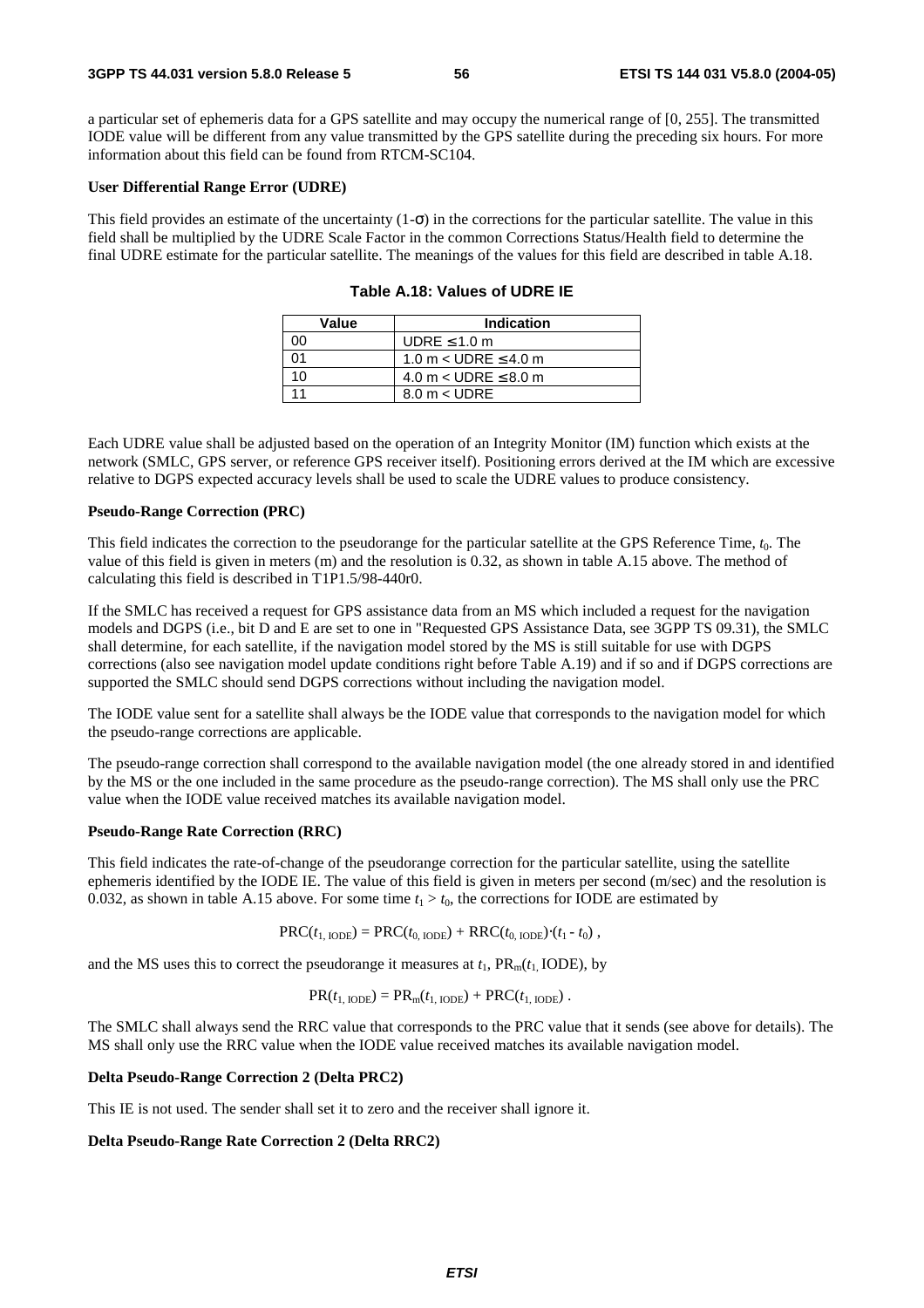This IE is not used. The sender shall set it to zero and the receiver shall ignore it.

#### **Delta Pseudo-Range Correction 3 (Delta PRC3)**

This IE is not used. The sender shall set it to zero and the receiver shall ignore it.

#### **Delta Pseudo-Range Rate Correction 3 (Delta RRC3)**

This IE is not used. The sender shall set it to zero and the receiver shall ignore it.

#### **Navigation Model**

This set of fields contains information required to manage the transfer of precise navigation data to the GPS-capable MS. In response to a request from an MS for GPS assistance data, the SMLC shall determine whether to send the navigation model for a particular satellite to an MS based upon factors like the T-Toe limit specified by the MS and any request from the MS for DGPS (also see above). This information includes control bit fields as well as satellite ephemeris and clock corrections. The individual fields are given in Table A.19 below, and the conditions for their presence is discussed below.

| <b>Parameter</b>                                         | # Bits          | <b>Scale</b><br><b>Factor</b> | <b>Units</b>                                                        | Incl.                            |  |
|----------------------------------------------------------|-----------------|-------------------------------|---------------------------------------------------------------------|----------------------------------|--|
| Navigation Model Flow Control (once per message)         |                 |                               |                                                                     |                                  |  |
| Num Sats_Total                                           | $4^{(1)}$       | $\mathbf 1$                   | $\sim$                                                              | M                                |  |
| Satellite and Format Identification (once per satellite) |                 |                               |                                                                     |                                  |  |
| SatID                                                    | $6^{(1)}$       | $\overline{a}$                | $\frac{1}{2}$                                                       | M                                |  |
| <b>Satellite Status</b>                                  | $\mathfrak{p}$  | ---                           | Boolean                                                             | M                                |  |
|                                                          |                 |                               | Satellite Navigation Model and Associated Bits (once per satellite) |                                  |  |
| C/A or P on L2                                           | $\overline{2}$  | $\overline{a}$                | Boolean                                                             | С                                |  |
| <b>URA Index</b>                                         | 4               | $---$                         | Boolean                                                             | $\overline{\text{c}}$            |  |
| SV Health                                                | 6               | ---                           | Boolean                                                             | $\overline{\text{c}}$            |  |
| <b>IODC</b>                                              | $10^{(1)}$      | ---                           | $\overline{a}$                                                      | $\overline{\text{c}}$            |  |
| L <sub>2</sub> P Data Flag                               | 1               | ---                           | Boolean                                                             | $\overline{\text{c}}$            |  |
| SF 1 Reserved                                            | 87              | ---                           | $---$                                                               | $\overline{\text{c}}$            |  |
| $\mathsf{T}_{\mathsf{GD}}$                               | 8               | $2^{31}$                      | sec                                                                 | $\overline{\text{c}}$            |  |
| $t_{\rm oc}$                                             | $16^{(1)}$      | 2 <sup>4</sup>                | sec                                                                 | $\overline{\text{c}}$            |  |
| af <sub>2</sub>                                          | 8               | $2^{-55}$                     | sec/sec <sup>2</sup>                                                | $\overline{\text{c}}$            |  |
| af <sub>1</sub>                                          | 16              | $2^{-43}$                     | sec/sec                                                             | $\overline{\overline{\text{c}}}$ |  |
| af <sub>0</sub>                                          | $\overline{22}$ |                               | sec                                                                 | $\overline{\text{c}}$            |  |
| $C_{rs}$                                                 | 16              | $\frac{2^{37}}{2^{5}}$        | meters                                                              | $\overline{\text{c}}$            |  |
| Δn                                                       | $\overline{16}$ | $2^{-43}$                     | semi-circles/sec                                                    | $\overline{\text{c}}$            |  |
| $M_0$                                                    | $\overline{32}$ | $2^{-31}$                     | semi-circles                                                        | $\overline{\text{c}}$            |  |
| $C_{uc}$                                                 | 16              | $2^{-29}$                     | meters                                                              | $\overline{\text{c}}$            |  |
| e                                                        | $32^{(1)}$      | $2^{-33}$                     | $---$                                                               | $\overline{\text{c}}$            |  |
|                                                          | 16              | $2^{-29}$                     | radians                                                             | $\overline{\text{c}}$            |  |
| $\frac{C_{us}}{(A)^{1/2}}$                               | $32^{(1)}$      | $2^{-19}$                     | meters $^{1/2}$                                                     | $\overline{\text{c}}$            |  |
| $\mathfrak{t}_{\text{oe}}$                               | $16^{(1)}$      | $2^4$                         | sec                                                                 | $\overline{\text{c}}$            |  |
| Fit Interval Flag                                        | $\mathbf{1}$    |                               | Boolean                                                             | $\overline{\text{c}}$            |  |
| <b>AODO</b>                                              | $\overline{5}$  | 900                           | sec                                                                 | $\overline{\text{c}}$            |  |
| $C_{ic}$                                                 | 16              | $2^{-29}$                     | radians                                                             | $\overline{\text{c}}$            |  |
| OMEGA <sub>0</sub>                                       | $\overline{32}$ | $2^{-31}$                     | semi-circles                                                        | $\overline{\text{c}}$            |  |
| $C_{is}$                                                 | 16              | $2^{-29}$                     | radians                                                             | $\overline{\text{c}}$            |  |
| $i_0$                                                    | $\overline{32}$ | $2^{-31}$                     | semi-circles                                                        | $\overline{\rm c}$               |  |
| $C_{rc}$                                                 | 16              | $2^{5}$                       | radians                                                             | $\overline{\text{c}}$            |  |
| ω                                                        | $\overline{32}$ | $2^{31}$                      | semi-circles                                                        | $\overline{\text{c}}$            |  |
| <b>OMEGAdot</b>                                          | 24              | $2^{-43}$                     | semi-circles/sec                                                    | $\overline{C}$                   |  |
| Idot                                                     | 14              | $2^{-43}$                     | semi-circles/sec                                                    | $\overline{\text{c}}$            |  |

### **Table A.19: Navigation Model (per-satellite fields - (1) = Positive range only)**

#### **Num\_Sats\_Total**

This field specifies the number of satellites that are included in the provided Navigation Model. A range of 1-16 is available. This field is mandatory when the Navigation Model field is included in the message.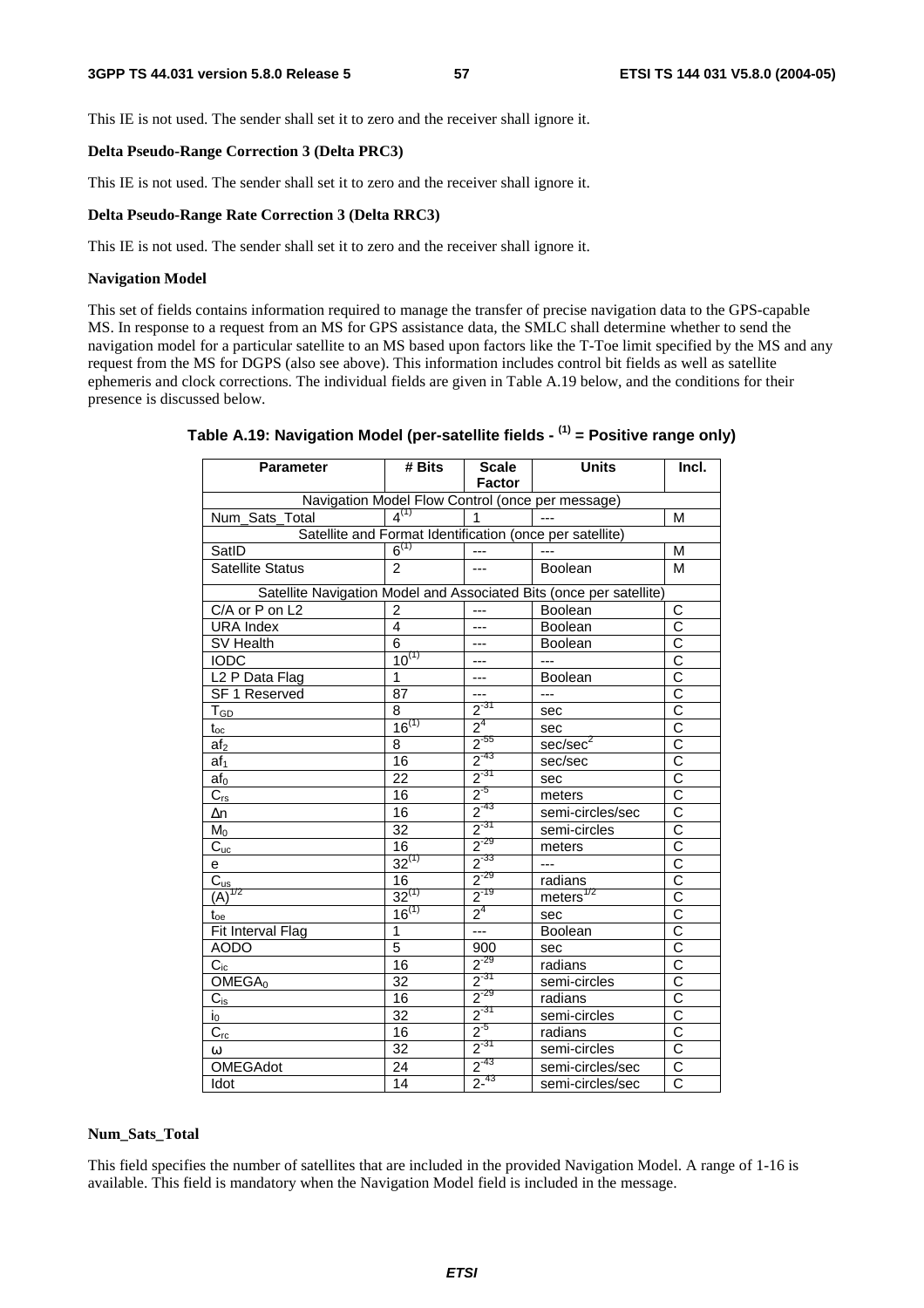#### **SatID**

This field identifies the satellite for which the assistance is applicable. This value is the same as the PRN number provided in the navigation message transmitted by the particular satellite. The range is 0 to 63, with 0-31 indicating GPS satellites 1-32, respectively, and 32-63 indicating satellites in future augmentation systems (e.g., WAAS or EGNOS). This field is mandatory for each included satellite.

#### **Satellite Status**

This field is a two-bit value that indicates the status of the Navigation Model for the particular satellite specified by SatID. This field is mandatory for each included satellite. The MS shall interpret the combinations of the two bits as follows.

| <b>MSB</b> | LSB | Interpretation                            |
|------------|-----|-------------------------------------------|
|            |     | New satellite, new Navigation Model       |
|            |     | Existing satellite, same Navigation Model |
|            |     | Existing satellite, new Navigation Model  |
|            |     | Reserved                                  |

**Table A.20: Satellite Status (per-satellite field)** 

This Satellite Navigation Model and associated bit fields include the parameters that accurately model the orbit and clock state of the particular satellite. For the particular satellite, these fields are conditional based on the value of Satellite Status for that satellite. The fields are absent when Satellite Status is "01", and present for all other values. The format for the ephemeris, clock corrections, and associate bits are specified in ICD-GPS-200.

#### **Ionospheric Model**

The Ionospheric Model contains fields needed to model the propagation delays of the GPS signals through the ionosphere. The information elements in this field are shown in table A.21. Proper use of these fields allows a single-frequency GPS receiver to remove approximately 50 % of the ionospheric delay from the range measurements. The Ionospheric Model is valid for the entire constellation and changes slowly relative to the Navigation Model. All of the fields must be included when Ionospheric Model is present.

| <b>Parameter</b> | # Bits | <b>Scale Factor</b> | <b>Units</b>                   | Incl. |
|------------------|--------|---------------------|--------------------------------|-------|
| $\alpha_0$       | 8      | $2^{-30}$           | seconds                        |       |
| $\alpha_1$       | 8      | $2^{-27}$           | sec/semi-circle                |       |
| $\alpha_2$       | 8      | $2^{-24}$           | $sec/(semi-circle)^2$          |       |
| $\alpha_3$       | 8      | $2^{-24}$           | $sec/(semi-circle)^3$          |       |
| $\beta_0$        | 8      |                     | seconds                        |       |
| $\beta_1$        | 8      | $2^{14}$            | sec/semi-circle                |       |
| $\beta_2$        | 8      | $2^{16}$            | sec/(semi-circle) <sup>2</sup> |       |
| $\beta_3$        | 8      | $2^{16}$            | $sec/(semi-circle)^3$          |       |

**Table A.21: Ionospheric Model (occurs once per message, when present)** 

#### **UTC Model**

The UTC Model field contains a set of parameters needed to relate GPS time to Universal Time Coordinate (UTC). All of the fields in the UTC Model are mandatory when the field is present.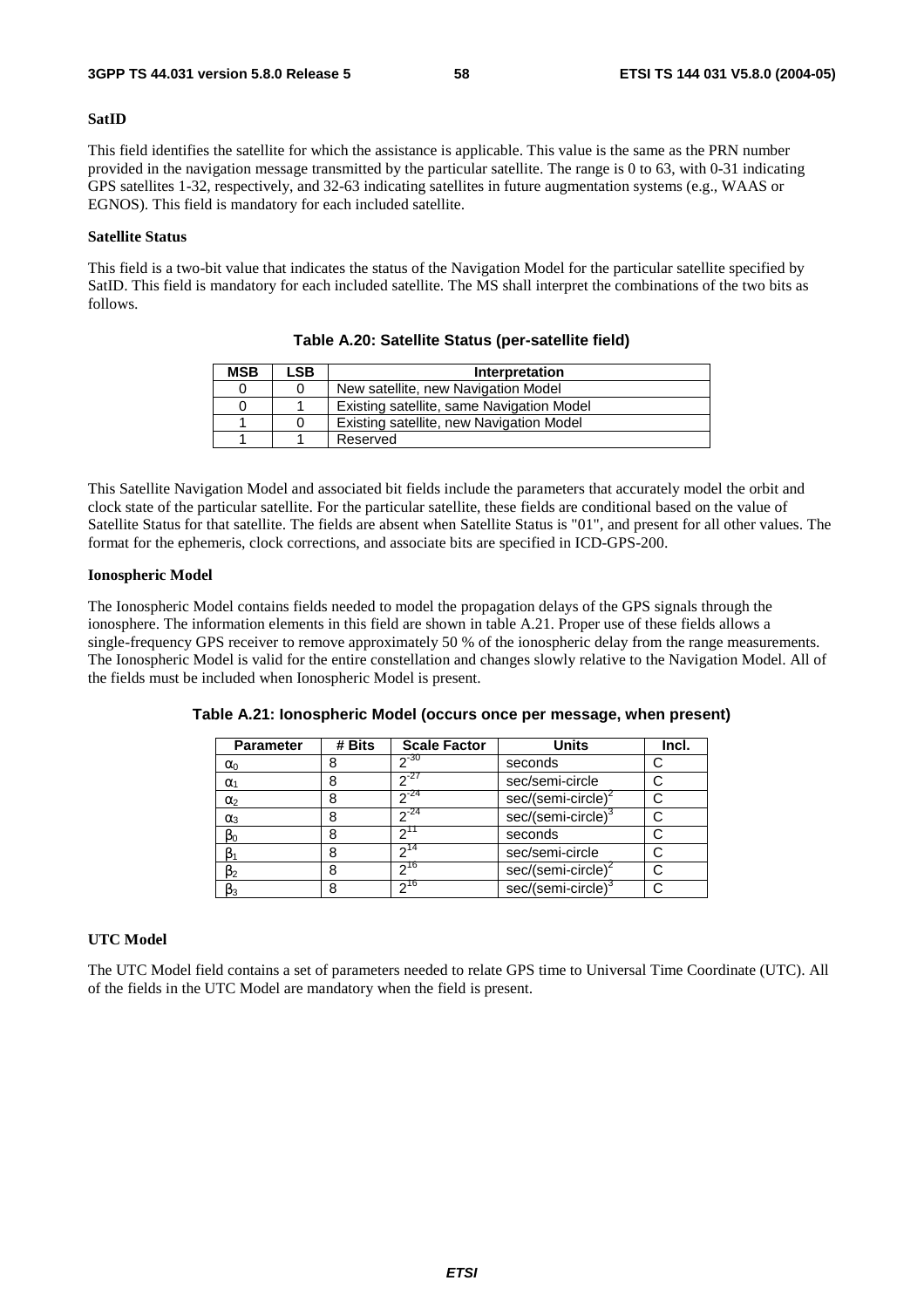| <b>Parameter</b>          | # Bits | <b>Scale Factor</b> | <b>Units</b> | Incl. |
|---------------------------|--------|---------------------|--------------|-------|
| A <sub>1</sub>            | 24     | ი <sup>-50</sup>    | sec/sec      | С     |
| $A_0$                     | 32     | $2 - 30$            | seconds      | С     |
| $t_{ot}$ <sup>(1)</sup>   | 8      | 712                 | seconds      | С     |
| $WN_t^{(1)}$              | 8      |                     | weeks        | С     |
| $\Delta t_{LS}$           | 8      |                     | seconds      | С     |
| $WN_{LSF}$ <sup>(1)</sup> | 8      |                     | weeks        |       |
| DN                        | 8      |                     | days         |       |
| $\Delta t_{\sf LSF}$      | 8      |                     | seconds      | С     |

#### **Table A.22: UTC Model (occurs once per message, when present per-satellite fields - (1) = Positive range only)**

#### **Almanac**

These fields specify the coarse, long-term model of the satellite positions and clocks. These fields are given in table A.23. With one exception (δi), these parameters are a subset of the ephemeris and clock correction parameters in the Navigation Model, although with reduced resolution and accuracy. The almanac model is useful for receiver tasks that require coarse accuracy, such as determining satellite visibility. The model is valid for up to one year, typically. Since it is a long-term model, the field should be provided for all satellites in the GPS constellation. All fields in the Almanac are mandatory when the Almanac is present. The fields  $t_{0a}$  and WN<sub>a</sub> specify the GPS time-of-week and week number, respectively, that are the reference points for the Almanac parameters.

The Almanac also is useful as an acquisition aid for network-based GPS methods. Given a recent Almanac (< 3-4 weeks old), the MS only needs Reference Time and Reference Location information to quickly acquire the signals and return measurements to the network.

The Almanac also contains information about the health of that satellite as described in ICD-GPS-200. If this Alamanc has been captured from the satellite signal, the SV Health field represents the predicted satellite health at the time the GPS control segment uploaded the Almanac to the satellite. According to ICD-GPS-200, this health information may differ from the SV Health field in the Navigation Model (table A.19) due to different upload times.

The parameters Num\_Sats\_Total and SatID shall be interpreted in the same manner as described under table A19.

| <b>Parameter</b>                 | # Bits    | <b>Scale Factor</b>                           | <b>Units</b>     | Incl. |
|----------------------------------|-----------|-----------------------------------------------|------------------|-------|
|                                  |           | The following fields occur once per message   |                  |       |
| Num_Sats_Total                   | $6^{(1)}$ |                                               |                  | М     |
| WN <sub>a</sub>                  | $8^{(1)}$ | 1                                             | weeks            | M     |
|                                  |           | The following fields occur once per satellite |                  |       |
| SatID                            | $6^{(1)}$ |                                               |                  | M     |
| $e^{(1)}$                        | 16        | $2^{-21}$                                     | dimensionless    | M     |
| $\mathfrak{t}_{\text{oa}}^{(1)}$ | 8         | $2^{12}$                                      | sec              | M     |
| δi                               | 16        | $2^{-19}$                                     | semi-circles     | M     |
| <b>OMEGADOT</b>                  | 16        | $2^{-38}$                                     | semi-circles/sec | M     |
| SV Health                        | 8         |                                               | <b>Boolean</b>   | M     |
| $A^{1/2(1)}$                     | 24        | $2^{-11}$                                     | meters $^{1/2}$  | М     |
| OMEGA <sub>0</sub>               | 24        | $2^{-23}$                                     | semi-circles     | M     |
| ω                                | 24        | $2^{-23}$                                     | semi-circles     | M     |
| $M_0$                            | 24        | $2^{-23}$                                     | semi-circles     | M     |
| $af_0$                           | 11        | $2^{-20}$                                     | seconds          | M     |
| af <sub>1</sub>                  | 11        | $2^{-38}$                                     | sec/sec          | M     |

### **Table A.23: Almanac (per-satellite fields - (1) = Positive range only)**

#### **Acquisition Assistance**

The Acquisition Assistance field of the GPS Assistance Data Information Element contains parameters that enable fast acquisition of the GPS signals in network-based GPS positioning. Essentially, these parameters describe the range and derivatives from respective satellites to the Reference Location at the Reference Time. Table A.24 illustrates the assistance data occurring once per message and table A.25 illustrates the assistance data occurring per number of satellites for which acquisition assistance is being provided. Figure A.2 illustrates the relation between some of the fields.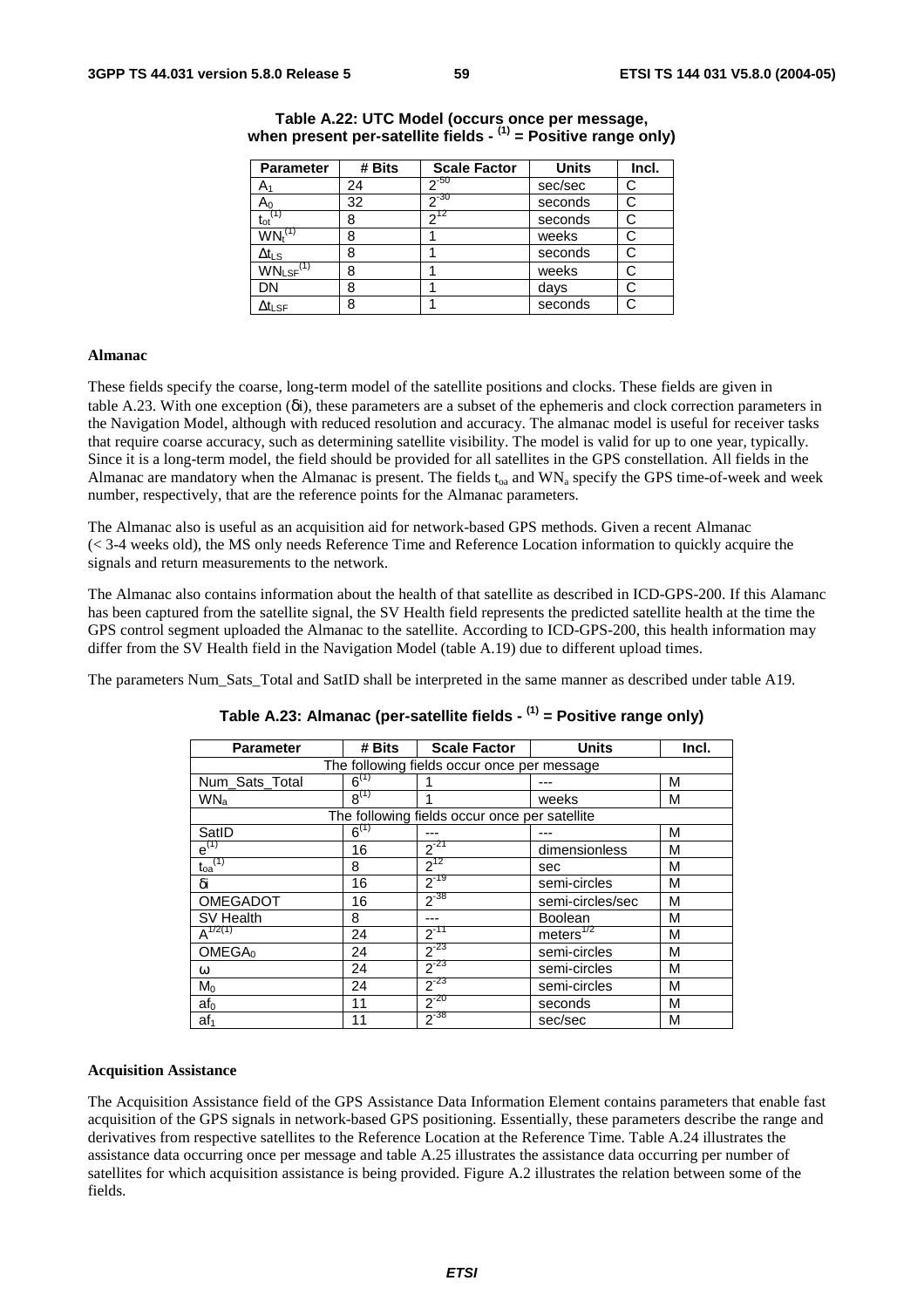This field is optional. The field would probably appear when the Method Type field of the Positioning Instructions IE is set to 0 (MS-Assisted) and the Positioning Methods field of the Position Instructions IE is set to 1 (GPS) or 2 (GPS or E-OTD).

| <b>Parameter</b>            |                     | Range                                                                           | <b>Bits</b> | <b>Resolution</b> | Incl. | <b>Notes</b> |
|-----------------------------|---------------------|---------------------------------------------------------------------------------|-------------|-------------------|-------|--------------|
| <b>Number of Satellites</b> |                     | $0 - 15$                                                                        |             |                   | М     |              |
| Reference Time              | <b>GPS TOW</b>      | $0 - 604799.92$ sec                                                             | 23          | $0.08$ sec        | М     |              |
|                             | <b>BCCH Carrier</b> | $0 - 1023$                                                                      | 10          |                   |       |              |
|                             | <b>BSIC</b>         | $0 - 63$                                                                        | 6           |                   |       |              |
|                             | Frame #             | $0 - 2097151$                                                                   | 21          |                   |       |              |
|                             | Timeslots #         | $0 - 7$                                                                         |             |                   |       |              |
|                             | Bit $#$             | $0 - 156$                                                                       |             |                   |       |              |
| NOTE:                       |                     | All of these field shall be present together, or none of them shall be present. |             |                   |       |              |

**Table A.24: GPS Acquisition Assist - Parameters appearing once per message** 

NOTE: All of these field shall be present together, or none of them shall be present.

#### **Table A.25: GPS Acquisition Assist - Parameters appearing [number of satellites] times per message**

| <b>Parameter</b>                                                                          | Range                        | <b>Bits</b> | <b>Resolution</b> | Incl.          | <b>Notes</b> |  |  |
|-------------------------------------------------------------------------------------------|------------------------------|-------------|-------------------|----------------|--------------|--|--|
| SVID/PRNID                                                                                | $1 - 64 (0 - 63)$            | 6           |                   | м              |              |  |  |
| Doppler (0 <sup>th</sup> order term)                                                      | -5,120 Hz to 5,117.5 Hz      | 12          | $2.5$ Hz          | м              |              |  |  |
| Doppler (1 <sup>st</sup> order term)                                                      | $-1 - 0.5$                   | 6           |                   | $\Omega$       |              |  |  |
| <b>Doppler Uncertainty</b>                                                                | 12.5 Hz - 200 Hz             | 3           |                   | $\overline{O}$ |              |  |  |
|                                                                                           | $[2^{n}(200)$ Hz, n = 0 - 4] |             |                   |                |              |  |  |
| Code Phase                                                                                | $0 - 1022$ chips             | 10          | 1 chip            | м              |              |  |  |
| Integer Code Phase                                                                        | $0 - 19$                     | 5           | 1 C/A period      | м              |              |  |  |
| <b>GPS Bit number</b>                                                                     | $0 - 3$                      | 2           |                   | м              |              |  |  |
| Code Phase Search Window                                                                  | $1 - 192$ chips              | 4           |                   | м              |              |  |  |
| Azimuth                                                                                   | $0 - 348.75$ deg             | 5           | 11.25 deg         | $O^2$          |              |  |  |
| Elevation                                                                                 | $0 - 78.75$ deg              | 3           | 11.25 dea         | $O^2$          |              |  |  |
| NOTE 1: Both of these fields shall be present together, or none of them shall be present. |                              |             |                   |                |              |  |  |
| NOTE 2: Both of these fields shall be present together, or none of them shall be present. |                              |             |                   |                |              |  |  |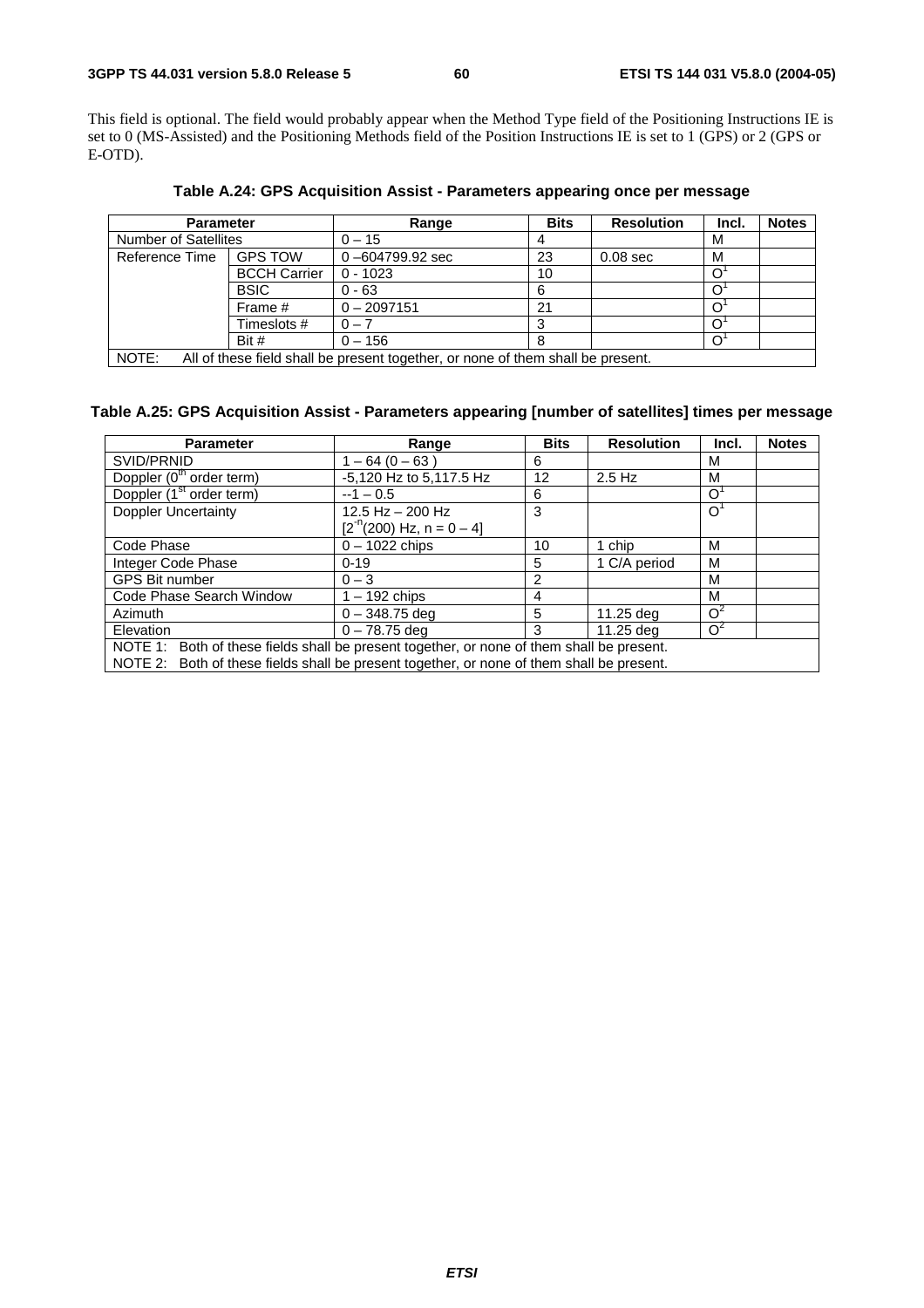![](_page_61_Figure_3.jpeg)

#### **Figure A.2. Exemplary calculations of Acquisition Assistance fields.**

This field indicates whether or not angle information is present in this message. The MS shall interpret a value of "1" to mean that angle (Azimuth and Elevation) information is present, and "0" to mean that it is not provided. This field is mandatory.

#### **Number of Satellites**

This field contains the number of satellites identified in this information element. This field is mandatory.

Range: 0 – 15

#### **Reference Time**

The Reference Time field of the GPS Acquisition Assistance Data IE specifies the relationship between GPS time and air-interface timing of the BTS transmission in the reference cell.

**GPS TOW** subfield specifies the GPS TOW for which the location estimate is valid. This subfield is mandatory when the GPS Acquisition Assistance Data Information Element is included.

Range: 0 – 604799.92 sec

The **BCCH Carrier** # and **BSIC** subfields specify the reference cell for which GSM timing is provided. These subfields are optional when the GPS Acquisition Assistance Data Information Element is included. If included, the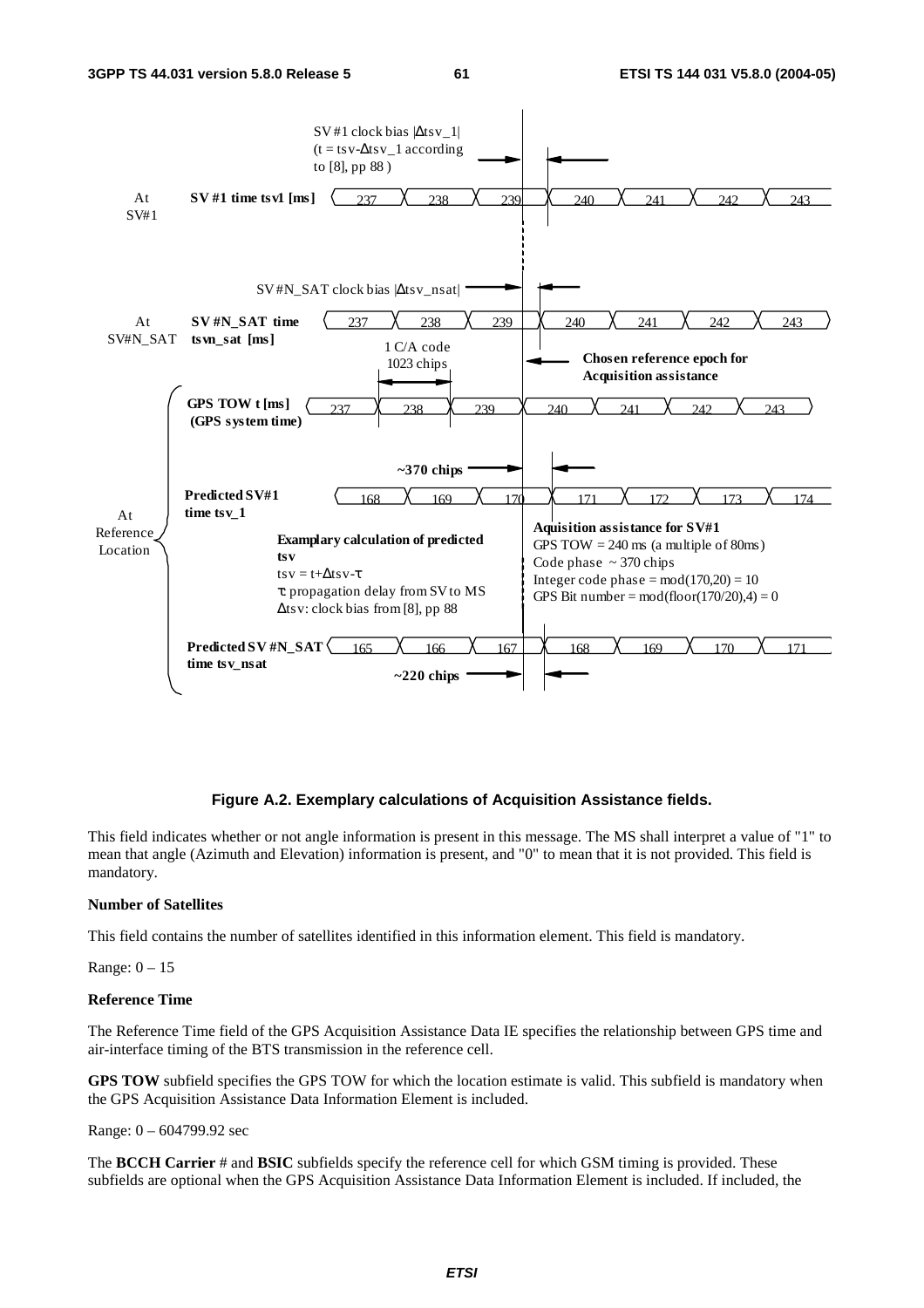SMLC shall set the reference cell to the current serving cell. A target MS has the option of rejecting a GPS position request or GPS assistance data if the reference cell is not the serving cell.

The **Frame #** subfield specifies the GSM frame number of the BTS transmissions for the reference cell that occur at the given GPS TOW. This subfield is optional when the GPS Acquisition Assistance Data Information Element is included.

Range: 0 – 2097151

The **Timeslots #** subfield specifies the GSM timeslot of the BTS transmissions for the reference cell that occur at the given GPS TOW. This subfield is optional when the GPS Acquisition Assistance Data Information Element is included.

Range:  $0 - 7$ 

The **Bit #** subfield specifies the GSM and bit number of the BTS transmissions for the reference cell that occur at the given GPS TOW. This subfield is optional when the GPS Acquisition Assistance Data Information Element is included.

Range: 0 – 156

#### **SVID/PRNID**

This field identifies the particular satellite for which the measurement data is supplied. This value is the same as the PRN number provided in the navigation message transmitted by the particular satellite.

The range is 0 to 63, where  $SVID = PRNID - 1$ 

#### **Doppler (0th order term)**

This field contains the Doppler  $(0<sup>th</sup>$  order term) value. This field is mandatory.

Range: 5,120 Hz to 5,117.5 Hz

#### **Doppler (1st order term**)

This field contains the Doppler  $(1<sup>st</sup> order term)$  value. This field is optional.

Range: -1,0 Hz to 0,5 Hz / s

#### **Doppler Uncertainty**

This field contains the Doppler uncertainty value. It is defined such that the Doppler experienced by a stationary MS is in the range 'Doppler − Doppler Uncertainty' to 'Doppler + Doppler Uncertainty'. This field is optional.

Range: 12,5 Hz to 200 Hz

#### **Code Phase**

This field contains code phase, in units of 1 GPS chip, in the range from 0 to 1022 GPS chips, where increasing binary values of the field signify increasing predicted pseudoranges, as seen by a receiver at the Reference Location at the time GPS TOW. The Reference Location would typically be an apriori estimate of the MS location. This field is mandatory.

Range. 0-1022 chips

#### **Integer Code Phase**

This field contains integer code phase, i.e. the number of the code periods that have elapsed since the latest GPS bit boundary, in units of C/A code period, as seen by a receiver at the Reference Location at the time GPS TOW. This field is mandatory.

Range: 0-19

#### **GPS Bit Number**

This field contains GPS bit number (expressed modulo 4) currently being transmitted at the time GPS TOW, as seen by a receiver at the Reference Location. This field is mandatory.

Range: 0-3

#### **Code Phase Search Window**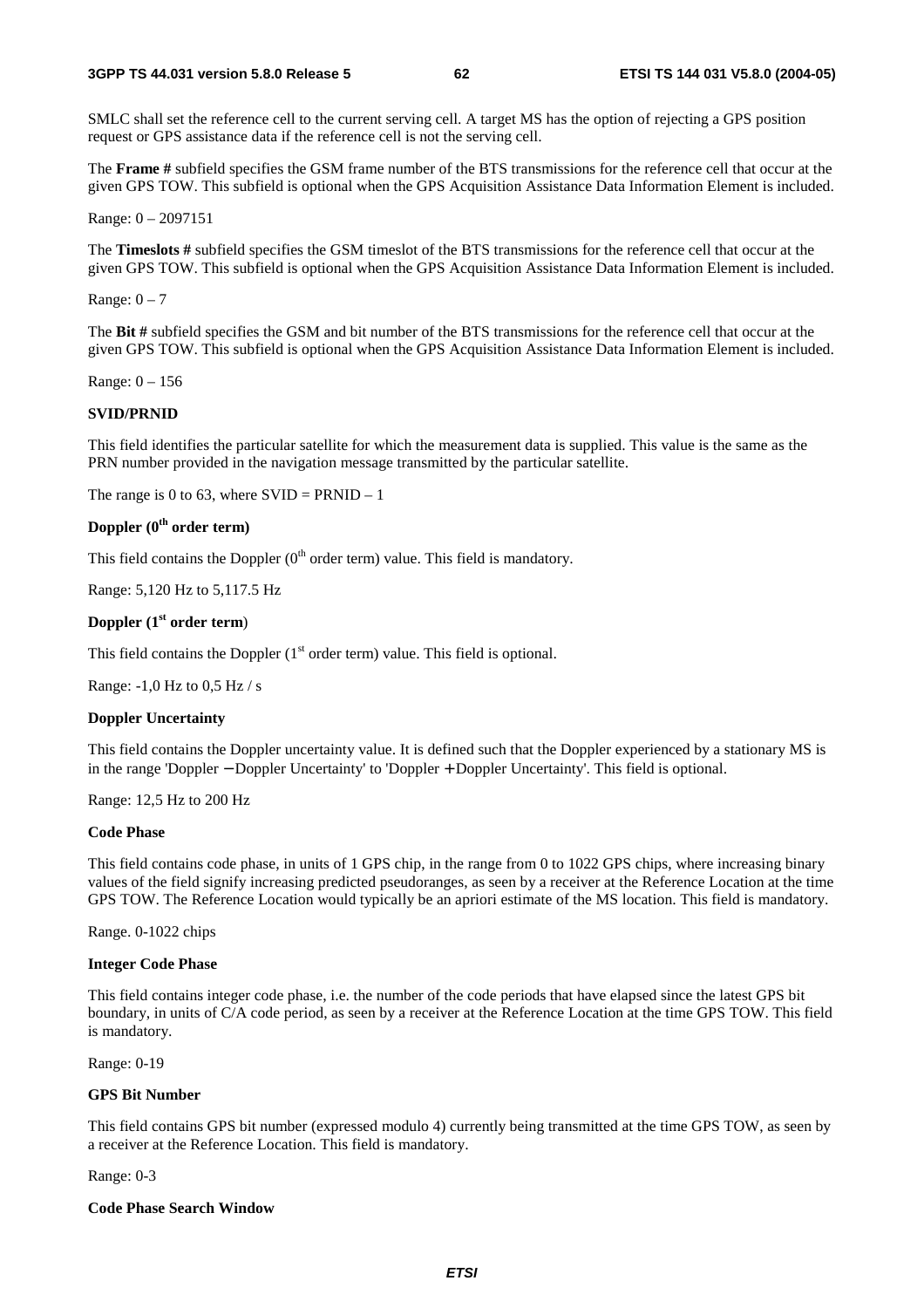This field contains the code phase search window. It is defined such that the expected code phase is in the range 'Code Phase − Code Phase Search Window' to 'Code Phase + Code Phase Search Window'. This field is mandatory.

Range: 0-15 (i.e. 1-192 chips according to following table)

| <b>CODE PHASE WIN</b> | <b>Code Phase Search</b><br>Window (GPS chips) |
|-----------------------|------------------------------------------------|
| '0000'                | 1023                                           |
| '0001'                | 1                                              |
| '0010'                | 2                                              |
| '0011'                | 3                                              |
| '0100'                | 4                                              |
| '0101'                | 6                                              |
| '0110'                | 8                                              |
| '0111'                | 12                                             |
| '1000'                | 16                                             |
| '1001'                | 24                                             |
| '1010'                | 32                                             |
| '1011'                | 48                                             |
| '1100'                | 64                                             |
| '1101'                | 96                                             |
| '1110'                | 128                                            |
| '1111'                | 192                                            |

| Table A.26: Code Phase Search Window Parameter Format |  |
|-------------------------------------------------------|--|
|-------------------------------------------------------|--|

#### **Azimuth**

This field contains the azimuth angle. This field is optional.

Range: 0 – 348.75 degrees.

#### **Elevation**

This field contains the elevation angle. This field is optional.

Range:  $0 - 78.75$  degrees

#### **Real-Time Integrity**

The Real-Time Integrity field of the GPS Assistance Data Information Element contains parameters that describe the real-time status of the GPS constellation. Primarily intended for non-differential applications, the real-time integrity of the satellite constellation is of importance as there is no differential correction data by which the mobile can determine the soundness of each satellite signal. The Real-Time GPS Satellite Integrity data communicates the health of the constellation to the mobile in real-time. The format is shown in tables A.27 to A.29.

#### **Table A.27: Real-Time Integrity (Fields occurring once per message)**

| <b>Parameter</b>                   | <b># Bits</b> | <b>Scale Factor</b> | Range           | Units | -Inci. |
|------------------------------------|---------------|---------------------|-----------------|-------|--------|
| <b>Satellite</b><br>Bad<br>Present |               |                     | oolean}<br>−טרי | ---   | м      |

#### **Table A.28: Real-Time Integrity - Parameters appearing when Bad Satellite Present is set**

| Parameter  | <b>Bits</b><br><br>π | <b>Scale</b><br>. Factor | Ranqe | Units   | Incl. |
|------------|----------------------|--------------------------|-------|---------|-------|
| <b>NBS</b> |                      |                          | ╰     | $- - -$ | ∼     |

#### **Table A.29: Real-Time Integrity - Parameters appearing NBS times**

| Parameter   | # Bits | <b>Scale Factor</b> | Range               | Units | Incl. |
|-------------|--------|---------------------|---------------------|-------|-------|
| SVID<br>Bad |        |                     | $(0 - 63)$<br>. 64. | $--$  |       |

#### **Bad Satellite Present**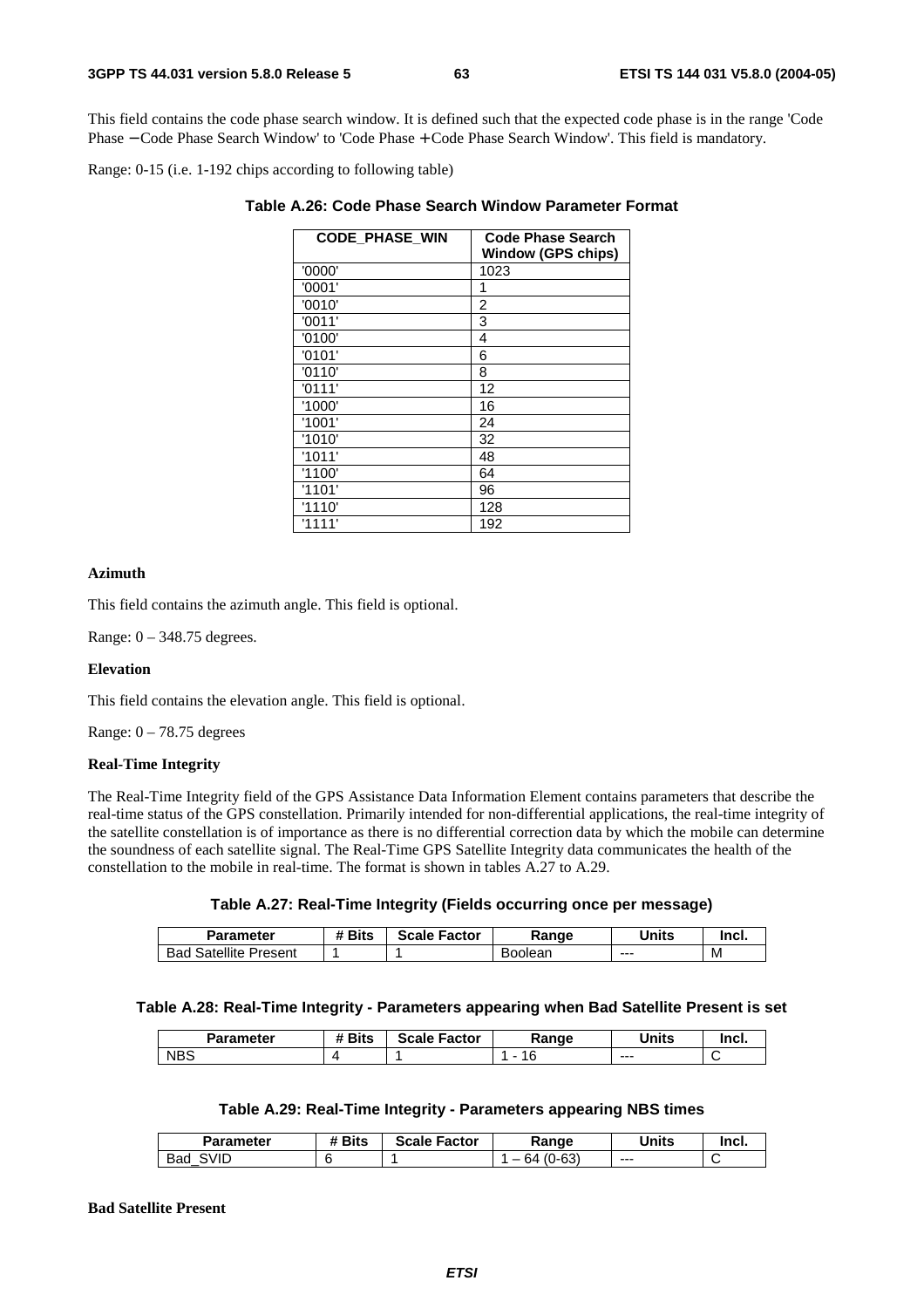This single bit parameter indicates that (0) all GPS satellites in the constellation are OK to use at this time, or (1) that there is at least one satellite that should be ignored by the MS-based GPS application.

#### **NBS (Number of Bad Satellites)**

This four bit field is dependent on Bad Satellite Present being set to one. In this case, the NBS field indicates the number of satellite ID's that follow that the user should not use at this time in a fix. This field is conditional.

#### **Bad\_SVID**

This six bit field appears NBS times, and indicates the SVID of satellites that should not be used for fix by the user at this time. This field is conditional.

### A.4.2.5 More Assistance Data To Be Sent Element

This element is set by the SMLC to indicate to the MS if more Assistance Data components or a the final RRLP Measure Position Request component will be sent in the current procedure in order to deliver the entire set of assistance data.

## A.5 Assistance Data Acknowledgement

### A.5.1 General

The MS sends the Assistance Data Acknowledgement component to the SMLC to indicate that it has received the whole Assistance Data component.

## A.6 Protocol Error

### A.6.1 General

This component is used by the receiving entity (SMLC or MS) to indicate to the sending entity, that there is a problem that prevents the receiving entity to receive a complete and understandable component.

This component has the following values:

| $^{\prime}$ () <sup><math>\cdot</math></sup> | Undefined:                                        |
|----------------------------------------------|---------------------------------------------------|
| $'1$ ':                                      | Missing Component;                                |
| $'2$ :                                       | Incorrect Data:                                   |
| $'3'$ :                                      | Missing Information Element or Component Element; |
| '4'                                          | Message Too Short:                                |
| $'5$ .                                       | Unknown Reference Number.                         |

## A.6.2 Extended Reference IE

This IE shall be included in any Protocol Error message if and only if an Extended Reference IE was received in the corresponding previous Measure Position Request or Assistance Data message.

NOTE: For reasons of backward compatibility, a Release 4 or earlier MS will not include this IE.

The Extended Reference IE contains the following elements.

- SMLC code: an integer in the range 0-63. The value returned by a target MS in a Protocol Error message shall equal the value received from the SMLC in the earlier Measure Position Request or Assistance Data message.
- Transaction ID: an integer in the range 0-262143 distinguishing different RRLP transactions in different MSs currently being served by the same SMLC. The value returned by a target MS in a Protocol Error message shall equal the value received from the SMLC in the earlier Measure Position Request or Assistance Data message.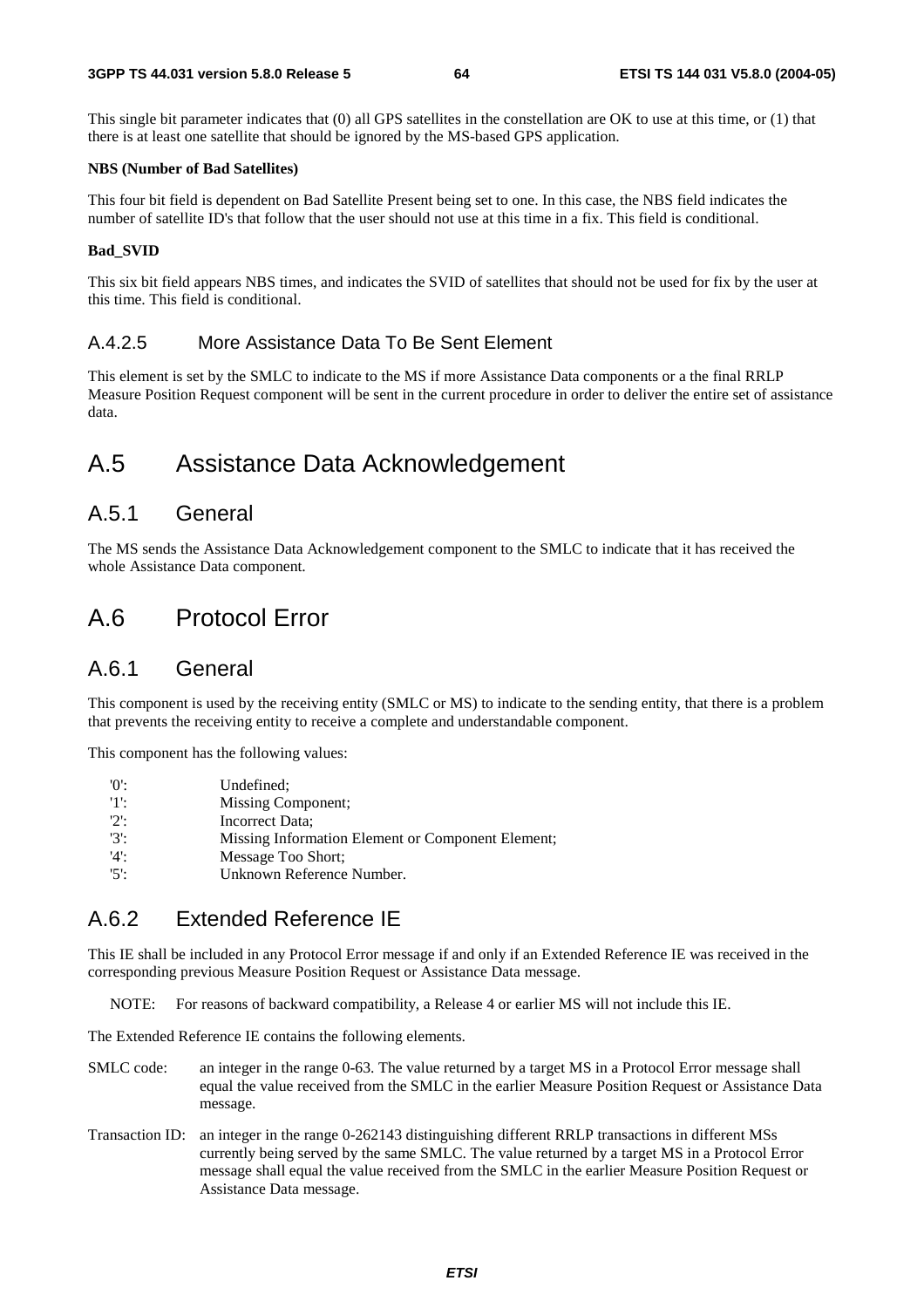## Annex B (informative): Change History

| Meeting# | <b>Tdoc</b>   | <b>CR</b> | <b>Rev</b>              | <b>Subject/Comment</b>                                                                  | <b>New</b><br><b>Version</b> |
|----------|---------------|-----------|-------------------------|-----------------------------------------------------------------------------------------|------------------------------|
| GP-06    | GP-011880 008 |           | 1                       | Rel-5 version based on 4.2.0.                                                           | 5.0.0                        |
|          |               |           |                         | Introduction of LCS for GPRS to RRLP (Rel-5)                                            |                              |
| GP-07    | GP-012170 024 |           |                         | <b>Editorial Corrections</b>                                                            | 5.1.0                        |
| GP-07    | GP-012309 028 |           |                         | <b>Expected' Multiframe Offset</b>                                                      | 5.1.0                        |
| GP-07    | GP-011983 014 |           | 1                       | Corrections to Rough RTD, Multiframe Offset and Expected OTD<br>ranges.                 | 5.1.0                        |
| GP-07    | GP-012031     | 018       |                         | Correction to Toc and Toe ephemeris parameters                                          | 5.1.0                        |
| GP-07    | GP-012029 016 |           |                         | Addition of extension field to assistance data component and some<br>ASN.1 corrections. | 5.1.0                        |
| GP-07    | GP-012220 026 |           |                         | RRLP - Remove references to NSS based SMLC                                              | 5.1.0                        |
| GP-07    | GP-012032 019 |           |                         | RRLP - Incomplete interpretation of Assistance Data                                     | $\overline{5}.1.0$           |
| GP-07    | GP-012847 030 |           | $\overline{c}$          | Correction of Reference Frame in Location Information Element                           | 5.1.0                        |
| GP-07    | GP-012033 022 |           |                         | RRLP - Correction of Error Handling Procedures                                          | $\overline{5.1}$ .0          |
| GP-07    |               |           |                         | Missing table headings included                                                         | $\overline{5.1.0}$           |
| GP-08    | GP-020071     | 031       | 1                       | TOM Protocol Header Definition for LCS for GPRS                                         | 5.2.0                        |
| GP-08    | GP-020434 033 |           | 3                       | Addition of an extended Reference ID to LCS RRLP Messages                               | 5.2.0                        |
| GP-08    | GP-020490 047 |           | $\overline{\mathbf{4}}$ | Correction to OTD Measurement Response                                                  | 5.2.0                        |
| GP-09    | GP-020547 057 |           |                         | Usage of "SystemInfoIndex" by the MS in E-OTD measurement<br>reporting                  | 5.3.0                        |
| GP-09    | GP-020677 052 |           |                         | Removing condition to Control Header parameter                                          | 5.3.0                        |
| GP-09    | GP-020709 035 |           | 3                       | Clarification and Correction of DGPS Data Fields                                        | 5.3.0                        |
| GP-09    | GP-021224 032 |           | 3                       | Final Response Indication in RRLP for Uplink Pseudo-segmentation                        | 5.3.0                        |
| GP-09    | GP-021266 055 |           | $\overline{2}$          | Correction of syntax faults in the ASN.1                                                | $\overline{5.3.0}$           |
| GP-10    | GP-021351 062 |           |                         | ASN.1 Faults in GPS Assistance Data                                                     | $\overline{5.4.0}$           |
| GP-10    | GP-021355 064 |           |                         | <b>ASN.1 Faults in GPS Measurement Parameters</b>                                       | 5.4.0                        |
| $GP-10$  | GP-021708 060 |           |                         | Correction to Extended Reference IE sub-clause                                          | 5.4.0                        |
| GP-10    | GP-021917 066 |           |                         | Clean up of downlink segmentation concept                                               | 5.4.0                        |
| GP-10    | GP-022107 055 |           | 6                       | Correction of syntax faults in the ASN.1                                                | 5.4.0                        |
| GP-11    | GP-022600 068 |           | 1                       | Correction of Pseudo Range Correction range                                             | $\overline{5.5.0}$           |
| GP-11    | GP-022647 069 |           | 1                       | Corrections to GPS Assistance Data Element                                              | 5.5.0                        |
| $GF-16$  | GP-032271     | 074       | 3                       | Correction of RRLP Pseudo-Segmentation Description                                      | 5.6.0                        |
| $GP-18$  | GP-040423 082 |           | 1                       | Definition of code and Doppler search windows for MS assisted A-GPS 5.7.0               |                              |
| GP-19    | GP-040841 085 |           | $\overline{2}$          | Definition of code and Doppler search windows for MS assisted A-GPS 5.8.0               |                              |
| GP-19    | GP-040820 093 |           |                         | Correction to encoding of A-GPS Doppler Uncertainty                                     | 5.8.0                        |